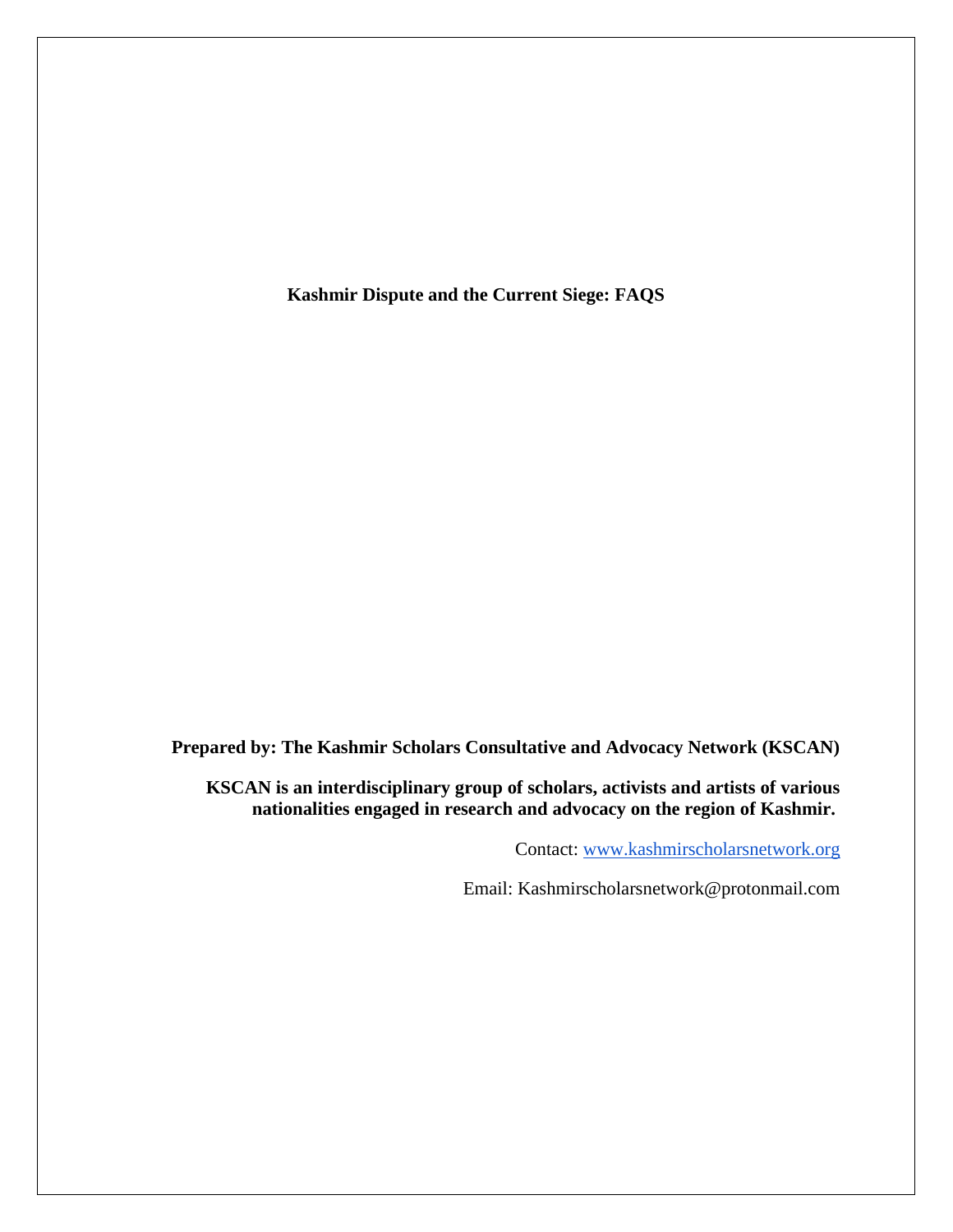# **Contents**

- **1. [Role of Hindutva in the Kashmir annexation](#page-1-0)**
- **2. [Responses to historical claims made to justify Hindutva in Jammu and Kashmir](#page-4-0)**
- **3. [Indigenous Kashmiris](#page-7-0)**
- **4. [Kashmir is not an internal security matter of India](#page-8-0)**
- **5. [Article 370: self-determination and international law](#page-8-0)**
- **6. [Destruction has a new name in Kashmir: Development](#page-16-0)**
- **7. The question of [Minorities](#page-21-0)**
- **8. [Normalcy in Kashmir](#page-29-0)**
- **9. [Article 35A and women's rights, property acquisition, etc.](#page-31-0)**
- **10. [Dalit Rights](#page-33-0)**
- **11. [LGBTQ Rights](#page-32-0)**
- **12. [Terrorism and Islamophobia](#page-36-0)**
- <span id="page-1-0"></span>**13. [Human rights in Pakistan Administered Kashmir and Gilgit Baltistan](#page-38-0)**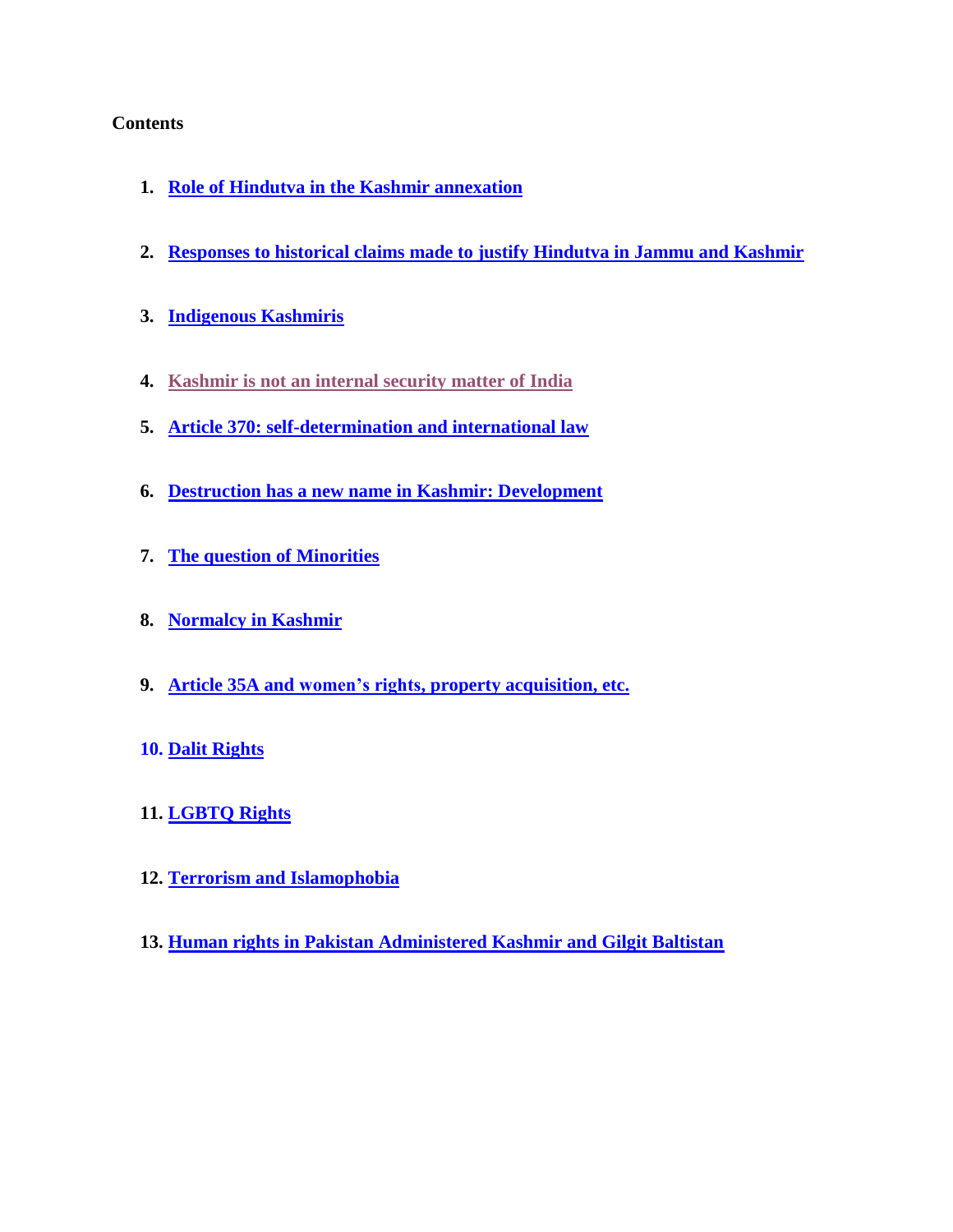### **Role of Hindutva in the Kashmir Annexation**

The annexation of Kashmir has long been a Hindutva priority; the abrogation of Article 370 was a key plank of the Bharatiya Janata Party's election platform as early as 1989.<sup>1</sup> In June 2019, the meeting agenda of the apex decision-making body of the Vishwa Hindu Parishad (VHP) included the abrogation of Article  $370<sup>2</sup>$  On August 5, when the Hindu nationalist BJP's announced the nullification of 370 took place, top Rashtriya Swayamsevak Sangh (RSS) and VHP leaders welcomed the decision quickly.<sup>3</sup> The annexation has complex political and symbolic ramifications in Hindutva's discursive landscape

## **Territory**

India, Pakistan, and China all control some territory in the region, with India controlling the largest part.<sup>4</sup> The annexation of Kashmir and deployment of tens of thousands of additional soldiers in the region— can be read as an assertion of the regional dominance of a "Hindu superpower"<sup>5</sup> against its adversaries.

### **Energizing the Hindu base**

In a time of rising MeToo and anti-caste struggles and precarious economic and ecological conditions in India, Hindutva narratives steer the rising frustrations and discontent toward a manufactured Muslim enemy rather than scrutiny on Brahminical dominance or government corruption. "The organization of [an Indian] national identity requires the creation of internal and external enemies"<sup>6</sup> and "Hindu majoritarian identitarian discourse has... asserted India as distinct/opposite... in relation to the Muslim 'other' in relation, therefore, to Pakistan."<sup>7</sup> In Hindutva's narrative, Kashmiri Muslims are conflated with Pakistanis, and the forcible annexation of Kashmir and the history of militarized brutalization of Kashmiris is discoursed as justified violence against Muslims as Pakistanis as enemies. The sexualized violence perpetrated on Kashmiris becomes part of a narrative of Hindu dominance and conquest that energizes certain segments of the Hindu population.

### **Dividing Kashmiri Hindus from Kashmiri Muslims**

 $\overline{a}$ <sup>1</sup> India Abroad. "India Goes to the Polls: BJP would Divide Larger States." *India Abroad*, December 1, 1989. ProQuest document 371423407.

<sup>2</sup> Hindustan Times. 2019. "Ram temple, Article 370 on VHP meet agenda." *Hindustan Times*, June 18.

https://www.hindustantimes.com/india-news/ram-temple-article-370-on-vhp-meet-agenda/story-ErLO93XTv2gDaFrmG0VU3J.html <sup>3</sup> ANI. 2019. "RSS, VHP laud scrapping of Article 370." Asian Age, August 5. https://www.asianage.com/india/politics/050819/rssvhp-laud-scrapping-of-article-370.html

<sup>4</sup> Chatterji, Angana, Shashi Buluswar, and Mallika Kaur (eds). 2015. Conflicted Democracies and Gendered Violence: The Right to Heal. Berkeley: Armed Conflict Resolution and People's Rights Project. p. 120.

<sup>5</sup> Chatterji, Angana. 2009. *Violent Gods: Hindu Nationalism in India's Present\Narratives from Orissa*. Gurgaon: Three Essays Collective, p. 363.

<sup>&</sup>lt;sup>6</sup> Chatterji, Angana. 2009. *Violent Gods: Hindu Nationalism in India's Present\Narratives from Orissa*. Gurgaon: Three Essays Collective, p. 73.

<sup>7</sup> Chatterji, Angana. 2009. *Violent Gods: Hindu Nationalism in India's Present\Narratives from Orissa*. Gurgaon: Three Essays Collective, p. 72 fn290.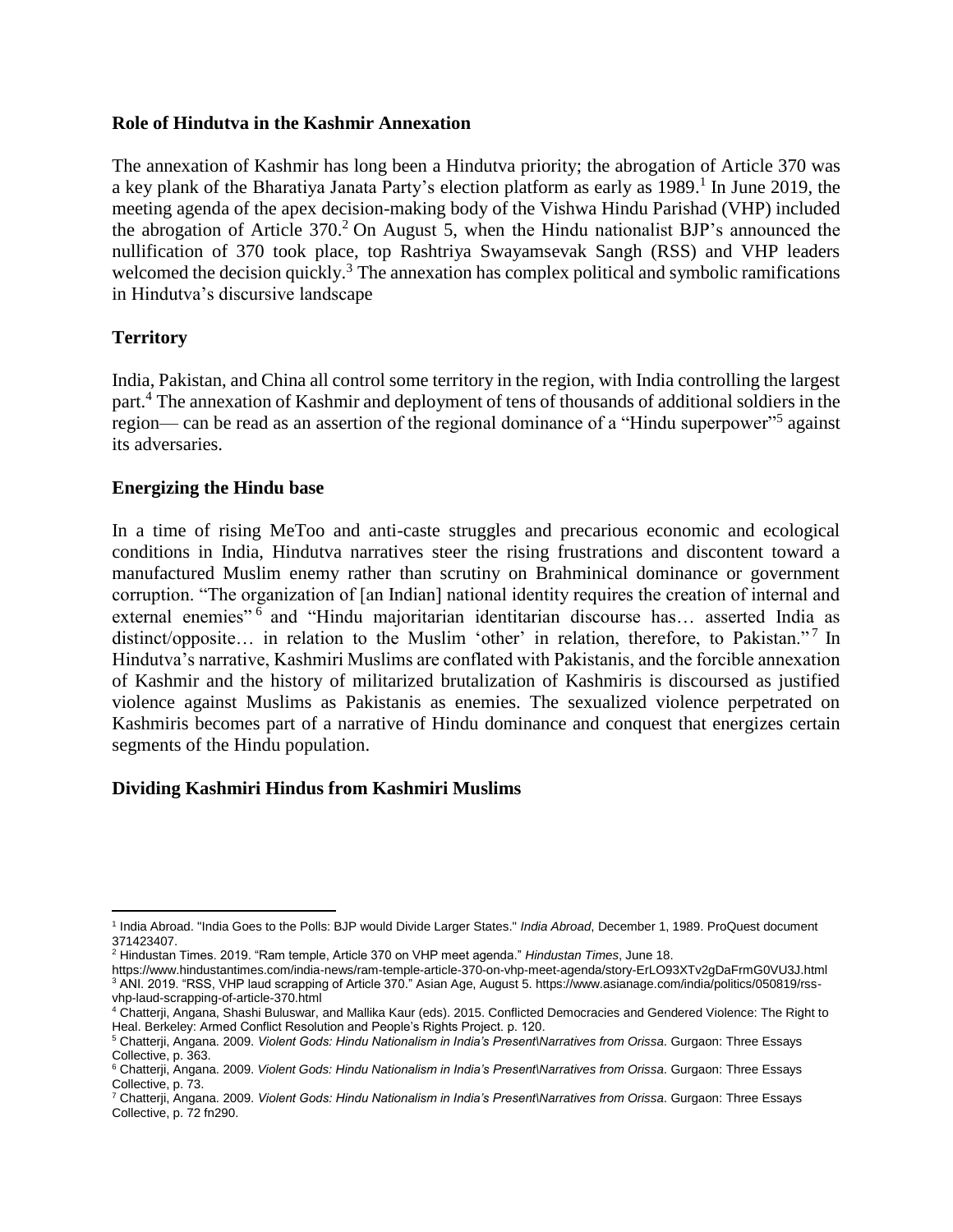Kashmiri Pandits Are a Pawn in the Games of Hindutva Forces."<sup>8</sup> <sup>9</sup> The Hindutva notion of a "Hindu genocide", used to justify violence against Muslims, is often brought up in relation to the suffering of Kashmiri Hindu Pandits<sup>10</sup> impacted by the militancy,<sup>11</sup> though there has been no documented proof of a genocide of Pandits. Estimates state that between 209 and 765 Kashmiri Pandits were killed in the Kashmir conflict.<sup>12</sup> Meanwhile, Kashmiri civil society groups have understood Pandits as part of Kashmir and documented human rights abuses impacting them by government forces, reporting that the "killings of Kashmiri Hindus and other minorities in Jammu & Kashmir have never been fairly and credibly investigated."<sup>13</sup>

 $\overline{a}$ 

<sup>10</sup> Indo-Asian News Service. 2019. "Kashmiri Pandits hail action against Malik, JKLF ." *Business Standard*, March 28. https://www.business-standard.com/article/news-ians/kashmiri-pandits-hail-action-against-malik-jklf-119032801030\_1.html <sup>11</sup> Chatterji, Angana, Shashi Buluswar, and Mallika Kaur (eds). 2015. Conflicted Democracies and Gendered Violence: The Right to Heal. Berkeley: Armed Conflict Resolution and People's Rights Project. p. 124.

<sup>8</sup> Kaul, Nitasha. 2016. "Kashmiri Pandits Are a Pawn in the Games of Hindutva Forces." *The Wire*, January 7. <https://thewire.in/communalism/kashmiri-pandits-are-a-pawn-in-the-games-of-hindutva-forces>

 $^9$  "The right wing populism of the BJP and its Sangh parivar affiliates has constructed and legitimated anti-minority resentment to create an idea of Hindus as 'the people,'"Kaul, Nitasha. 2016. "Kashmiri Pandits Are a Pawn in the Games of Hindutva Forces." *The Wire*, January 7[. https://thewire.in/communalism/kashmiri-pandits-are-a-pawn-in-the-games-of-hindutva-forces](https://thewire.in/communalism/kashmiri-pandits-are-a-pawn-in-the-games-of-hindutva-forces)

<sup>12</sup> Chatterji, Angana, Shashi Buluswar, and Mallika Kaur (eds). 2015. Conflicted Democracies and Gendered Violence: The Right to Heal. Berkeley: Armed Conflict Resolution and People's Rights Project. p. 124.

<sup>13</sup> International Federation for Human Rights, Association for Parents of Disappeared Persons and Jammu Kashmir Coalition of Civil Society. 2019. "Key human rights issues of concern in Indian-Administered Jammu & Kashmir." [https://www.fidh.org/IMG/pdf/20190315\\_kashmir\\_briefing\\_note\\_-\\_final.pdf.](https://www.fidh.org/IMG/pdf/20190315_kashmir_briefing_note_-_final.pdf) p. 15.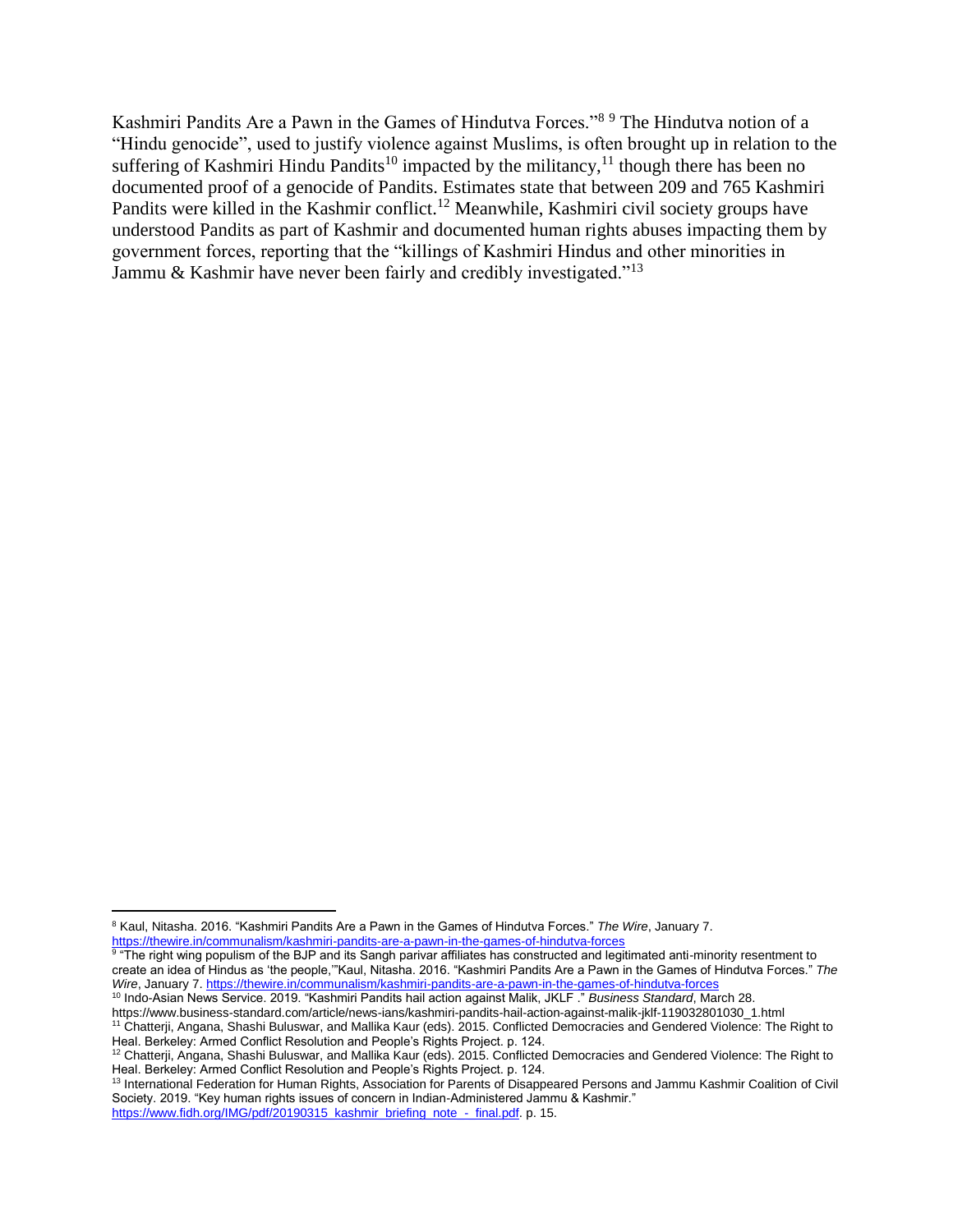### <span id="page-4-0"></span>**Responses to historical claims made to justify Hindutva in Jammu and Kashmir**

*Kashmir is considered one of the cradles of Hindu culture and civilization, with the earliest recorded settlements dating back 4600 years. Kashmiri Shaivism is one of the oldest Hindu philosophical schools*

Kashmir has indeed been a location of tremendous Hindu religious and philosophical production. It is hotly debated when "Hinduism" emerged or coalesced into what we tend to think of it today, since while certain Vedic texts have been dated to as early as 1500 BCE (~3500 years ago), other scriptures typically considered essential and canonical to Hinduism as we know it were produced later: the Ramayana dated to 700 BCE at the earliest, the Mahabharata 400 BCE at the earliest, and the Puranas between 300-1000 CE. What is significant here is that none of these are more than 3500 years old—meaning that it is difficult to claim that whatever earliest settlements may have existed in Kashmir 4600 years ago were "Hindu".

The term "Kashmir Shaivism" is obviously English and may have been coined as recently as 1914 with Jagadish Chandra Chatterji's book *Kashmir Shaivaism*. Typically, when the term "Kashmir Shaivism" is used, it refers to Trika Shaivism—a religious sect created by either amazing polymath Abhinavagupta or his teacher's teacher Somananda in the  $9<sup>th</sup>$  or  $10<sup>th</sup>$  century. Trika Shaivism brilliantly synthesized earlier Shaiva traditions found in the Shiva Sutras, Spandakarikas, Pratyabhijna, and Trayambaka—which can are usually dated to the  $9<sup>th</sup>$  century at the earliest—and these in turn drew upon earlier Shaiva traditions found across other parts of South Asia: Shaiva Siddhanta, Kaula, Kula. The origins of these specific traditions are typically dated back to the 5<sup>th</sup> century CE at the earliest. Given that there is evidence for certain philosophical schools associated with Hinduism today (e.g., Mimamsa) date back to the  $4<sup>th</sup>$  or  $5<sup>th</sup>$  centuries BCE, it is unlikely that "Kashmiri Shaivism" can be considered one of the oldest Hindu philosophical schools. In fact, if by Kashmir Shaivism one means Trika Shaivism, then it dates back to centuries after the time of the Islamic prophet Muhammad and the founding of Islam in the  $7<sup>th</sup>$  century CE.

### *Kashmiri Buddhist monk Kumarajiva is considered the father of Chinese Buddhism*

It is certainly true that Kumarajiva was a Kashmiri Buddhist monk and his arrival and Buddhist teachings had a tremendous influence on later Chinese Buddhism—marking him as a major figure or even "father" of Chinese Buddhism. However, there were also many other Buddhist monks from Central Asia and South Asia who had major impacts on Chinese Buddhism as it came to be formed in the mid-first millennium. It seems more accurate to describe the Kumarajiva as "one of the" or "a" father of Chinese Buddhism.

## *Kashmiri Hindus provided safe-haven to Persian Zorozastrians, Hindus of Afghanistan, Punjab and Sindh and Buddhists from Central Asia who fled waves of Islamic invasions/forced converstions between 7th and 12th century (500+ years)*

Yes, Kashmir was a refuge for many people fleeing violent political upheaval in Central and South Asia for much of the past. This includes those fleeing Buddhist and Hindu kings/empires conquests in the region throughout the first millennia. In other words, it was not only Muslim kings and empires that resulted in mass migrations of people fleeing violence. Furthermore, many Muslims took refuge in Kashmir during violent political upheaval and imperial expansions in Central and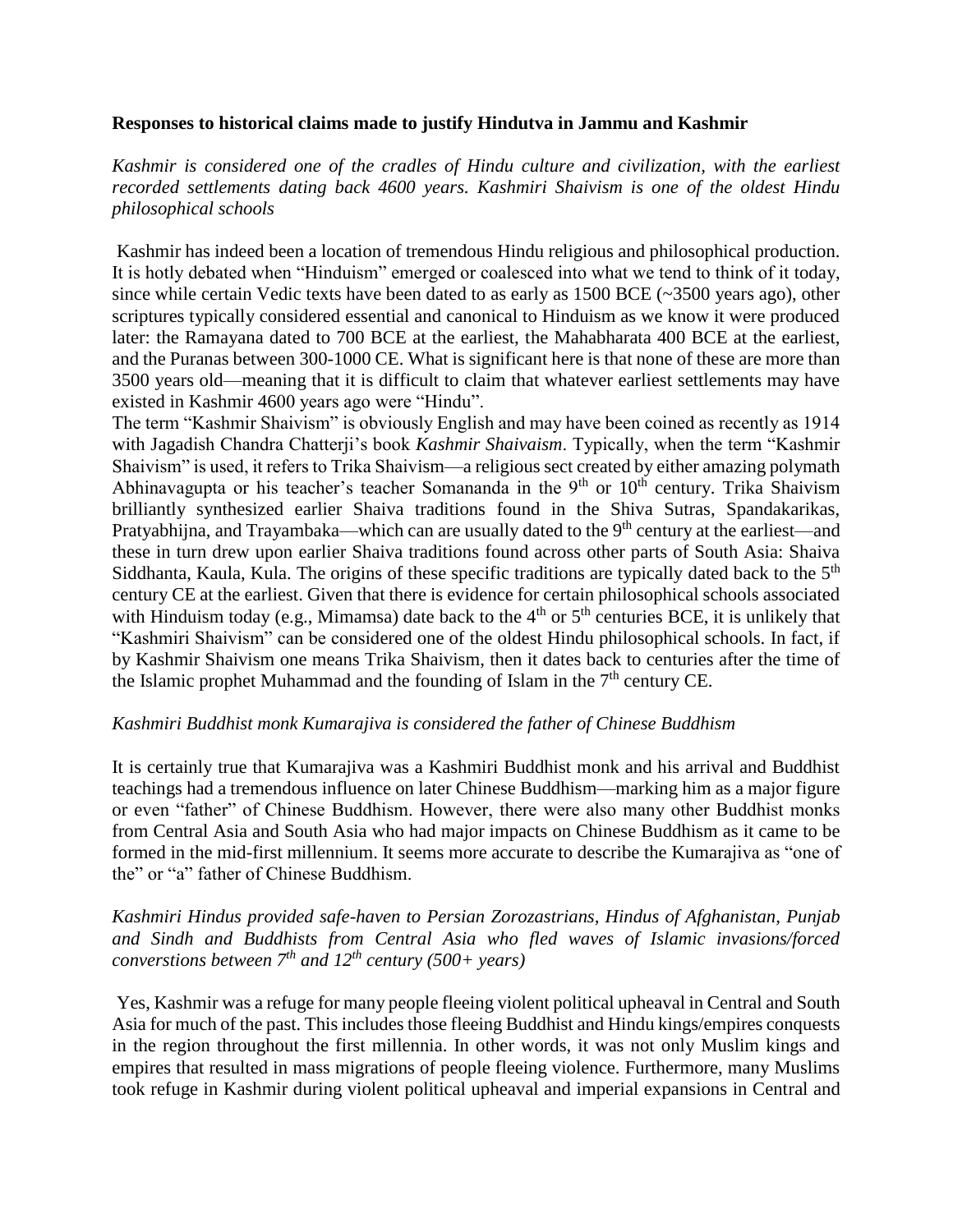South Asia at the hands of the Mongols, Chaghatai Turks, the Timurids, and other empires. To call such military/imperial/state violence "Islamic invasions" fails to address that many of these kings, soldiers, and empires considered were diverse and fought each other (Afghans vs Turks vs Uzbeks vs Persians, etc) and the fact that Buddhist and Hindu kingdoms were similarly battling and slaughtering each other and each others' peoples (leading to forced migrations) across South and Southeast Asia as well during this same time period. The question of if, when, and towards what ends forced conversion to Islam occurred at all in South Asia has been addressed extensively by scholars like Richard Eaton. It is noteworthy that many Muslim communities also first came to Kashmir during this time, first taking refuge and then serving under Kashmir's Hindu rajas of the time.

## *Kashmir was eventually conquered by Islamists in 1323 CE and large segments of its population was forced into Islam by the end of the 16th century*

In the early 14<sup>th</sup> century, Kashmir was in the midst of massive political upheaval with many rival Hindu nobles fighting against each other to claim the throne. Due to the focus of Kashmir's military forces being diverted to these efforts, the Chaghatai Turkish general Zulju (Dulchu) was able to successfully enter Kashmir in 1320 via the Zojila Pass and ransack Kashmir. When he attempted to leave Kashmir later with this spoils of war that year, he and his soldiers died trying to cross the same Pass out of the valley. Several rival nobles sought to take advantage of the political chaos that resulted from this attack occurring during the already-existing upheaval, including a young Ladakhi Buddhist prince named Rinchana, who was able to successfully take the Kashmiri throne for himself. Kashmiri court advisors and ministers cast suspicion on Rinchana's right to rule due to his genealogy and caste being not entirely known (since he was born into a Buddhist family and thus lost his caste identity long ago). To avoid a coup, Rinchana decided to marry the prior Hindu queen and convert to Islam, beginning the "Kashmiri Sultanate". However, Shah Mir, who served as a general in the previous Lohara Hindu Rajas' military, overthrew Rinchana's son and heir and took the Kashmiri throne for himself in 1323.

In short, Kashmir was not conquered by Islamists in 1323. The first Muslim rulers of Kashmir were either a local Ladakhi Buddhist convert to Islam in 1320 or a local general in the Kashmiri military who served the Hindu Rajas since he came to the Valley from what is now Western Pakistan or Eastern Afghanistan during the rule of the Hindu Raja Suhadeva (r. 1301-1320).

Large segments of the Kashmiri population did convert or otherwise come to participate in Islamic traditions in Kashmir during the Kashmiri Sultanate (1320-1586). However, most of these conversions appear to have been voluntary or opportunistic (e.g., to seek employment in the court or avoid taxes). Yes, violent, fanatical actions against Kashmiris Hindus by Muslims did occur during this time as well, especially under Sultan Sikandar and his Brahmin prime minister Suha Bhatt who converted to Islam, took the name Saif al-Din, and advocated that the Sultan oppress and sometime slaughter his prior Hindu community. However, many Hindus continued to be part of the Kashmiri Sultanate court—loyal nobles and soldiers, ministers, and scribes. Three of the four *Rajataranginis* were written during the Kashmiri Sultanate with patronage from the sultans. Furthermore, many Hindu religious groups were heavily patronized by the sultans and previously destroyed or abandoned temples were rebuilt and maintained through the patronage of the sultans. This was also the period in which both Lalla and Nund Rishi (aka Sahazanand) lived, both of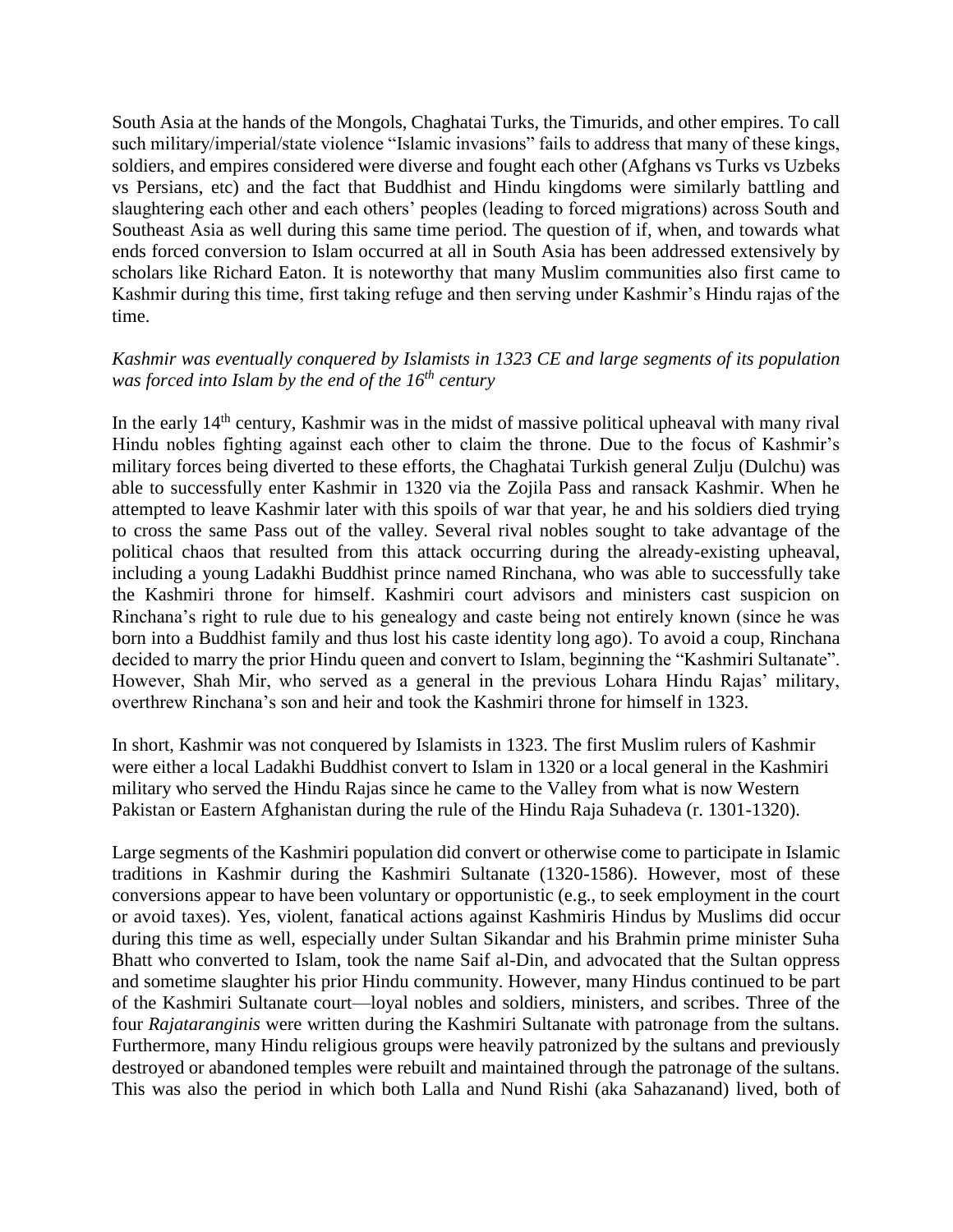whom railed against corrupt religious authorities of both Hindu and Muslim persuasion. In short, the period of the Kashmiri Sultanate cannot and should not be portrayed as a time typified by Hindu oppression at the hands of a zealous Islamic rulers. While some of this did occur at times, quite the opposite occurred as well.

During Mughal rule, Kashmir was a beloved summer retreat of Mughal royalty, resulting in favored status of Kashmiri subjects, the building of multiple public gardens, the development of Kashmiri industries, and a valuing of Kashmiri poets, musicians, and religious experts. All of these benefits included Kashmiri Hindus alongside Muslims. In fact, it is during Mughal rule that prominent Kashmir Shaiva theologians and philosophers thrived, e.g., Sahib Kaul (aka Anandanatha) and Bhaskar Razdan (aka Rajanaka Bhaskara) who revived Hindu interest in Lalla (aka Lal Ded).

During the Afghan Durrani rule over Kashmir (1758-1819), Hindus were indeed persecuted. It is noteworthy, however, that the Afghan governor over Kashmir when rebelling against central Afghan rule from 1808-1810 struck coins in the name of Nund Rishi (aka Sheikh Nur al-Din Nurani, aka Sahazanand to Pandits)—who considered himself the spiritual successor to Lalla (Lal Ded).

During Sikh rule over Kashmir (1820-1846), the oppression of Afghan rule was inverted, with Kashmiri Hindus favored over Kashmiri Muslims. The Muslim call to prayer was banned and if a Sikh were to kill a Kashmiri Muslim, the punishment was to pay a nominal fine.

Famously during the period of the Dogra Princely State of Kashmir (1846-1947), Muslims were barred from holding ranking positions in the government offices and the education of Muslims was largely curtailed, whereas Kashmiri Pandits were granted nearly every ranking government position and were made to produce mass propaganda to justify and further Dogra rule and Hindu dominance over Kashmir. Such oppression eventually led to public protests and then riots in Kashmir in the early 1930s and the 1947 Jammu massacre of Muslims.

Further Reading:

Eaton, R.M. The Rise of Islam and the Bengal Frontier, 1204-1760, Berkeley, University of California Press, 1993. Chatterji, J.C. Kashmir Shaivism, NY, SUNY, 1986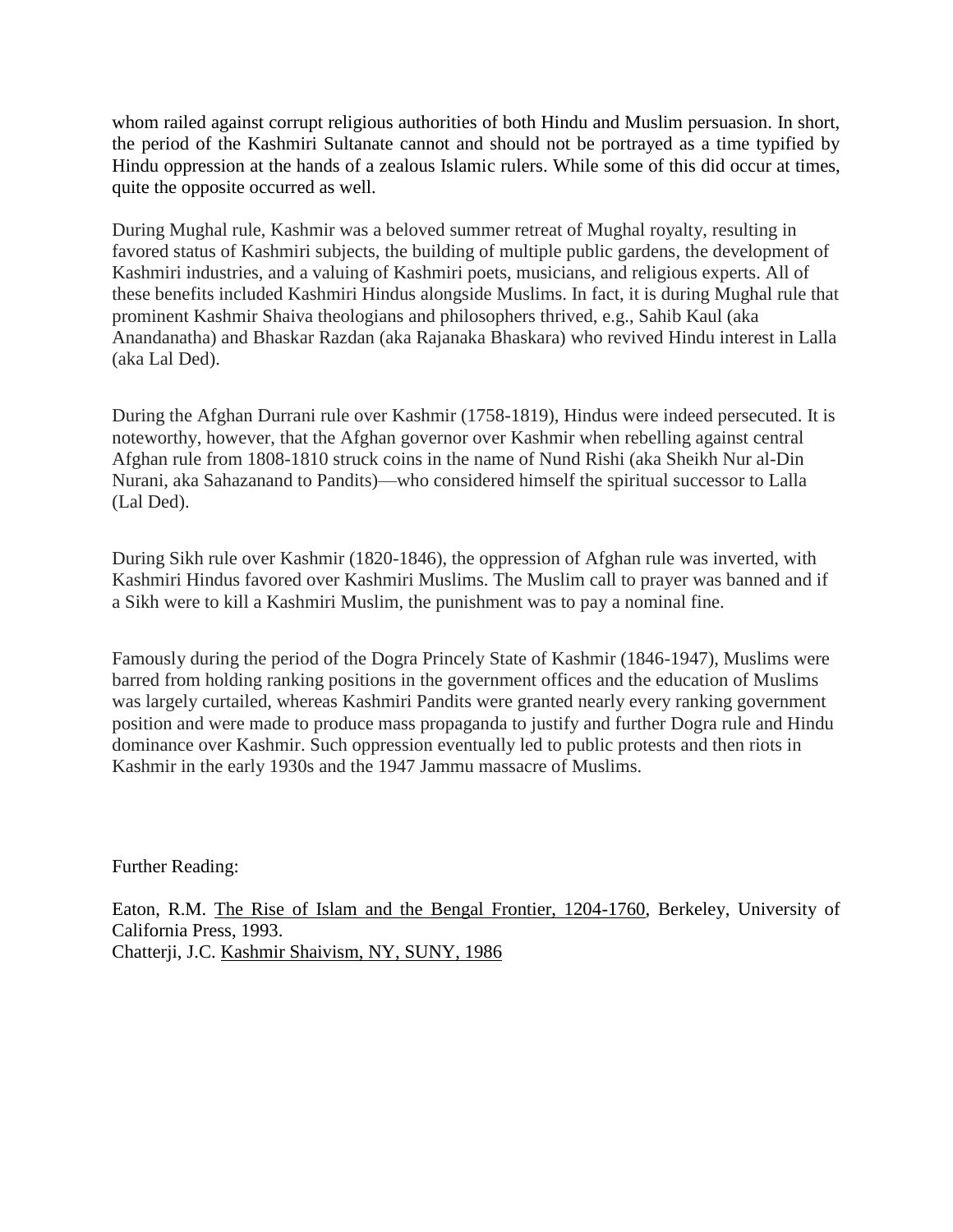### <span id="page-7-0"></span>**Indigenous Kashmiris**

Kashmiris are an Indigenous people whose relations with the mountains and valley land has existed since time immemorial. Over the course of several centuries, different races, nations, religions, and cultures have come into contact with Kashmir.

Kashmiris are a multi-faith population consisting of Muslims, Sikhs, Pandits-Hindus, Buddhists, and Christians. They have experienced waves of religious influences and have had a fluid changes in religious identities.

Claims of Kashmiri Indigeneity are embroiled in who can be considered Kashmiri and who has the right to continue to have relational and membership rights to the land. Whereas the United Nations recognizes Kashmir as an international territorial dispute that must be resolved through a free and fair plebiscite, it further stipulated all those who reside in the disputed territory, and their descendants until two generations - no matter where they reside, are eligible for voting in a future plebiscite.

Those who are able to establish residency or descent/lineage to the disputed territory can be identified as Kashmiri. Until Aug 5 2019, the lineage was verified through an extensive process by Kashmiri membership governing authorities who ruled over whether an individual may be granted a Kashmiri *State Subject* status. Without question, all those who have State Subject status are considered 'Kashmiri'.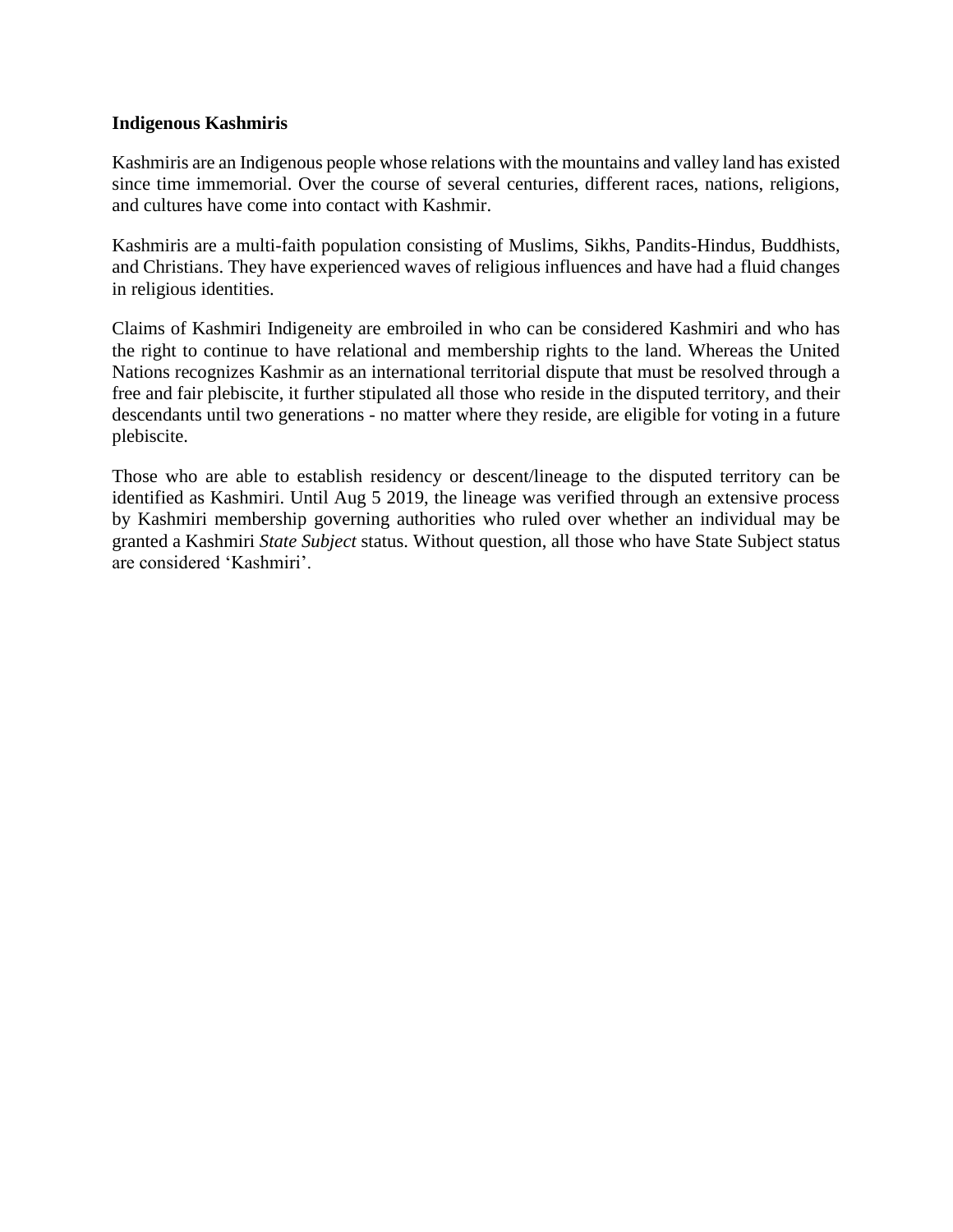### <span id="page-8-0"></span>**Kashmir is not an internal security matter of India**

India calls Kashmir an "internal matter." Internal is meant to suggest India has undisputed sovereignty over Kashmir, and others must recognize that. But neither has the international community declared Kashmir as a settled matter nor do Kashmiris recognize Indian sovereignty over their homeland. Kashmir's final status is yet to be determined. Per UN Security Council resolutions 47 and 91, the final status will be determined after demilitarization is carried out and a free and fair plebiscite is conducted, under neutral international auspices. As such, Kashmir is not an internal matter of India.

Moreover, the disputed territory of Jammu and Kashmir has historically never been an "integral part" of India. Historical scholarship unanimously refers to Kashmir and the regions that later got to be called "India" under the British rule as separate and distinct countries [\(Anderson, 2012\).](https://www.lrb.co.uk/v34/n13/perry-anderson/gandhi-centre-stage)<sup>14</sup> Also, until the annexation of Kashmir by the Mughal Emperor Akbar in 1586, there was little interaction with Kashmir and what is today called India.

In 1947, Kashmir was one of 565 Princely States, in the British Raj. The relationship between Kashmir and India was developed through the signing of the Instrument of Accession in 1947 after the Dogra ruler of Kashmir, Maharaja Hari Singh, was facing internal revolt by Kashmiris throughout the disputed territory. As such, his hold on power was becoming increasingly precarious. And, it was that fear, over losing a land and people that compelled him to sign a document called the 'Instrument of Accession' (IOA). As early as 1948, the question of legal validity of the IOA was opined by the Legal Advisor to the British Foreign Office, Sir Gerald Fitzmaurice. He wrote in his legal opinion, that accession was not capable of finally settling the status of Kashmir. It was because:

(1) the Maharaja was not a free agent at the time of the accession to India (26 October 1947) as his actions were inconsistent with Kashmir's obligations to Pakistan because Maharaja had signed the Standstill Agreement with Pakistan via telegrams dated 12 and 15 August 1947;

(2) he was not in proper control of his State as there were uprisings against his rule and as such he could not, as he had undertaken to do, ensure that due effect was given to the accession in his State; and

(3) and acceptance of accession by Mountbatten was conditional to a decision of the people. Clearly, the 72-year-old unresolved Kashmir question is accepted as an internationally recognized territorial dispute between India, Pakistan, and now China. When India took Kashmir dispute to the UN in 1948, the international community through various Security Council Resolutions - such as SCR 91 and 122 - clearly accepted that the future shape and affiliation of the whole or any part of Kashmir should be decided by exercise of right to self-determination by Kashmiri people. Clearly, the parties to Kashmir dispute, under the rule of estoppel within international law, are barred from altering this legal position by any unilateral actions. UN Secretary-General Antonio Guterres has stated that India should not take any unilateral steps to nationalize this international issue. On 16 August 2019, concerned with the humanitarian crisis prevailing in Kashmir, Security Council convened a close-door meeting on Kashmir and urged India not to take unilateral action.

India after incorporating Kashmir within its union had created constitutional provisions of Article 370 as well as Article 35A to grant Kashmiris a special status within the Union of India. However, on 5 August 2019, while Kashmir was under complete lockdown, the Indian

 $\overline{a}$ <sup>14</sup> <https://www.lrb.co.uk/v34/n13/perry-anderson/gandhi-centre-stage>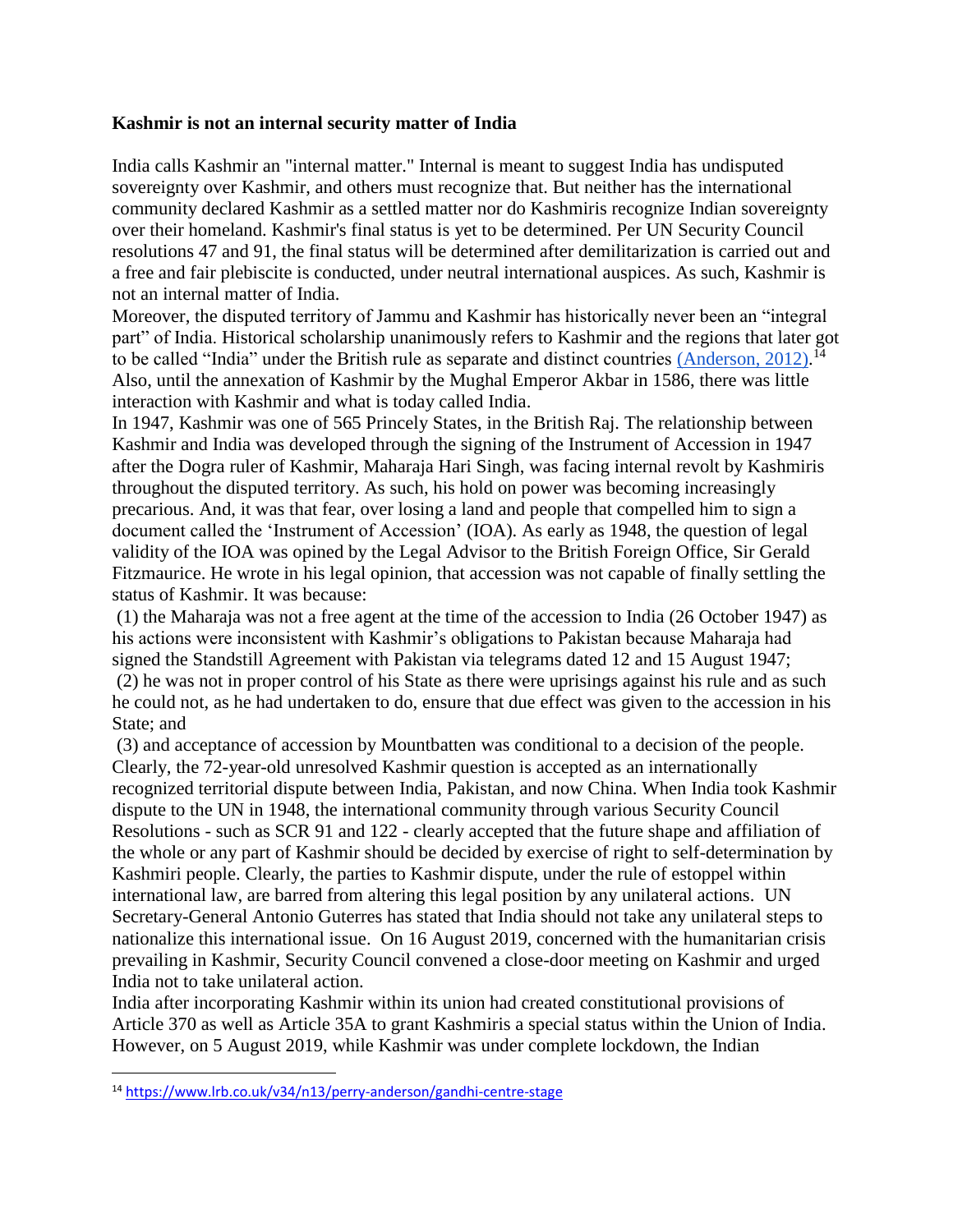government led by the far-right nationalist party Bharatiya Janata Party- BJP, unilaterally, in a series of political maneuvers, scrapped the special status of Kashmir. India increased its offensive on Kashmir by recruiting additional tens of thousands of armed forces, taking the numbers to 750,000 armed soldiers. Kashmir has been put under a complete communication blackout for nearly 3 months and counting.

The scrapping of Kashmir's special status meant that pledges made under Article 370 and 35A of Indian Constitution no longer apply and that Kashmir comes under the direct rule of New Delhi. This change also made the state flag, the Constitution of Jammu and Kashmir 1957 and hundreds of state laws redundant, and brought Kashmir to political, administrative and judicial standstill. Legal scholars suggest that India has walked into a  $\frac{\text{legal bind}}{15}$  with the changes made to the status of Kashmir. By scrapping Article 370 and bifurcating the state (J&K with legislature and Ladakh without it), the BJP government in Kashmir has re-opened the question of the legal validity of the IOA. Indian unilateral actions also will affect its regional co-operation with its nuclear neighbors China and Pakistan. Clearly, India is playing a destructive role for regional peace and security. Indian actions also ended the future of mainstream politics in Kashmir as its political loyalists have been imprisoned. Unfortunately, Kashmir has been pushed into a new era of unabated human rights violations as India will now openly control it with martial law and military might.

Finally, in addition to Kashmir's recognized disputed status and unique historical record, the region presents a strong case for international scrutiny from a moral and human-rights perspective as per the internationally recognized principles of [Responsibility to Protect \(R2P\)](https://www.un.org/en/genocideprevention/about-responsibility-to-protect.shtml)<sup>16</sup>. The current siege only escalates a three-decade-long record of India's human rights violations in Kashmir. More than 95,000 Kashmiris have been killed over the last 30 years, tens of thousands disappeared and illegally imprisoned. The repercussions of the conflict are particularly severe for women, children, and young people. The methodologically rigorous, credible, and impartial  $2018^{17}$  $2018^{17}$  and  $2019^{18}$  $2019^{18}$  Office of the Human Rights Commissioner reports on Kashmir detail human rights violations in *both* Indian and Pakistan-administered Kashmir. However, the abuses in Indian-administered Kashmir as the reports state are disproportionate and striking. So much so, that the internationally reputed *Genocide Watch* has issued a [genocide alert](https://www.genocidewatch.com/single-post/2019/08/15/Genocide-Alert-for-Kashmir-India) <sup>19</sup>for Indian-administered Kashmir.

R2P norms state that when a state or a government is unable or unwilling to protect its population from genocide, war crimes, ethnic cleansing and crimes against humanity, the international community must take action.

<sup>19</sup> <https://www.genocidewatch.com/single-post/2019/08/15/Genocide-Alert-for-Kashmir-India>

 $\overline{a}$ <sup>15</sup> [https://www.trtworld.com/opinion/the-bjp-has-marched-into-a-legal-bind-over-kashmir-s-accession-to-india-](https://www.trtworld.com/opinion/the-bjp-has-marched-into-a-legal-bind-over-kashmir-s-accession-to-india-29197)[29197](https://www.trtworld.com/opinion/the-bjp-has-marched-into-a-legal-bind-over-kashmir-s-accession-to-india-29197)

<sup>16</sup> <https://www.un.org/en/genocideprevention/about-responsibility-to-protect.shtml>

<sup>17</sup> <https://www.un.org/en/genocideprevention/about-responsibility-to-protect.shtml>

<sup>18</sup> <https://www.un.org/en/genocideprevention/about-responsibility-to-protect.shtml>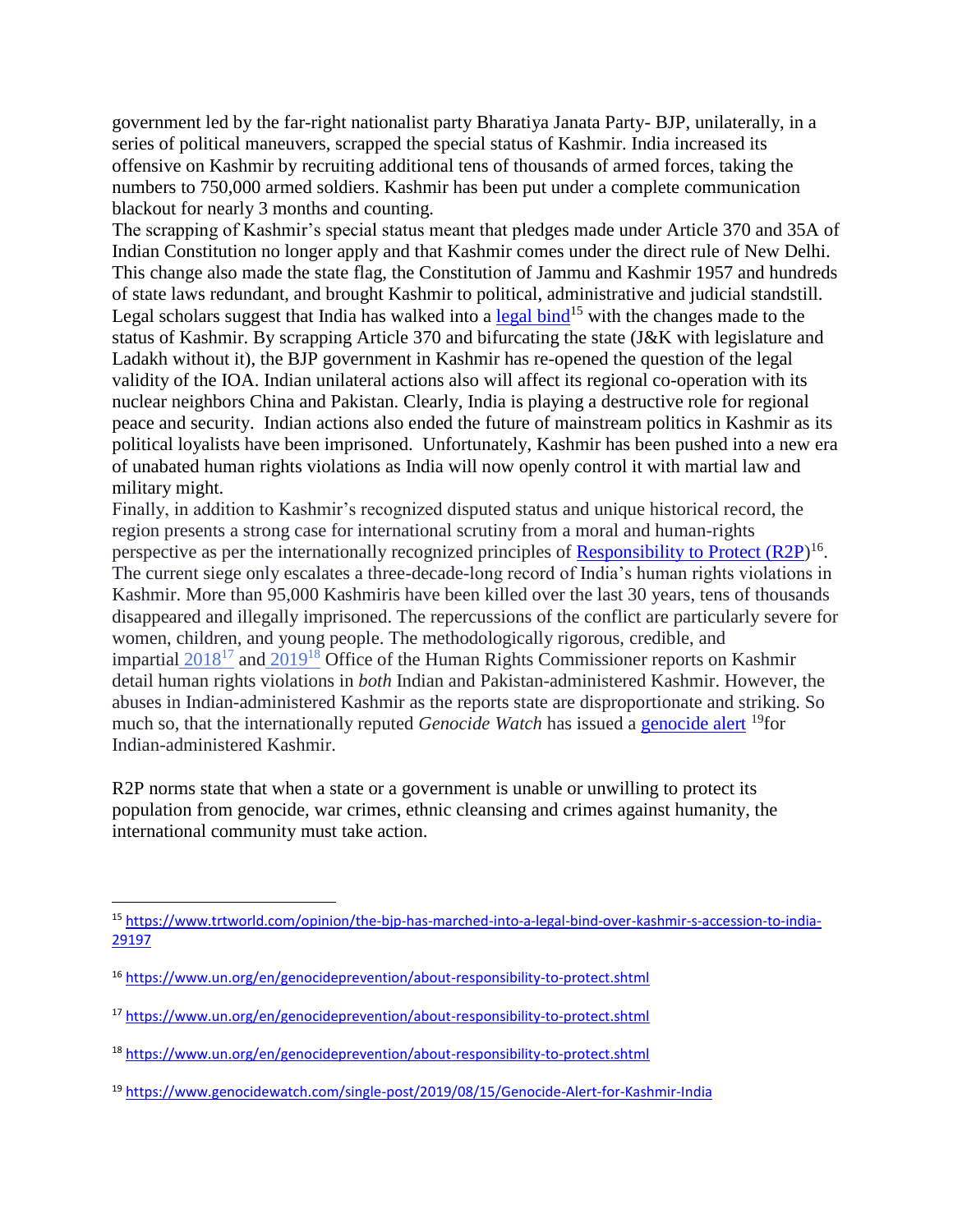A nuclear war between India and Pakistan over Kashmir is a real possibility. It is an issue of international security and ecological destruction. Scientists predict that a local war in the subcontinent will [cause global suffering](https://www.scientificamerican.com/article/local-nuclear-war/)<sup>20</sup>.

Therefore, **Kashmir is not an internal security matter, nor an integral part of India**. It is a disputed territory marked by continuous human rights violations. It is a global human-rights concern necessitating international support for the reduction of ongoing tensions and creation of enabling conditions for the sovereignty of Kashmir and its people.

 $\overline{a}$ <sup>20</sup> <https://www.scientificamerican.com/article/local-nuclear-war/>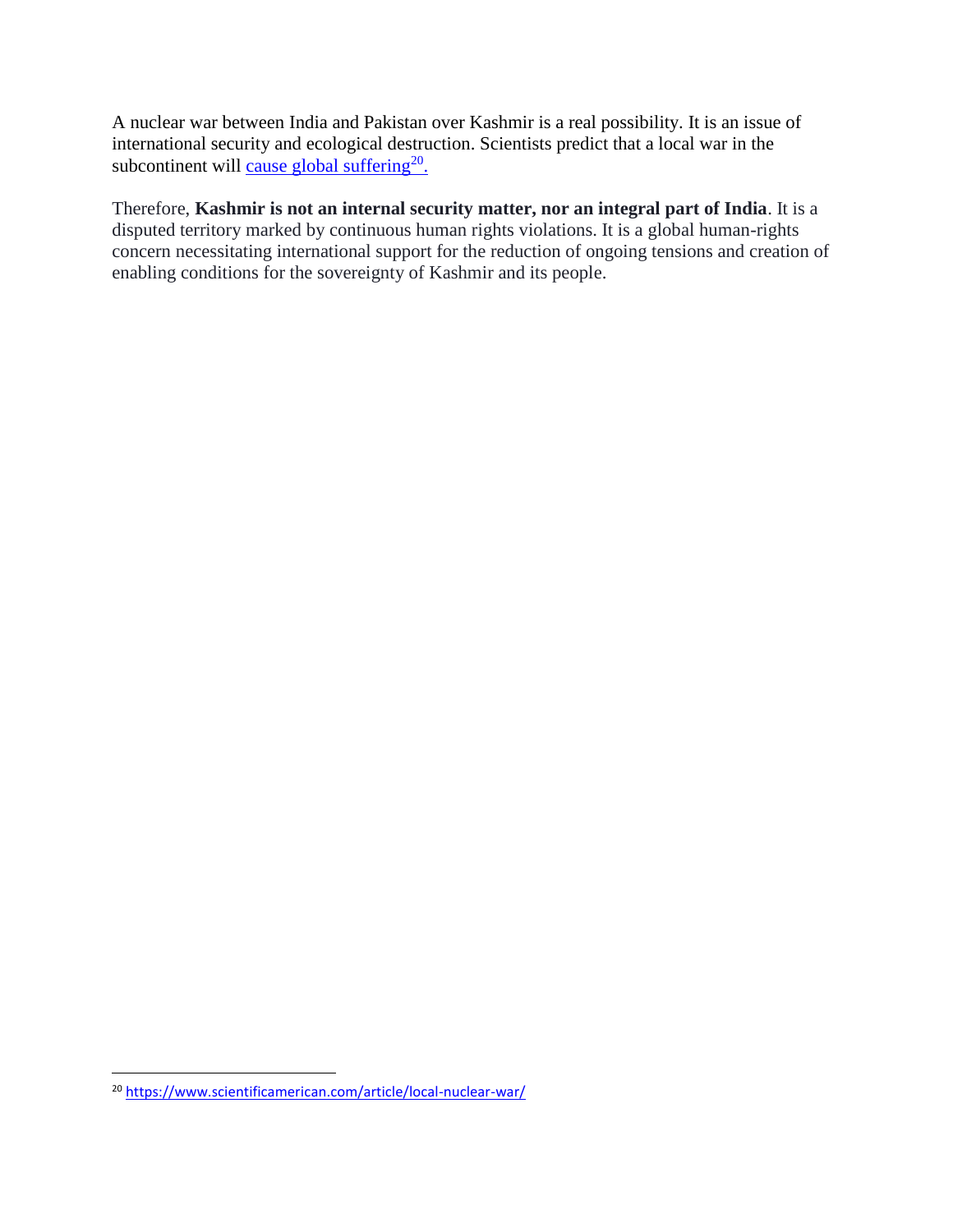### **Article 370: self-determination and international law**

The actions taken by the Government of India (GoI) on August 5 and 6, 2019 include an amendment to India's Constitution to revoke the substantive provisions of Article 370 and the passage of a bill (with an effective date of October 31, 2019) pursuant to which the Indian State of Jammu and Kashmir (the State) will be dissolved into two separate territories directly governed by the Government of India (the J&K (Reorganisation) Bill). Pursuant to Article 370, India had defined its "special status" relationship with the constitutionally separate, autonomous State. On August 5 and 6, GoI fundamentally altered Article 370 without the agreement of the authorized representatives of the State as contemplated by Article 370. Instead, GoI acted unilaterally pursuant to executive orders to which only GoI's representatives assented. Accordingly, GoI used Article 370 by acting in contravention of Article 370 to implement the inverse of what was intended by Article 370, namely to turn a privileged, constitutionally separate, autonomous state with territorial integrity into a subservient region lacking meaningful local governance and territorial integrity. GoI's self-dealing and unilateral evisceration of Article 370 prompts a reexamination of longstanding questions regarding the legalities of the State's relationship with India.

India's constitutional convention included Article 370 in its Constitution of November 1949. The text of Article 370 reflected a political compromise borne of a drawn-out negotiation between a nonrepresentative, non-democratic government in the State propped up by GoI and GoI. Article 370 is often understood as a "memorialization" of the Instrument of Accession (the IoA), the legal instrument that India claims as the basis of the accession of the State to India's dominion. The substance of Article 370 did reflect the concepts of broad State autonomy and limited GoI power in relation to the State as set forth in the IoA. However, Article 370 went beyond the terms of the IoA, including by describing a process pursuant to which broader GoI powers could be extended to the State if the then-to-be-constituted constitutional convention of the State (the Constituent Assembly) approved. In negotiating and agreeing Article 370, neither the Government of the State nor GoI intended to confer the extraordinary powers granted to the Constituent Assembly to any other body. The Constituent Assembly was convened on October 31, 1951 and formally dissolved in January 1957. The Constituent Assembly did not approve of GoI's August 2019 evisceration of Article 370. It should also be noted that United Nations Security Council (UNSC) resolutions starting with Resolution 91 of March 3, 1951 affirmed that the convening of the Constituent Assembly and any action that assembly might attempt to take to determine the future shape and affiliation of the Princely State of Jammu and Kashmir (the Princely State)<sup>21</sup> or any party thereof would not constitute a disposition in accordance with the will of the people or existing UNSC resolutions.

Prior to the adoption of India's Constitution, UNSC had issued resolutions in the matter of GoI's dispute with the Government of Pakistan  $(GoP)$  over the accession of the Princely State<sup>22</sup>. UNSC resolutions starting with Resolution 47 of April 12, 1948 stated that the political future of the Princely State should be decided through the democratic method of a free and impartial plebiscite. UNSC Resolution 47 memorialized that both GoI and GoP accepted and desired the same.

 $\overline{a}$  $^{21}$  The Princely State was a "princely state" affiliated with British India prior to British India's transfer of power to the new dominions of India and Pakistan on August 15, 1947 when the Princely State became a fully sovereign, independent state.

<sup>&</sup>lt;sup>22</sup> Submitted by GoI to UNSC on December 31, 1947 under Article 35 (Pacific Settlement of Disputes) of the United Nations Charter.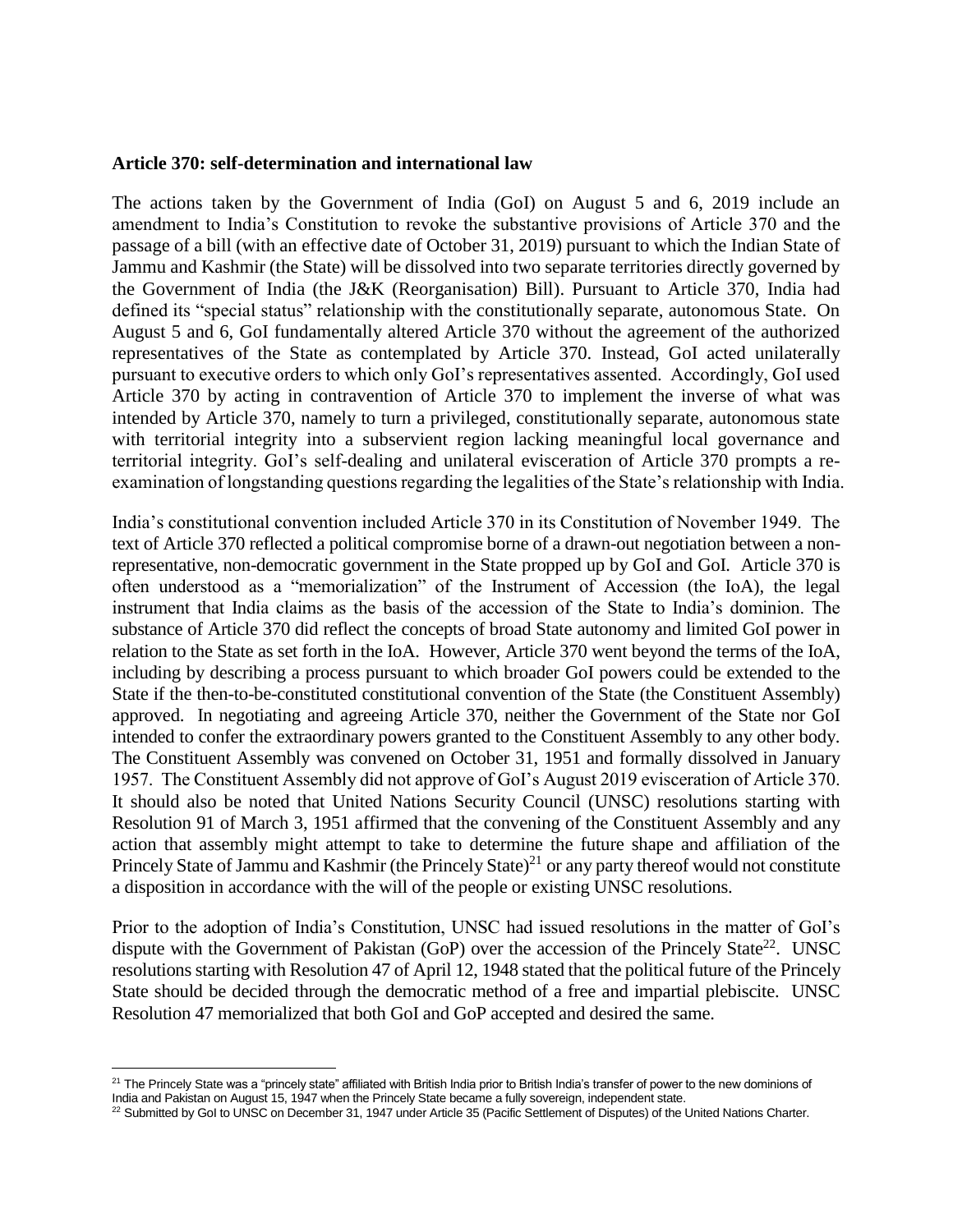Although GoI remained publicly committed to a popular referendum on the political future of the State at the time of the adoption of its Constitution, there was international concern regarding the inclusion of the State in India's Constitution (including through Article 370). Accordingly, official communications from GoI's external affairs ministry just days before the adoption of its Constitution represented that the inclusion of the State-related provision in India's Constitution was only a matter of fairness under the circumstance (*i.e.*, it was unfair to deny the State's government and people the opportunity to participate in a process that could impact their future) and explicitly stated that GoI's initiative "was not intended and does not, in fact, alter the Government of India's determination to abide, in the matter of accession, by the freely declared will of the people of the Jammu & Kashmir." GoI was clear that if that freely declared will of the people was not in India's favor, J&K's relationship with India (including its constitutional relationship) would "automatically cease."

The international legal validity of the State-related provision in India's Constitution, including Article 370, was questionable. GoI's evisceration of Article 370 is in direct contravention of longstanding UNSC resolutions regarding the Princely State and GoI's international commitments regarding the political future of the Princely State.

As noted above, the IoA is the legal instrument that India claims as the basis of the accession of the State to India's dominion. The former king of the Princely State (the Maharaja) signed the IoA on either October 26 or 27, 1947 (the date is disputed). The IoA provided for the broad sovereignty of the Maharaja (and his heirs and successors). It is conditional on the Maharaja (or his heirs or successors) retaining executive and administrative authority over the Princely State and granted the Indian Parliament only limited authority -- to make laws applicable to the Princely State only in respect of the following discrete, enumerated matters: defense, external affairs and communications. By its terms, the IoA cannot be varied except by a supplementary instrument executed by the Maharaja (or his heir or successor). There are no amendments or supplements to the IoA. The IoA explicitly does not commit the Maharaja (or his heirs or successors) to accept any future constitution of India and reserves an unfettered right to negotiate the terms of a potential arrangement with GoI in respect of a future Indian constitution.

The Maharaja did not accept the Indian Constitution. It is not clear whether the Maharaja had a legal heir or successor who had the capacity or authority to accept the Indian Constitution. The Maharaja abdicated his throne in June 1949 in favor of his son who became the State's *Sardar-i-Riyasat* (or "Head of State"). The Constituent Assembly eliminated a hereditary head-of-state and in the Jammu and Kashmir Constitution made the *Sardar-i-Riyasat* an executive position elected by the Jammu and Kashmir Legislative Assembly. Claiming authority through Article 370 of the Indian Constitution, GoI eliminated the *Sardar-i-Riyasat* entirely in 1966, replacing that position with a GoI-appointed Governor<sup>23</sup>. Also, the Maharaja claim to rulership in the IoA is in respect of the entire Princely State. There is no actual successor (or heir) to that position (no government has controlled the territory of the Princely State since August 1947). Accordingly, GoI's inclusion of State-related provisions in India's Constitution appears to contravene the IoA. Additionally. GoI's course of conduct regarding those provisions of its Constitution (popularly described as the "erosion of Article 370," a historical process not described here) exceeded the authority

 $\overline{a}$ <sup>23</sup> In negotiating and agreeing Article 370, neither the Government of the State nor GoI intended to grant the Indian Parliament the power to modify the State's Constitution.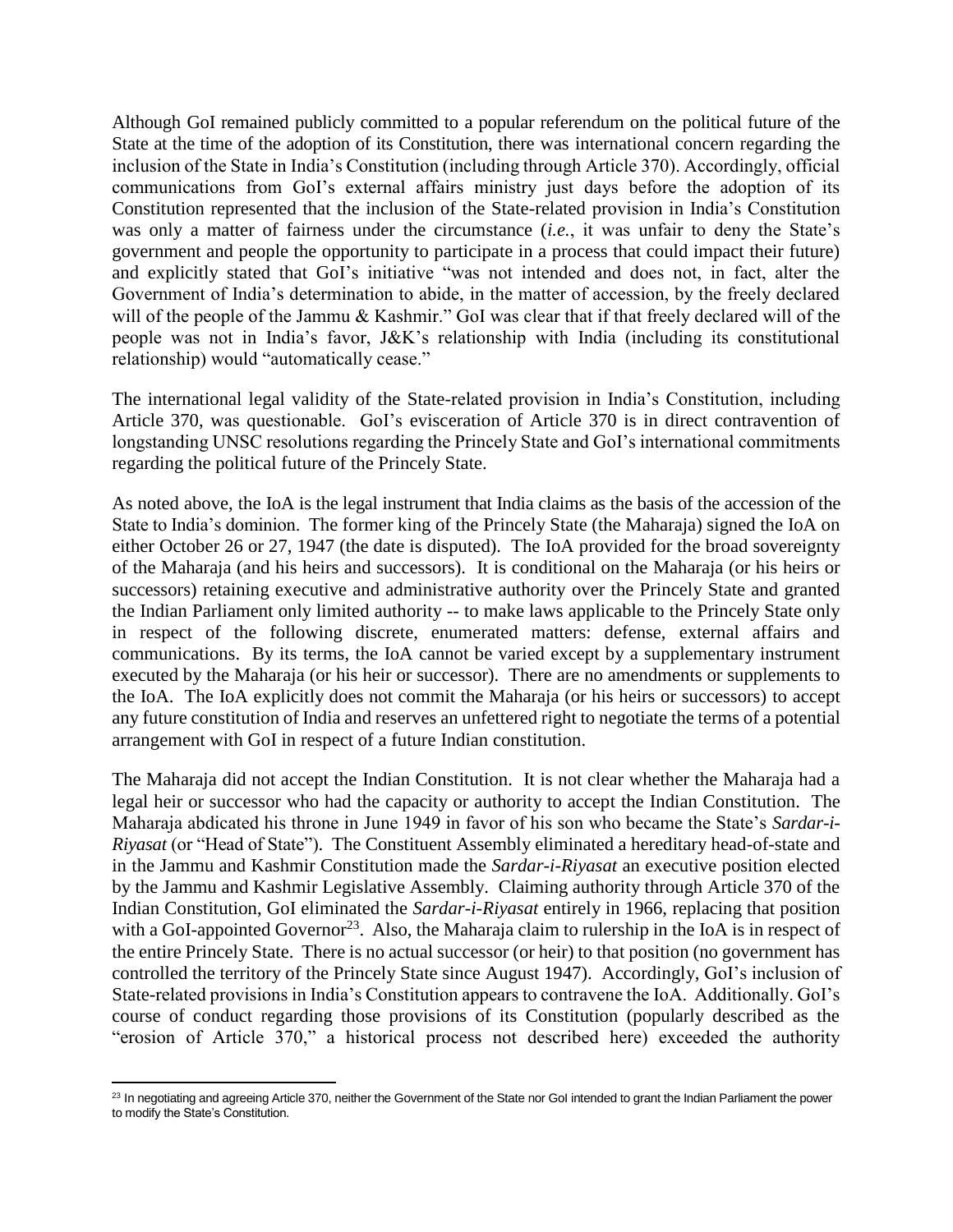purportedly granted to it under, and directly contravened, the IoA. GoI's evisceration of Article 370 is in direct contravention of the IoA.

Arguments on whether GoI has been an occupying power in the State since October 1947 turn on the validity of the IoA. Substantive concerns regarding the Maharaja's legal authority to execute the IoA include:

- The Maharaja was not a representative authority of his subjects; his claim to power derived from (1) a then century-old sales deed entered into between two parties whose authority to enter into such instrument is unclear pursuant to which an entire state, its population and its property were sold for minimal consideration and (2) long-standing suppression and state violence culminating in crimes against humanity (including an "ethnic cleansing" campaign conducted in Jammu province in 1947)
- The Maharaja was not considered a legitimate ruler by a significant portion of his subjects who had long demanded democratic self-governance and there were longstanding, widespread, open calls for his ouster or abdication
- The Maharaja faced and was losing an armed revolt of Princely State subjects. If he had not already abdicated his throne, he was fleeing a popular, indigenous uprising when he signed the IoA.
- Princely State subjects in revolt had established a new state that controlled a substantial, expanding portion of the territory of the Princely State at the time the IoA was executed before GoI intervened on the Maharaja's behalf. The Maharaja did not actually possess or control the territory he claimed to possess or control at the execution of the IoA.

Substantive concerns regarding the validity and enforceability of the IoA as a legal instrument include:

- The Maharaja purportedly signed the IoA while fleeing an armed, popular uprising of Princely State subjects resisting exploitation and state violence and seeking democratic self-governance and his ouster (as an unpopular, brutal autocrat)
- The Maharaja only signed the IoA because GoI refused to provide military support to prop up the Maharaja's regime unless he first signed the IoA (which, by his own prior conduct, he did not want to do). GoI, unlike GoP, also refused to sign a standstill agreement with the Maharaja in August 1947. In addition, GoI had engaged in a campaign of intimidation prior to the execution of the IoA and there is evidence that the Maharaja was pressured by GoI representatives even at the time of the apparent execution.
- The Maharaja offered the IoA to GoI on the basis of false representations regarding the ground realities (*e.g.*, that the armed, popular uprising was that of foreign agents rather than Princely State subjects)
- GoI's military intervention in the Princely State appears pre-meditated and was at the behest of an unpopular, deposed or fleeing autocrat and against the only clear expression of popular will among the subjects of the Princely State (who had established the Provisional Free (Azad) Government in a portion of the Princely State's former territory)
- The Maharaja and his government were permitting, aiding and abetting or sponsoring and directing crimes against humanity in Jammu at the time of offering the IoA
- The Maharaja executed the IoA in violation of the Princely State's standstill agreement executed with GoP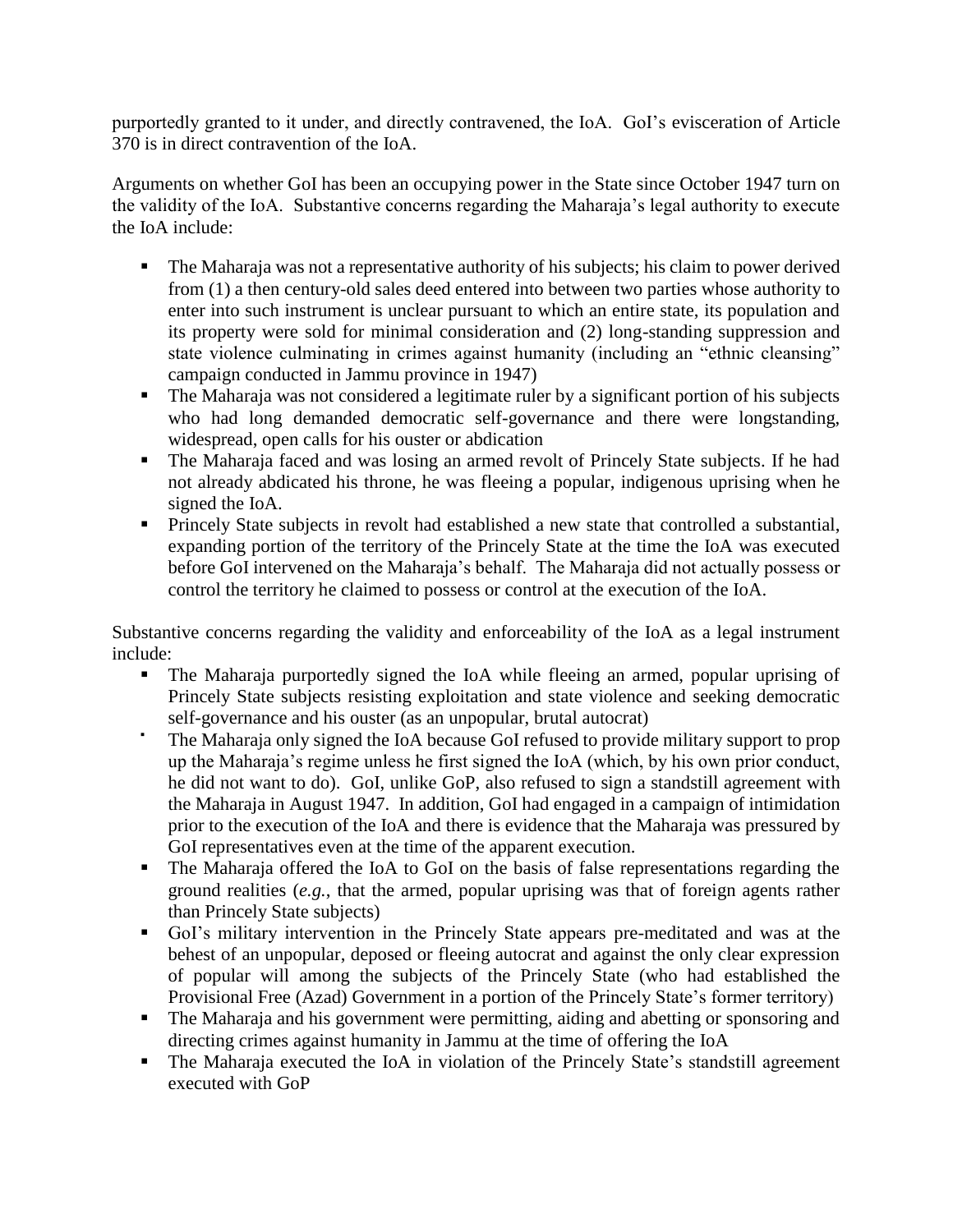- The Maharaja did not actually possess or control the territory he claimed to possess or control at the execution of the IoA
- GoI's acceptance of the IoA was conditioned on accession being settled by reference to the people of the Princely State (which has never occurred) and which GoI actively prevented from being held

According to the 1949 legal opinion of Sir Gerald Fitzmaurice, legal advisor to the British Foreign Office (whose opinion was concurred with by the United Kingdom's Attorney General, Sir Hartley Shawcross, and considered authoritative), the IoA is invalid or null and void (and not competent to settle the status of the Princely State) because: (1) at the time of the IoA's execution, the Maharaja did not have legal authority to execute the IoA as a result of the delegation of authority over external affairs to GoP pursuant to its standstill agreement (it is also noted that the standstill agreement and the IoA both purport to cover the same subject matter, including external affairs, but that the standstill agreement was prior and did not automatically terminate), (2) the Maharaja did not control the Princely State -- there were uprisings against his rule -- and he could not (contrary to his undertaking in the IoA) deliver the accession of the Princely State and (3) because a condition to its effectiveness (*i.e.*, ratification by a democratic referendum) was never satisfied (and GoI was further estopped from asserting otherwise due to its practice and precedent in the case of the accession of the princely state of Junagadh).

If the IoA was not a duly executed and a valid legal instrument, then GoI has been an occupying power in the State since October 1947. If the IoA was duly executed and a valid legal instrument when executed, GoI nonetheless appears to be an occupying power in the State. Note in this regard that:

- the Provisional Free (Azad) Government, many of the subjects of the former Princely State (and their descendants), GoP and the UNSC have always maintained that the Princely State is a disputed territory and do not recognize IoA as valid and enforceable
- As noted above, pursuant to the "erosion of Article 370," GoI violated material terms of the IoA
- Pursuant to the J&K (Reorganisation) Bill, GoI has directly contravened the IoA by mandating the dissolution of the State and authorizing itself to exercise all executive and administrative authority over the State

The duties of occupying powers are enumerated in, among other things, the 1907 Hague Regulations (Arts. 42-56) and the Fourth Geneva Convention (Arts. 27-34 and 47-78) which are recognized as customary international law. Pursuant thereto, a territory is occupied when it is under the authority of an army not authorized to exercise that authority under international law (whether or not the territory in question belonged to a foreign state prior to the occupation). A territory may be occupied if the status of the territory is contested. Occupying powers are obligated to respect the existing laws and institutions of the occupied territory subject to that which is necessary to ensure their own security and to uphold their duties under occupation law. Occupying powers cannot annex or obtain sovereignty over occupied territories; their role is simply that of an administrator.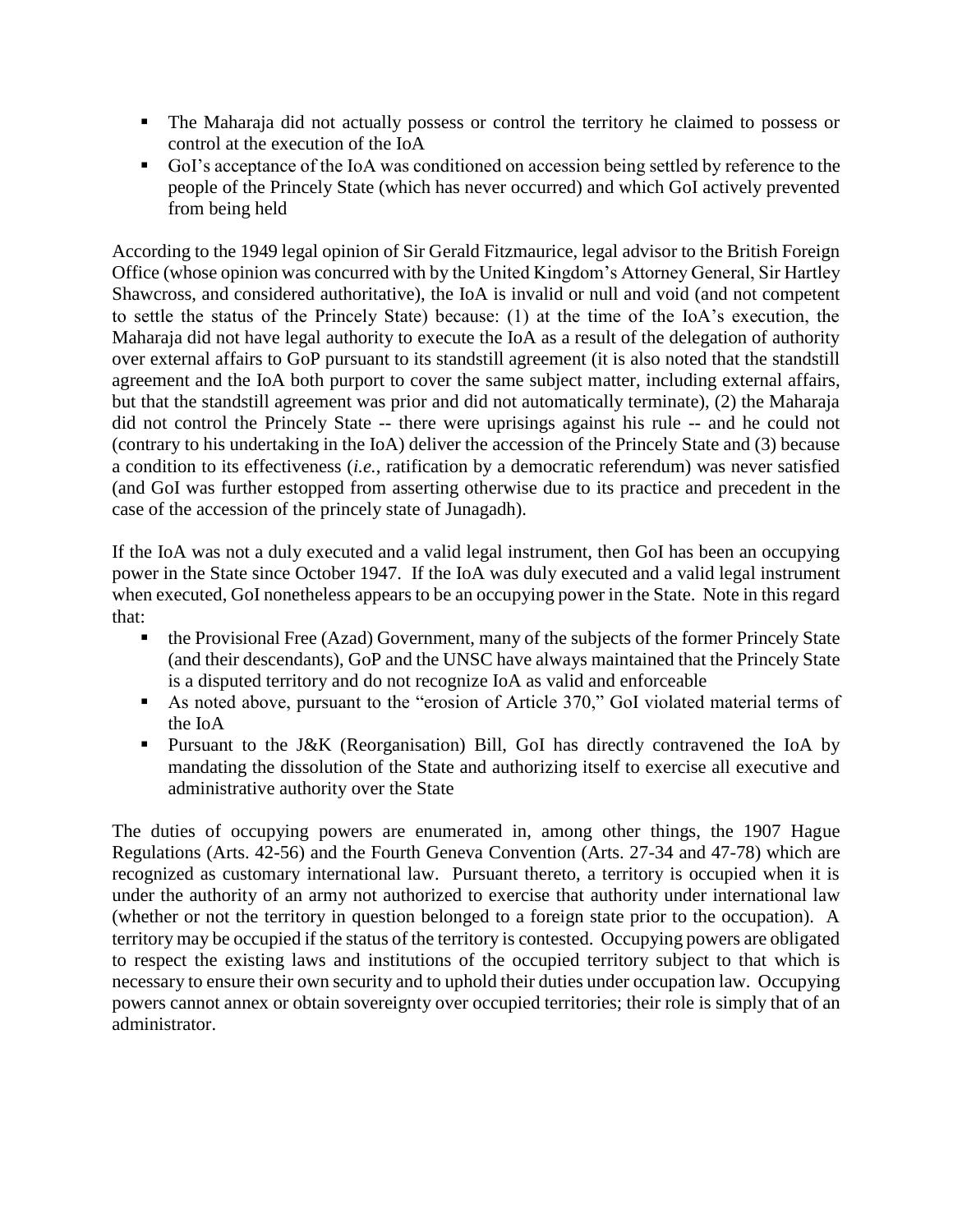The main laws applicable in case of occupation provide<sup>24</sup>:

- The occupying power does not acquire sovereignty over the occupied territory
- Occupation is temporary and the occupying power's rights are limited to the period of occupation
- The occupying power must respect the laws in force in the occupied territory unless they constitute a threat to its security or an obstacle to the application of the international law of occupation
- The occupying power must take measures to restore and ensure public order and safety
- The occupying power must ensure sufficient hygiene and public health standards, as well as the provision of food and medical care to the population under occupation
- The population in occupied territory cannot be forced to enlist in the occupier's armed forces
- Collective or individual forcible transfers of population from and within the occupied territory are prohibited
- Forcible or voluntary transfers of the civilian population of the occupying power into the occupied territory are prohibited
- Collective punishment is prohibited
- $\blacksquare$  The taking of hostages is prohibited
- Reprisals against protected persons or their property are prohibited
- The confiscation of private property by the occupying power is prohibited
- The destruction or seizure of enemy property is prohibited, unless absolutely required by military necessity during the conduct of hostilities
- Cultural property must be respected
- People accused of criminal offences must be provided with proceedings respecting internationally recognized judicial guarantees (for example, they must be informed of the reason for their arrest, charged with a specific offence and given a fair trial as quickly as possible)
- **Personnel of the International Red Cross/Red Crescent Movement must be allowed to carry** out their humanitarian activities. The ICRC, in particular, must be given access to all protected persons, wherever they are, whether or not they are deprived of their liberty.
- **Private property cannot be confiscated by the occupier**
- Food and medical supplies may be requisitioned exclusively for the use of the occupation forces and administration personnel themselves (*i.e.*, not for purposes of export outside of the occupied territory and not for the benefit of anyone beyond the occupying personnel, unless necessary for the benefit of the population under occupation itself) and only if the needs of the civilian population have been taken into account
- The occupying power may seize any movable property, belonging to the state, which may be used for military operations
- The occupying power does not acquire ownership of immovable public property in the occupied territory, since it is only a temporary administrator. Subject to restrictions regarding their exploitation and use, it can nevertheless make use of public property, including natural resources, but it must safeguard their capital value, in accordance with the law of usufruct.

 $\overline{a}$ <sup>24</sup> International Committee of the Red Cross, *Occupation and International Humanitarian Law: Questions and* Answers, April 8, 200, https://www.icrc.org/en/doc/resources/documents/misc/634kfc.htm.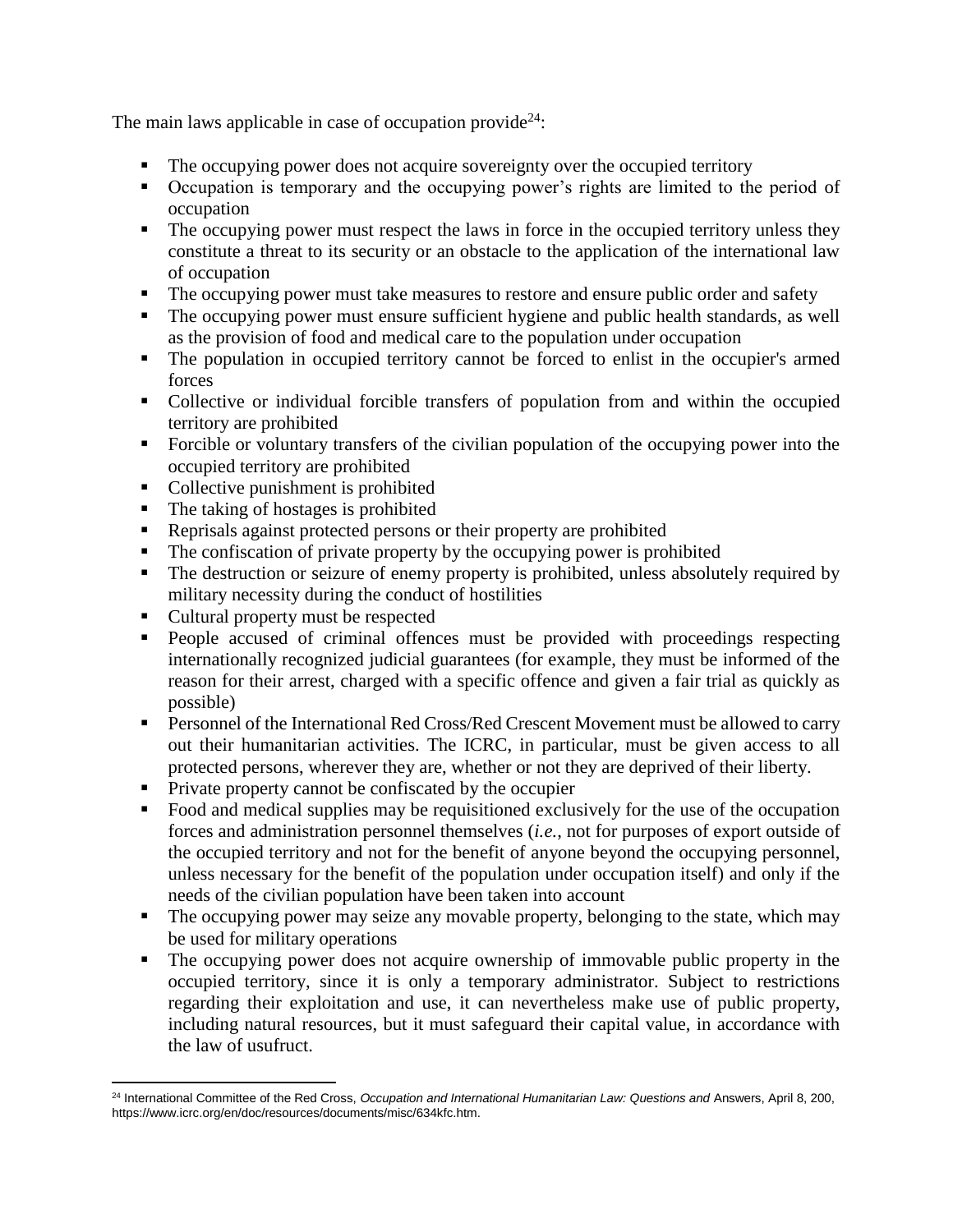While a description of such violations is beyond the scope of the present work, GoI has violated many of the above in the State. GoI's evisceration of Article 370 and the J&K (Reorganisation) Bill are in direct contravention of the law of occupation and appear to constitute an illegal annexation.

Note also that GoI has other applicable treaty obligations, including pursuant to the 1972 Simla Agreement entered into with GoP. Among other things, GoI and GoP agreed that:

- The principles and purposes of the United Nations Charter will govern relations between India and Pakistan; and
- The two countries would settle their differences by peaceful means through bilateral negotiations or by any other peaceful means mutually agreed upon between them.

<span id="page-16-0"></span>The political future of the Princely State remains a substantive and significant disagreement between GoI and GoP. GoI's deoperationalizing of Article 370 and the J&K (Reorganisation) Bill are in direct contravention of the GoI's obligations pursuant to the Simla Agreement.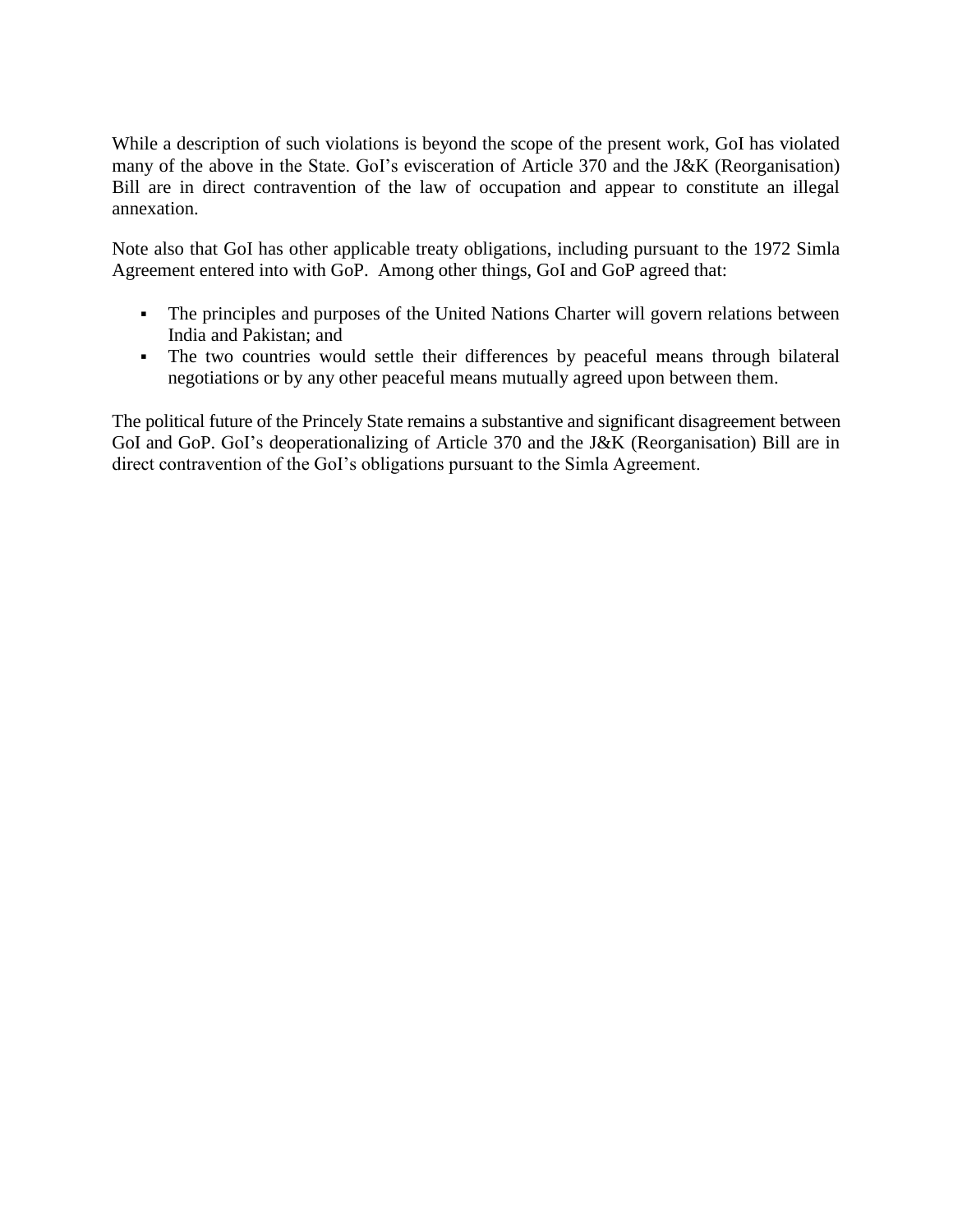## **Destruction has a new name in Kashmir: Development**

The region of Jammu and Kashmir, called Kashmir in this report, is home to about 12.5 million people with extraordinarily rich natural/ecological resources. Roughly the size of Idaho, the state has a diverse geography, ranging from widespread forests and mountainous areas. Despite more than 70+ years of military occupation by the government of India, indigenous Kashmiris have worked extraordinarily hard to ensure wellbeing of their communities. A few examples are noted:

- 1. Kashmir is home to a thriving local agriculture and local food system. Kashmir led the subcontinent in the land reform movement, allocating farmland in equitable ways to farmworkers who worked the land (disrupting monopolistic concentration of landholding among a few, very wealthy). This early land reform movement has allowed the sustenance of smallholder (family) farming in the region. Today about 70 percent of the state's population makes its living directly or indirectly from agriculture and allied value-added sectors.<sup>25</sup> Agriculture remains important even though only about 8% of land is cultivable in the state due to the mountainous/forested terrain.<sup>26</sup> Additionally, the local food system is key to its export economy. Agricultural exports include apples, barley, cherries, corn, millet, oranges, rice, peaches, pears, saffron, sorghum, vegetables, and wheat. Therefore, thoughtful stewardship of indigenous lands is crucial not only for the region's economy but also for its ecology.
- 2. The region's artisanal sector is central to its economy as well. The region has high-end exports of woven fabrics (cashmere) and carpets that have a global following despite limited infrastructure/marketing support.
- 3. A growing information technology (IT) industry was emerging in the region with about 51 software companies in the capital city of Srinagar employing 1,500 men and women.<sup>27</sup>
- 4. Kashmiris sustain indigenous food systems by growing, bartering, sharing, and eating indigenous (and healthful) foods. Even in the state's most urbanized area, the capital city of Srinagar, urban agriculture for self-sustenance is commonplace. Not surprisingly, food security rates in Kashmir are *higher,* not lower, than most states of India.
- 5. Poverty in Kashmir is significantly lower than that in India. Only about 10 percent of residents in Kashmir earn wages that place them below the poverty line compared to 21.92% in India. The idea that India will usher in a period of development in the region is naïve given that Kashmir has managed to do well *despite* difficult circumstances.

# **Long-term Extractive Impact of India**

The Indian occupation has had an extractive relationship with the Kashmiri economy well *before* August 05. Policies of the Indian state (especially in the past few months) presume that land resources available in the mountainous Kashmir region can be controlled in the guise of industrial growth. There are multiple examples of such extractive moves.

The government of India has exercised militaristic control over the region for more than half a century. Such militaristic control includes illegal occupation of often fertile and ecologically fragile land for military uses, pulling such land away from productive and economic use. In 2006, government officials reported that about 250,000 acres of state land was encroached upon by

 $\overline{a}$ <sup>25</sup> Directorate of Economics and Statistics 2014

<sup>26</sup> Dar, Tanveer. 2015. Food Security in Kashmir. *Social Change.* 

<sup>27</sup> IndiaSpend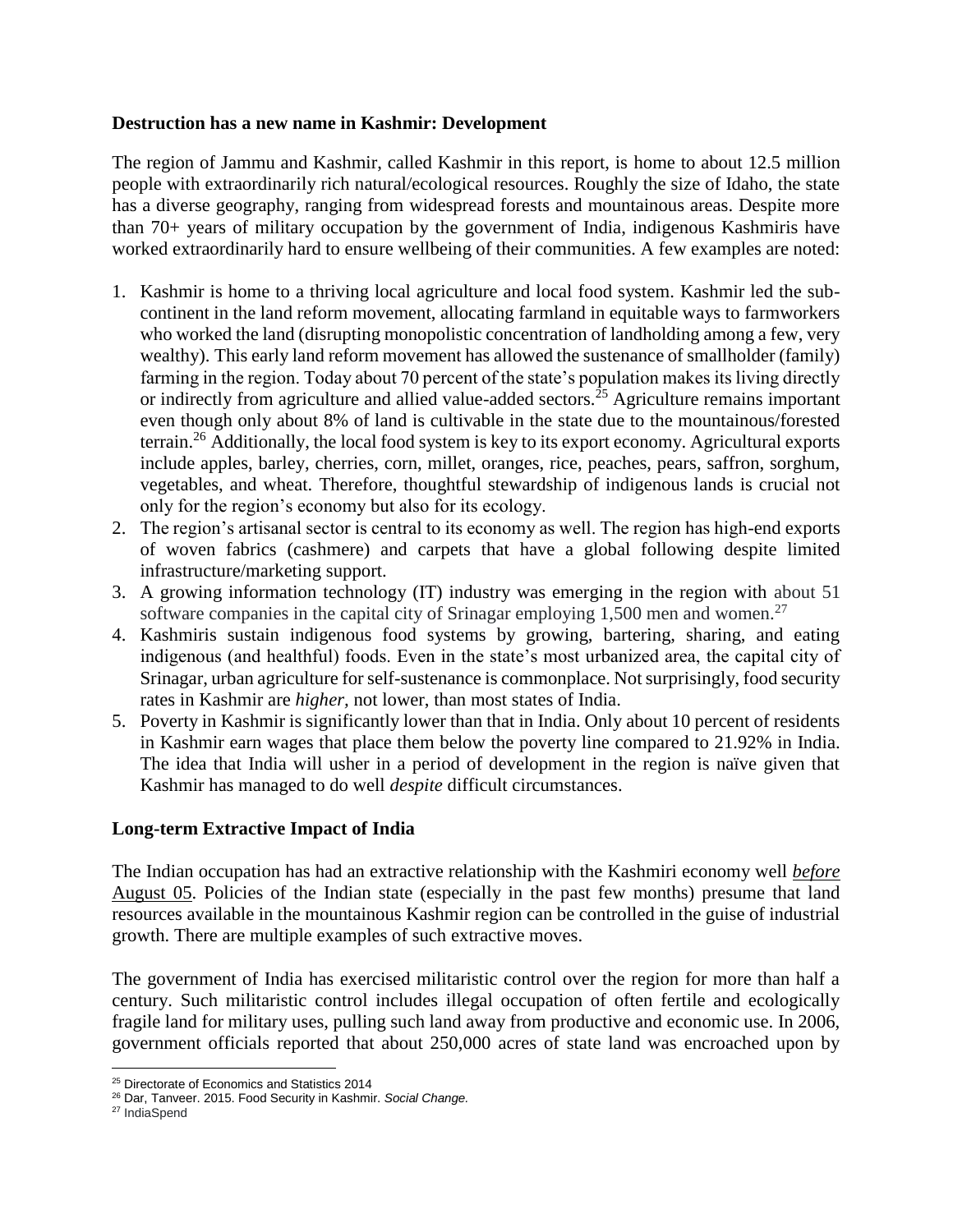military forces, which includes agricultural lands. In its highly urbanized capital city of Srinagar, for example, the official master plan notes that such military use:

> "is spread over an area of **23.0 sq. km.** including many military and paramilitary establishments. The widespread existence of military and paramilitary establishments across Srinagar has actually surpassed its [land] area under public infrastructure.<sup>28</sup><sup>28</sup> In other words, area dedicated to schools, hospital, etc., is smaller than the area in militaristic uses.

If all Kashmiri lands under direct military land use were to be coalesced the area would be larger than the entire city of Dallas, Texas. In reality, military encampments are spread throughout the state, exercising control over life and business. Additionally, troops patrol road networks limiting mobility of indigenous Kashmiris going about their daily lives, and impeding flow of business travel (transportation of agricultural goods to markets, for example).

Another key area through which India has extracted resources is through water. Kashmir is rich in water resources, but the benefits of these resources accrue to other regions and countries, not to indigenous Kashmiris. For example, sixty-five percent of 3,593 megawatts of energy generated from water resources in Jammu and Kashmir flows out of the state (into the Indian northern grid; only 12% of royalty from this power generation was returned to Kashmir). Ironically, the region of Kashmir often suffers from power shortage during the winters, and this past summer (2019), the capital city of Srinagar was unable to provide municipal water to all areas of the city through its public water system.

### **Recent Abrogation of Article 370 and 35A Threatens Economy and Ecology of Kashmir**

The abrogation of Article 360 A and 35A opens the pathway for non-indigenous Kashmiris to own land in Kashmir. Under the new laws pushed by the Government of India, which now apply to the state following central (federal) government of India's decision to scrap Article 370, the land literally now belongs to the government of India (as its Union Territory). Within days of announcing the abrogation, the federal government announced that it had prepared a 'development plan' that would facilitate private investment and industry that would be possible due to industries' ability to buy land in Kashmir. <sup>29</sup> Note that the development plan was announced with *zero* participation of indigenous Kashmiris – to be clear, indigenous Kashmiris were under a lockdown with the government restricting free movement within Kashmir, and no communication with the outside world.

This move is going to accelerate conversion of indigenous and ecological fragile lands to other land uses, with detriment to the local ecology and local economy. Major real estate companies from India are already speculating about buying/owning land in the fragile region, and others are beginning to speculate about possibilities of land grabs, as reported by Forbes.<sup>30</sup>

 $\overline{a}$ <sup>28</sup> Srinagar Metropolitan Region-2035; Draft Master Plan.

<sup>29</sup> <https://www.indiatoday.in/india/story/article-370-gone-investor-summit-planned-j-k-boost-industry-healthcare-1578042-2019-08-07>

<sup>30</sup> <http://www.forbesindia.com/article/special/what-opportunities-do-jammu-kashmirs-property-markets-hold/54741/1>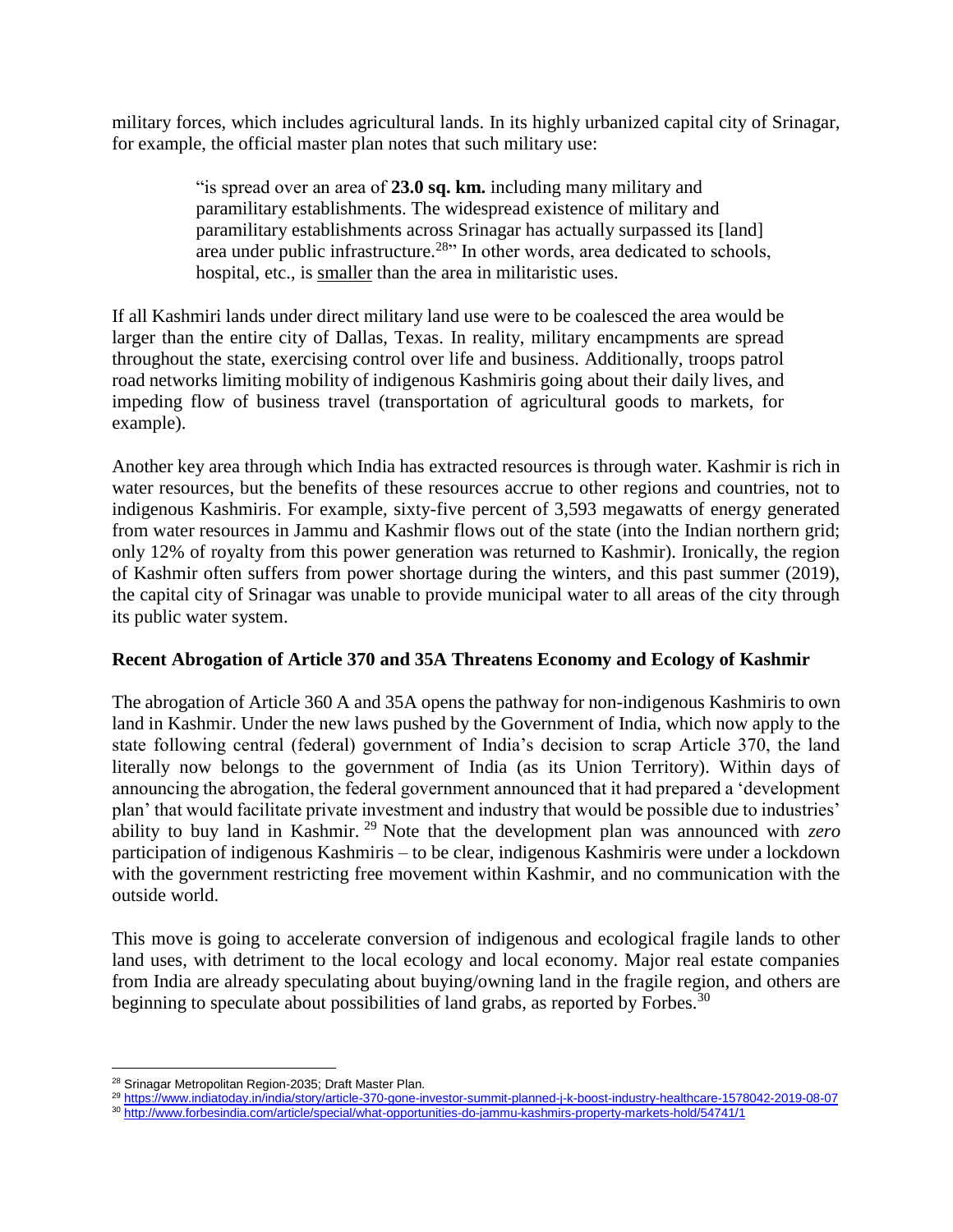Recent news from *Down to Earth*, a prominent environmental magazine in India, reports that since August 05 (to now), the Forest Advisory Committee of the state, responding to federal dictates, has given the green signal for moving forward with 125 development projects that involve pristine forest lands in Kashmir. Projects include laying of transmission lines, drilling of tube wells, etc. Note that the sheer number of project approvals in the last two months (August, Sep, and October) is higher than the 97 projects approved in the entire 2018 calendar year. In other words, the federal government of India is moving fast and stealthily in wreaking the ecology and environment *before* global powers take heed.

Data collected in Kashmir from a high-ranking (Kashmiri) government officials *after August 05* estimates that at least 125,000 acres of land (equivalent to local one million Kanals) has been identified by the government in various districts of Kashmir for what the government calls "landbanks" for construction of so-called 'infrastructure.'

Indigenous Kashmiris are apprehensive that the government of India intends to develop subdivisions (called 'housing colonies' locally) under the guise of providing housing facilities for employees/workers who are expected to come to Kashmir as part of the program whereas India (actually) wants to change the demographic composition of the region. Already, as noted earlier, land suitable land for housing and recreation across the Kashmir region is under the occupation of Indian army and paramilitary forces. Security camps are built next to (or within) residential areas in Kashmir, and have occupied large swaths of land in major cities and towns with limited open land (like Srinagar, Baramulla and Anantnag). This militaristic-driven displacement is going to worsen given that India is now in full control of the land in Kashmir and indigenous Kashmiris having no means of dissenting.

Kashmir's fledgling information technology (IT) industry, which held the promise of becoming one of the greatest employment-generating industries in future, has stopped functioning since August 5, 2019 when the Government of India shut down the internet in the region. Owner of one of 51 IT companies noted that "It took [them] five years to understand business, five more to hire the right people and in the last five years [to grow].<sup>31</sup> His company, which employed 174 people, provided financial software products to healthcare and educational institutions globally, including in the United Arab Emirates, Canada, and the United States. There are about 12 other similar companies in Rangreth, an IT hub in Srinagar, providing world-class software services, but currently none of them are functioning. Software companies tried to salvage the situation by sending employees to Delhi to contact clients but it is an expensive exercise.

The telecommunication inequity will also have a long-term impact that remains to be determined. Scientists, researchers, and students have been unable to conduct internet-based research for 70+ days.<sup>32</sup> In recent years, [frequent internet shutdowns](https://www.aa.com.tr/en/asia-pacific/kashmir-most-internet-shutdown-prone-region-study/1429439)<sup>33</sup> have already taken a toll on the studies and research of these students and researchers. The ongoing shutdown has been the longest.

In summary, the moves by federal government mask the extractive policies in the name of 'development' and 'civilization.' If allowed to continue unchecked, not only is the life and

 $\overline{a}$ <sup>31</sup> [India Spend](https://www.indiaspend.com/we-will-not-survive-this-disaster-kashmiri-entrepreneurs-as-lockdown-continues/)

<sup>&</sup>lt;sup>32</sup> [Reports](https://www.the-scientist.com/news-opinion/science-in-indias-kashmir-valley-in-jeopardy-66487) in the media

<sup>33</sup> <https://www.aa.com.tr/en/asia-pacific/kashmir-most-internet-shutdown-prone-region-study/1429439>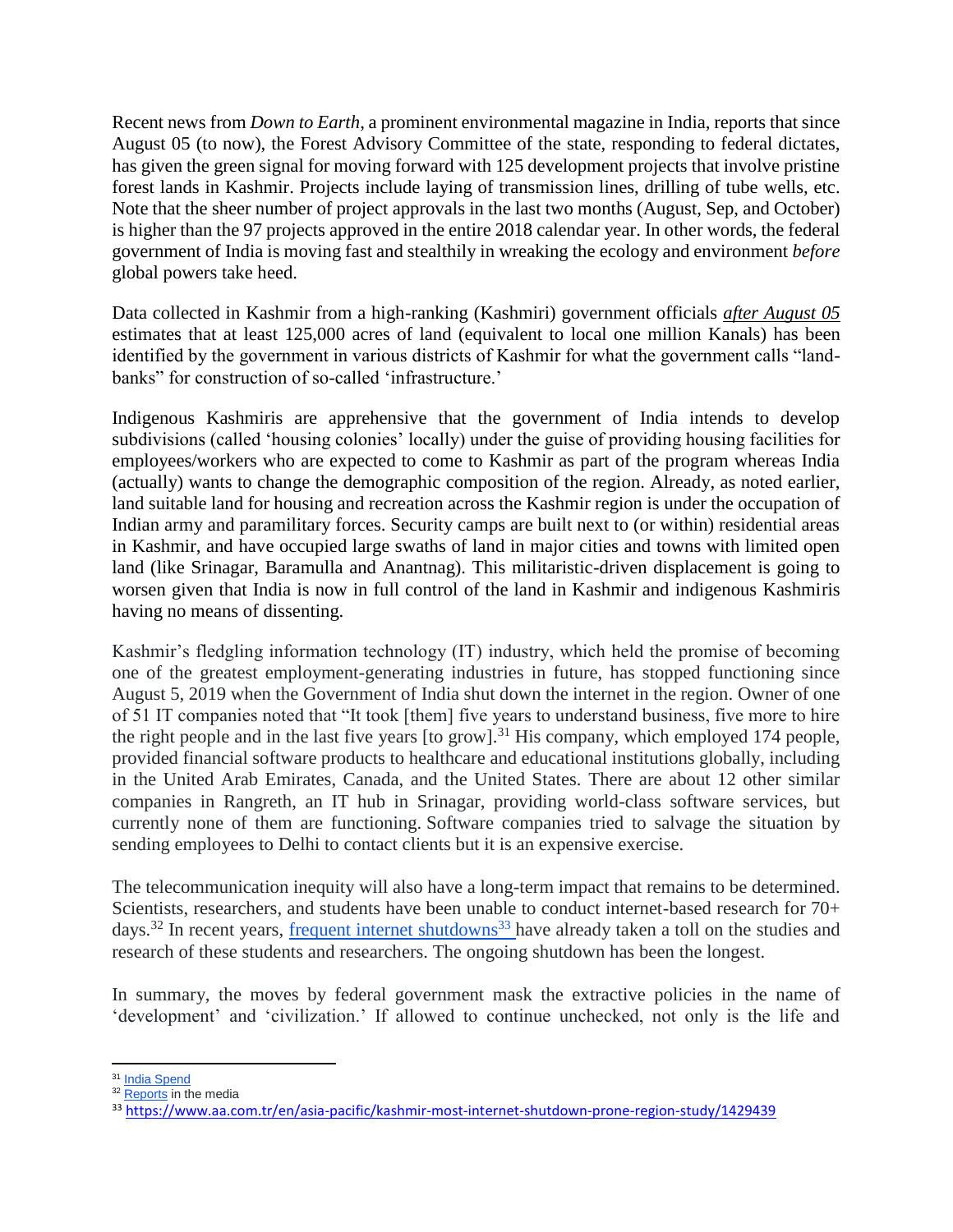livelihood of 12 million Kashmiris under threat, but the world will also lose an ecologically biodiverse region.

# **Additional Readings**

[https://www.sabrangindia.in/article/post-370-abrogation-august-5-forest-advisory-committee-j-k](https://www.sabrangindia.in/article/post-370-abrogation-august-5-forest-advisory-committee-j-k-has-cleared-125-projects-forest)[has-cleared-125-projects-forest](https://www.sabrangindia.in/article/post-370-abrogation-august-5-forest-advisory-committee-j-k-has-cleared-125-projects-forest) <http://www.jammuandkashmirstat.com/> <https://thewire.in/political-economy/jammu-kashmir-economy-article-35a> [https://www.livemint.com/opinion/columns/opinion-was-special-status-a-development](https://www.livemint.com/opinion/columns/opinion-was-special-status-a-development-dampener-in-j-k-1565248797810.html)[dampener-in-j-k-1565248797810.html](https://www.livemint.com/opinion/columns/opinion-was-special-status-a-development-dampener-in-j-k-1565248797810.html) [https://www.aljazeera.com/ajimpact/kashmir-lockdown-modi-touts-investment-potential-](https://www.aljazeera.com/ajimpact/kashmir-lockdown-modi-touts-investment-potential-190816170051399.html)[190816170051399.html](https://www.aljazeera.com/ajimpact/kashmir-lockdown-modi-touts-investment-potential-190816170051399.html) [https://www.reuters.com/article/us-india-kashmir-economy/apples-rot-in-kashmir-orchards-as](https://www.reuters.com/article/us-india-kashmir-economy/apples-rot-in-kashmir-orchards-as-lockdown-puts-economy-in-tailspin-idUSKBN1W4048)[lockdown-puts-economy-in-tailspin-idUSKBN1W4048](https://www.reuters.com/article/us-india-kashmir-economy/apples-rot-in-kashmir-orchards-as-lockdown-puts-economy-in-tailspin-idUSKBN1W4048) [https://economictimes.indiatimes.com/markets/stocks/news/modis-options-for-jammu-and](https://economictimes.indiatimes.com/markets/stocks/news/modis-options-for-jammu-and-kashmirs-economy-are-limited/articleshow/70675008.cms)[kashmirs-economy-are-limited/articleshow/70675008.cms](https://economictimes.indiatimes.com/markets/stocks/news/modis-options-for-jammu-and-kashmirs-economy-are-limited/articleshow/70675008.cms) [https://learningenglish.voanews.com/a/indian-security-campaign-affecting-kashmir-s-fruit](https://learningenglish.voanews.com/a/indian-security-campaign-affecting-kashmir-s-fruit-industry-economy/5091905.html)[industry-economy/5091905.html](https://learningenglish.voanews.com/a/indian-security-campaign-affecting-kashmir-s-fruit-industry-economy/5091905.html) [https://www.tribuneindia.com/news/jammu-kashmir/buying-apples-directly-will-weaken-valley](https://www.tribuneindia.com/news/jammu-kashmir/buying-apples-directly-will-weaken-valley-s-economy-drabu/831169.html)[s-economy-drabu/831169.html](https://www.tribuneindia.com/news/jammu-kashmir/buying-apples-directly-will-weaken-valley-s-economy-drabu/831169.html) [https://www.outlookindia.com/magazine/story/india-news-a-5-trillion-economy-by-2005-why](https://www.outlookindia.com/magazine/story/india-news-a-5-trillion-economy-by-2005-why-kashmir-can-be-the-apple-of-indias-eye/302000)[kashmir-can-be-the-apple-of-indias-eye/302000](https://www.outlookindia.com/magazine/story/india-news-a-5-trillion-economy-by-2005-why-kashmir-can-be-the-apple-of-indias-eye/302000) <https://www.nytimes.com/2019/09/19/opinion/india-pakistan-kashmir-jammu.html> [https://www.thehindu.com/data/where-does-jammu-and-kashmir-stand-in-comparison-to-other-](https://www.thehindu.com/data/where-does-jammu-and-kashmir-stand-in-comparison-to-other-states-in-key-indicators-of-growth-and-development/article28855512.ece)

[states-in-key-indicators-of-growth-and-development/article28855512.ece](https://www.thehindu.com/data/where-does-jammu-and-kashmir-stand-in-comparison-to-other-states-in-key-indicators-of-growth-and-development/article28855512.ece)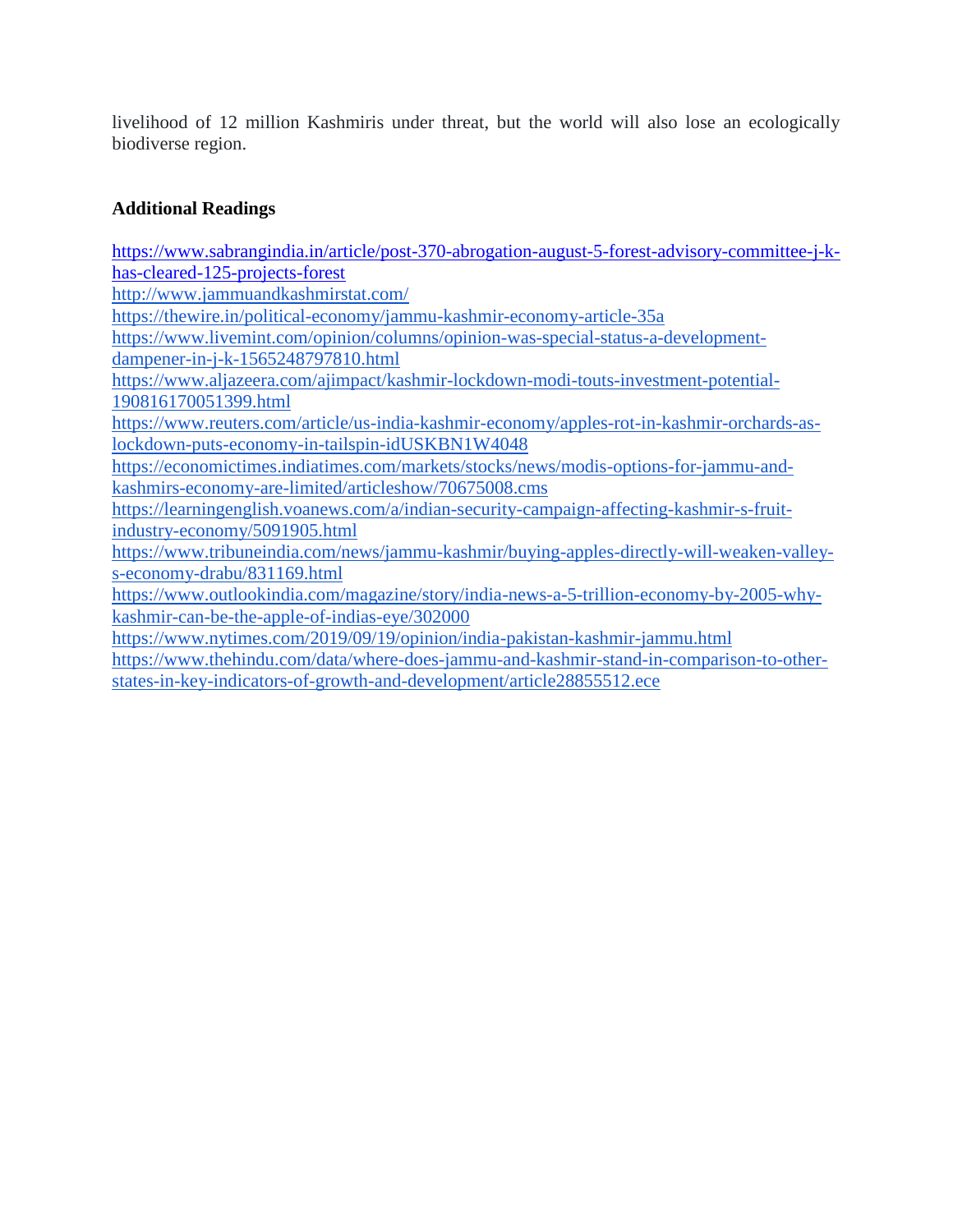## <span id="page-21-0"></span>**The Question of Minorities**

Changes to Article 370 impact all indigenous residents of the state of Jammu and Kashmir, including majority and minority ethnic/religious groups living in Kashmir and those who have migrated to other parts of India. Kashmir's 12 million population includes multiple religious (Islam, Hinduism, Buddhism, Sikhism), ethnic (Kashmiris, Dogras, etc.), and linguistic (Kashmiri, Dogra, Ladakhi, Shina, etc.) groups. People from all groups have expressed concern about the abrogation.

The actions taken by the Government of India (GoI) on August 5 and 6, 2019 include:

- the elimination of fundamental Indian constitutional rights granted especially to the residents of the Indian State of Jammu and Kashmir (the State);
- the elimination of separate State constitutional rights that benefitted the subjects of the historic Princely State of Jammu and Kashmir (the Princely State);
- the amendment of land-related laws to eliminate historic protections fundamental to the economic welfare of residents of the State;
- the passage of a bill that dissolves the State into two separate territories directly governed by GoI; and
- extension of new GoI laws to those territories, including laws that deprive the subjects of the Princely State their right of return.

These changes impact all residents of the State, including members of all minority groups living in the State and those who have migrated to elsewhere. GoI claims that all members of minority communities (i.e., all groups other than ethnic Kashmiri Muslims) welcome these changes. However, there is widespread displeasure in the State both with these changes and the manner in which they have been undemocratically and brutally imposed on the population, including among various minority groups. For example, a group of prominent ethnic Kashmiri Hindus (Pandits), Sikhs (a religious minority), and Dogras (an ethnic minority) in a [statement](https://www.telegraphindia.com/india/pandits-dogras-sikhs-underline-diversity-in-call-to-end-lockdown/cid/1696984)<sup>34</sup> condemned the unilateral and unconstitutional abrogation of Article 370.

In the Kashmir province of the State (Kashmir), the most significant religious minority groups are Pandits, Sikhs and Christians. Kashmir has witnessed three decades of extreme violence and significant human rights violations. That violence is the result of a lack of fundamental civil and political freedoms in Kashmir and is primarily state violence intended to suppress the pro-selfdetermination movement in Kashmir. According to extensive human rights documentation work conducted by credible organizations in Kashmir, GoI and its instrumentalities are responsible for the vast majority of those human rights violations.

During the last three decades, members of the majority Muslim community and minority Pandit community left Kashmir in large numbers, many escaping the violence and insecurity. Members of other religious minority groups including Sikhs and Christians, whose numbers are smaller than the Pandits, have largely remained in Kashmir and have not experienced religious persecution. As recent [ethnographic research](https://www.thehindubusinessline.com/opinion/the-case-of-the-kashmiri-sikhs/article28984332.ece)<sup>35</sup> on Kashmiri Sikhs indicates, "harm from violence is a general concern"—this affects everyone in Kashmir and is primarily state-sponsored violence against

 $\overline{a}$ <sup>34</sup> <https://www.telegraphindia.com/india/pandits-dogras-sikhs-underline-diversity-in-call-to-end-lockdown/cid/1696984>

<sup>35</sup> <https://www.thehindubusinessline.com/opinion/the-case-of-the-kashmiri-sikhs/article28984332.ece>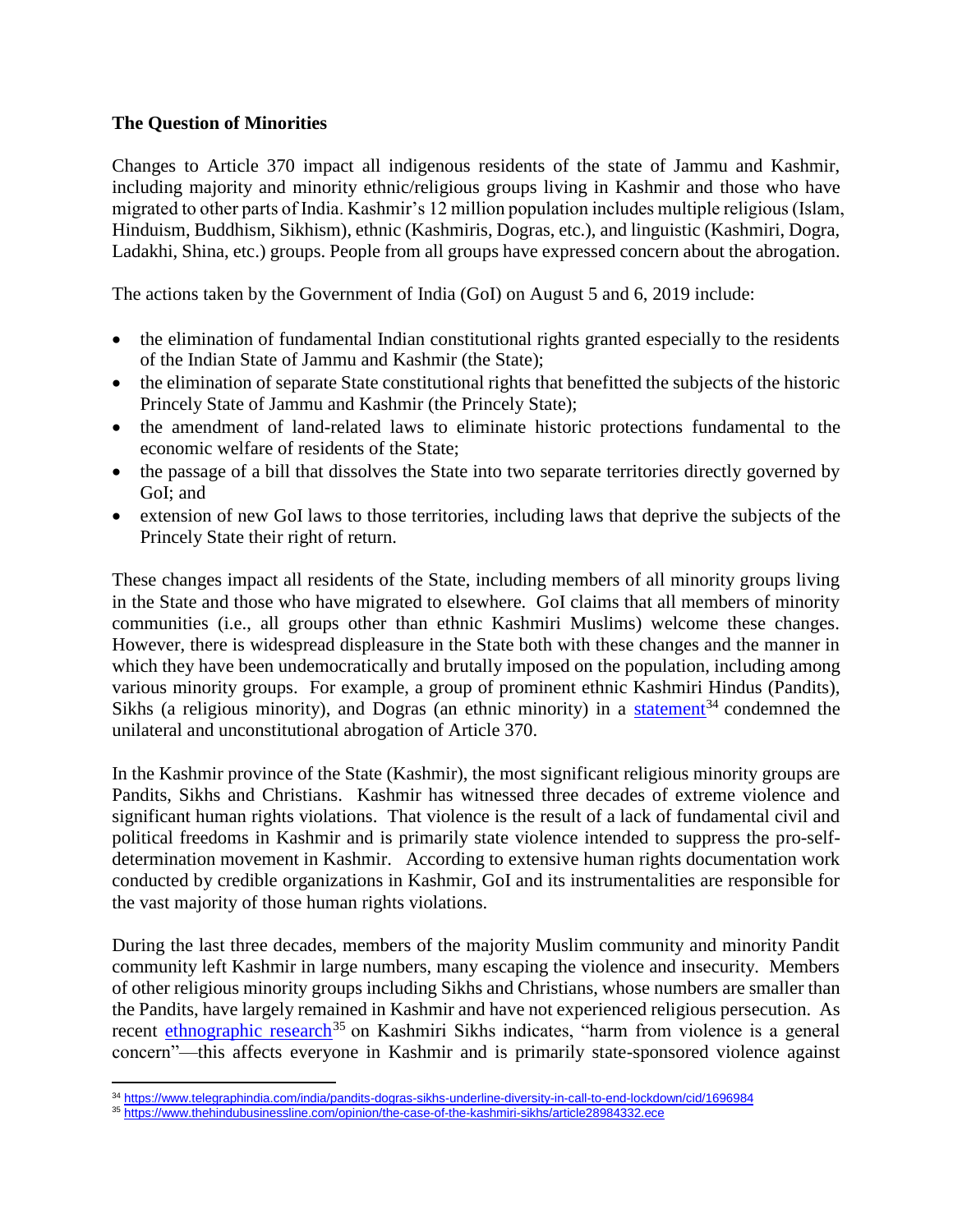civilians—"religious persecution is categorically stated as a non-issue." Throughout the decades of political turmoil and violence in Kashmir, Sikhs, Christians and significant number of Pandits have continued to live in Kashmir together with their Muslim friends and neighbors.

While not all Pandits left Kashmir after an armed campaign for self-determination began in late 1989, an estimated 24,202 families migrated in the spring of 1990. At that time there were 38,119 registered Pandit families in Kashmir or approximately 150,000 individuals total. Nonetheless, pro-India propagandists claim the killing of 700,000 Kashmiri Pandits in early 1990s. The Kashmiri [Pandit Sangharsh Samiti](https://economictimes.indiatimes.com/news/politics-and-nation/at-least-399-kashmiri-pandits-killed-in-jk-since-1990-survey/articleshow/8914441.cms?from=mdr)<sup>36</sup>, an association working for the rights of Kashmiri Pandits, claims 357 Pandits were killed in Kashmir between1990-2011. According to the Government of India, a total of 219 Kashmir Pandits were killed during the conflict from 1989-2013<sup>37</sup>. The National Human Rights Commission (NHRC)<sup>38</sup> of India report on June 11, 1999 states that of 157 leaders killed during this period, 37 were Hindus and 120 were Muslims. Hence the NHRC did not classify these killings as "genocide" or "ethnic cleansing". There is no evidence of hundreds of thousands being ethnically cleansed and murdered by Kashmiri Muslims, as claimed by pro-India propagandists and *Hindutva<sup>39</sup>* groups.

The suffering of Pandit victims of the violence in Kashmir has been and is a cause of concern for Kashmiris which both the pro-self-determination leadership of Kashmir and pro-India politicians in Kashmir have sought to address.

While there has never been a full and impartial accounting of what actually caused many Pandits to leave Kashmir, those that left Kashmir primarily did so in the spring of 1990. An indigenous, non-sectarian armed movement for democratic self-determination began in December 1989 (this was sparked by the blatant rigging of elections in 1987 after a concerted grassroots effort to motivate voter participation after decades of political repression and vote-rigging). In response, the Indian government unleashed hundreds of thousands of military and paramilitary personnel in a campaign of mass, indiscriminate brutality. The first major massacre of this era, the Gaw Kadal Massacre, occurred on January 21, 1990. An Indian paramilitary police unit opened fire on a gathering of unarmed Kashmiri civilians publicly calling for their democratic rights. At least 50 were killed and 250 civilians were injured in that single incident40. As Datta's research concludes, for the Pandits it was "the overall deterioration in law and order, alongside selective assassinations and the content of demonstrations"<sup>41</sup> that made them feel unwanted and caused many of them to be inclined to leave Kashmir. In Mallika Kaur's in depth research study<sup>42</sup>, the Kashmir Pandit's cite general lawlessness, and not any targeted threat, as a cause of the migration of Pandits from the Valley.

 $\overline{a}$ <sup>36</sup> [https://economictimes.indiatimes.com/news/politics-and-nation/at-least-399-kashmiri-pandits-killed-in-jk](https://economictimes.indiatimes.com/news/politics-and-nation/at-least-399-kashmiri-pandits-killed-in-jk-since-1990-survey/articleshow/8914441.cms?from=mdr)[since-1990-survey/articleshow/8914441.cms?from=mdr](https://economictimes.indiatimes.com/news/politics-and-nation/at-least-399-kashmiri-pandits-killed-in-jk-since-1990-survey/articleshow/8914441.cms?from=mdr)

<sup>37</sup> <https://mha.gov.in/sites/default/files/RTI1303022012-KII-YogeshChhabra-70513.PDF>

<sup>38</sup> <http://nhrc.nic.in/sites/default/files/Annual%20Report%201999-2000.pdf>

<sup>39</sup> [https://www.npr.org/2019/05/03/706808616/the-powerful-group-shaping-the-rise-of-hindu-nationalism-in](https://www.npr.org/2019/05/03/706808616/the-powerful-group-shaping-the-rise-of-hindu-nationalism-in-india)[india](https://www.npr.org/2019/05/03/706808616/the-powerful-group-shaping-the-rise-of-hindu-nationalism-in-india)

<sup>40</sup> [https://www.aljazeera.com/news/2018/01/kashmiris-mark-28th-anniversary-gaw-kadal-massacre-](https://www.aljazeera.com/news/2018/01/kashmiris-mark-28th-anniversary-gaw-kadal-massacre-180121185626847.html)[180121185626847.html](https://www.aljazeera.com/news/2018/01/kashmiris-mark-28th-anniversary-gaw-kadal-massacre-180121185626847.html)

<sup>41</sup> <http://www.raiot.in/what-about-the-kashmiri-pandits/>

<sup>42</sup> <https://journals.sagepub.com/doi/pdf/10.1177/011719680901800202>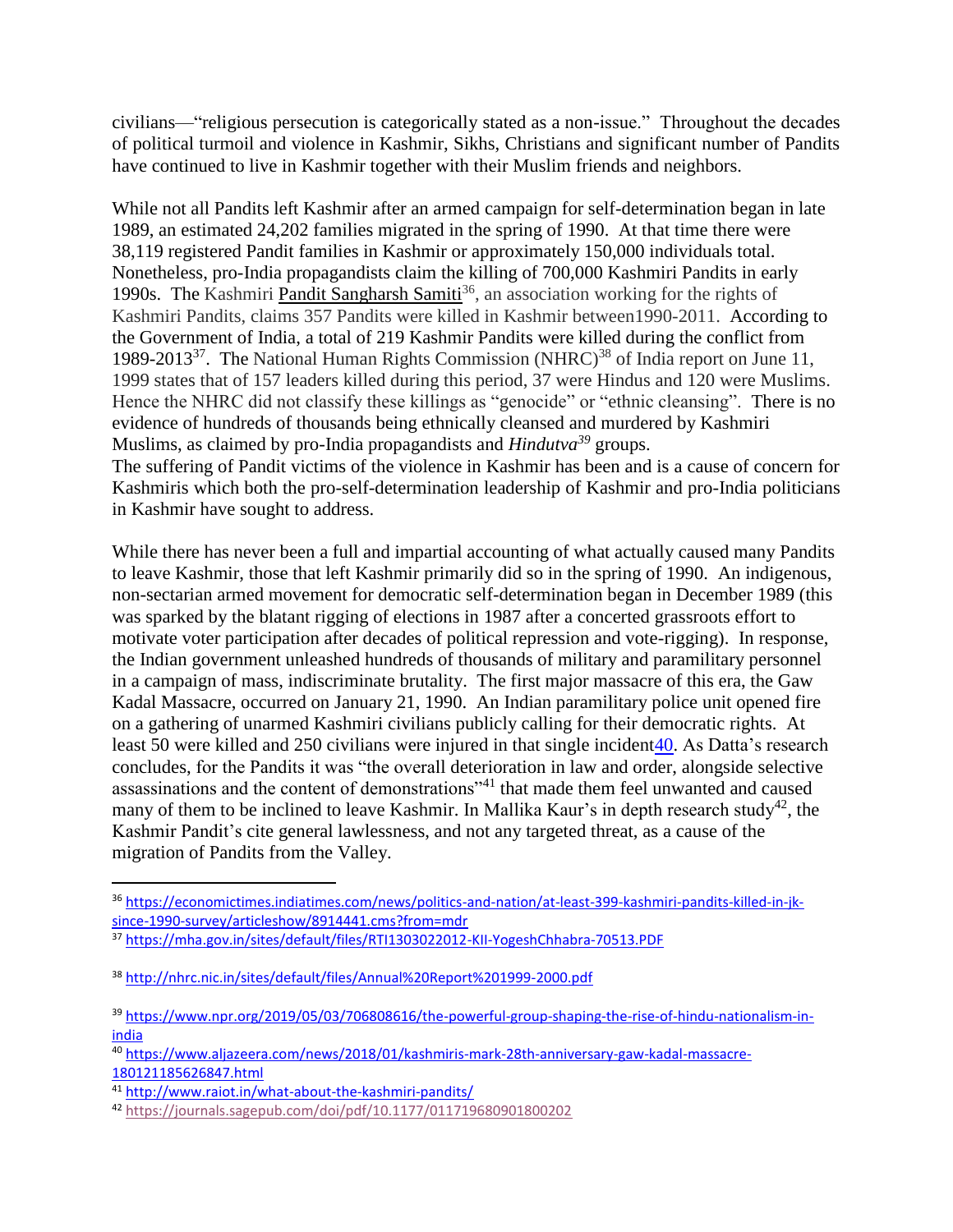One [firsthand account](https://kashmirscholars.files.wordpress.com/2019/11/letter-by-23-prominent-pandits.pdf)<sup>43</sup> of prominent Pandits of Kashmir who migrated in 1990 was published in 2016 by [Mehboob Makhdoomi](https://www.greaterkashmir.com/news/opinion/were-sorry-we-betrayed-you/)<sup>44</sup>. In a letter addressed to Kashmiri Muslims dated September 22, 1990 and sent to *Al Safa,* a prominent Srinagar-based newspaper, a group of 23 prominent Pandits sought forgiveness from their Muslim brethren and narrate the real situation of the time and reasons for their flight. The letter states that the Kashmiri Pandit community was made "a scapegoat" by Jagmohan, the then Indian-appointed Governor of Kashmir. They characterize their exodus as a "drama enacted by BJP, RSS, & Shiv Sena". The BJP (current ruling party of India), RSS and Shiv Sena are *Hindutva* groups. They claim that their migration was presented to them as "a war between Hinduism and Islam" and "vital for preserving & protecting the Dharm & the unity & integrity of India." They were assured that "it would pave way for realizing the dream of 'Akhand Bharat.'" The writers also claim that they were assured "in the name of all gods and deities" and that they shall be looked after. They were threatened of 'dire consequences' in case they didn't agree to follow the plan. There are other firsthand witness reports corroborate that the exodus of Kashmiri Pandits was planned by the Government.<sup>45</sup> Even Delhi High Court documents evidence that the Government of India facilitated the exit of Kashmiri Pandits from Kashmir<sup>46</sup>. India's NHRC denied classifying Pandits as "Internally Displaced Persons" and instead categorized them as "Migrants."<sup>47</sup> Internally Displaced Persons is a definition reserved for people "forced" to leave their home, where as Migrants are those who left "voluntarily." Contrary by pro-India propagandists and *Hindutva* groups, Kashmiri Pandits were not forced to go into exile by their Kashmiri Muslim neighbours. Nonetheless, the Indian Government and its supporters have successfully [weaponized](https://www.aljazeera.com/indepth/opinion/2017/07/kashmir-communalisation-political-dispute-170725082030871.html)<sup> $\overline{48}$ </sup> the exodus of Kashmiri Pandits from Kashmir, attributing that exodus to "Islamic" or "Pakistani" terrorism.

While armed pro-self-determination fighters from different groups focused on attacking Indian military and police personnel stationed in Kashmir, at least one group in the initial months of the armed movement appears to have also targeted state actors who were especially responsible for administering state repression of the democratic movement in Kashmir. The targets of this campaign were not from a specific religious community -- the commonality among targets (regardless of religion) was their direct involvement in state repression. Most of those killed in this campaign were Muslims; however, some Pandits were among those targeted and killed.

The Wandhama Massacre was a major massacre of Pandits in Kashmir (the number killed in this single incident represent over 10% of the official total number of Pandits killed in the last three decades of violence). It is one of several politicized tragedies where "unidentified gunmen" were

 $\overline{a}$ 

<sup>43</sup> <https://kashmirscholars.files.wordpress.com/2019/11/letter-by-23-prominent-pandits.pdf>

<sup>44</sup> <https://www.greaterkashmir.com/news/opinion/were-sorry-we-betrayed-you/>

<sup>45</sup> <https://kashmirlife.net/pathan-remembers-issue-30-vol-09-154431/>

<sup>46</sup> <https://indiankanoon.org/doc/184744682/>

<sup>47</sup> <https://www.change.org/p/government-of-india-kashmiri-hindus-are-internally-displaced-persons-idp-and-not-migrants>

<sup>48</sup> [https://www.aljazeera.com/indepth/opinion/2017/07/kashmir-communalisation-political-dispute-](https://www.aljazeera.com/indepth/opinion/2017/07/kashmir-communalisation-political-dispute-170725082030871.html)[170725082030871.html](https://www.aljazeera.com/indepth/opinion/2017/07/kashmir-communalisation-political-dispute-170725082030871.html)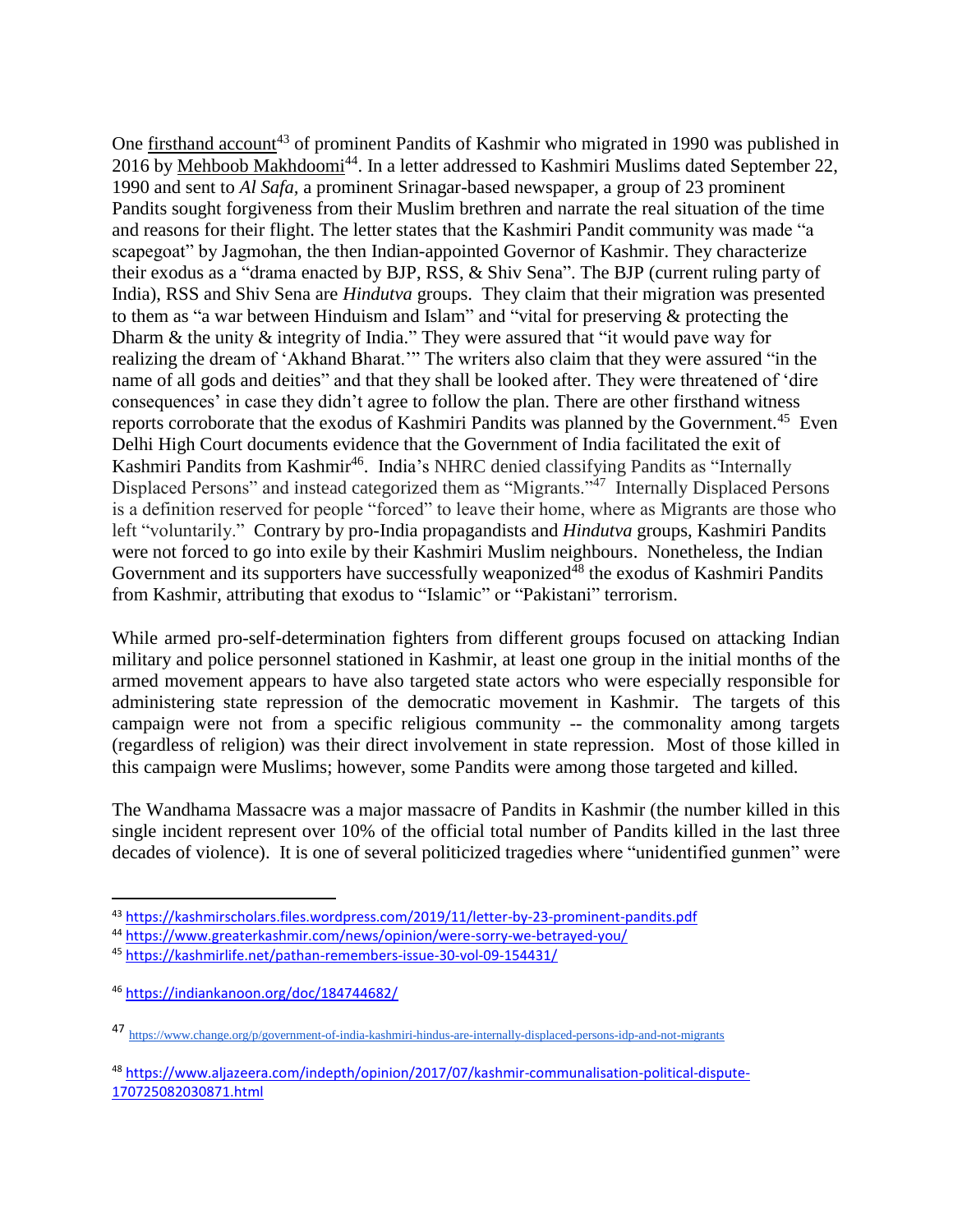responsible for sensational (but unclaimed) acts of brutality at a moment of increased scrutiny of India's policies in Kashmir. Where popular protest has succeeded in pressuring authorities into conducting an investigation (e.g., in the case of the Pathribal Fake Encounter / Chittisinghpora Massacre case), conflicted and partial official investigators clearly established state responsibility for civilian killings that the Government sought to attribute to the armed Kashmiri resistance. In January 1998, the Jammu & Kashmir Government announced a 28 billion Rupee rehabilitation program for Pandits who migrated from Kashmir in 1990. The program included a financial incentive for each family, a grant for housing, an employment allowance, an employment incentive program, a loan waiver program and a transition settlement program. On January 25, 1998, a delegation of migrant Pandits arrived in Srinagar to explore returning to Kashmir. That night (the Muslim holy night of *Laylatul Qadr),* 23 of the 24 Pandit residents of the village of Wandhama, Ganderbal, Kashmir were killed while the local Muslim population was participating in night prayers. The official investigation into the incident closed in 2008 for lack of evidence. The authorities have not pursued this case (and others like it) despite Kashmiri demands for a full and impartial investigation.

Another major massacre of religious minorities in Kashmir was the Chittisinghpura massacre<sup>49</sup> in which 36 innocent Sikh men were killed. This event took place on March 20, 2000, immediately prior to U.S. President Bill Clinton's visit to India. The Government claimed that the incident was carried out by "Islamic extremists" and they killed five men who were the responsible "Pakistani terrorists." Upon exhumation, it was revealed that the men killed were in fact local villagers (not "Pakistani terrorists") who had been abducted and killed by the Indian military in what became known as the Pathribal "fake encounter"<sup>50</sup>. The Indian military has not been held responsible for the Chittisinghpura massacre or the Pathribal "fake encounter." Lt. Col. General Gill of the Indian army who prepared a report on the incident suggested that members of the Bharatiya Janata Party, the leading *Hindutva* political party, planned the killing of the Sikh men in Chittisinghpura<sup>51</sup>.

The reasons for Pandits' migration from Kashmir range from feeling threatened by the atmosphere of violence to governmen[t-orchestrated](http://www.kashmirlit.org/former-police-officer-remembers-90s/)<sup>52</sup> design to move the Pandits out of Kashmir for political reasons. While not officially recognized, according to many witnesses, the Indian government arranged for and encouraged (some say threatened) Pandits to leave and facilitated their resettlement (coordinated through *Hindutva* groups), especially in Jammu. It was widely understood at the time that this policy was intended to allow India's military and paramilitary forces a "free hand" to suppress the pro-democracy self-determination movement in Kashmir (i.e., with diminished concern regarding the accidental killing of Pandits who are a politically sensitive group for the Indian Government). Several other rationales are apparent, including the Indian Government's desire to paint the Kashmiri self-determination movement as a sectarian, anti-Hindu,

 $\overline{a}$ 

<sup>49</sup> <https://www.thequint.com/news/india/remembering-chittisinghpura-anantnag-massacre>

<sup>50</sup> [https://thewire.in/security/seventeen-years-sc-notice-pathribal-fake-encounter-brings-little-hope-justice](https://thewire.in/security/seventeen-years-sc-notice-pathribal-fake-encounter-brings-little-hope-justice-victims-families)[victims-families](https://thewire.in/security/seventeen-years-sc-notice-pathribal-fake-encounter-brings-little-hope-justice-victims-families)

<sup>51</sup> [https://freepresskashmir.com/2018/03/20/watch-retired-lt-gen-says-indian-army-was-involved-in-sikh](https://freepresskashmir.com/2018/03/20/watch-retired-lt-gen-says-indian-army-was-involved-in-sikh-massacre-of-chittisinghpura/)[massacre-of-chittisinghpura/](https://freepresskashmir.com/2018/03/20/watch-retired-lt-gen-says-indian-army-was-involved-in-sikh-massacre-of-chittisinghpura/)

<sup>52</sup> <http://www.kashmirlit.org/former-police-officer-remembers-90s/>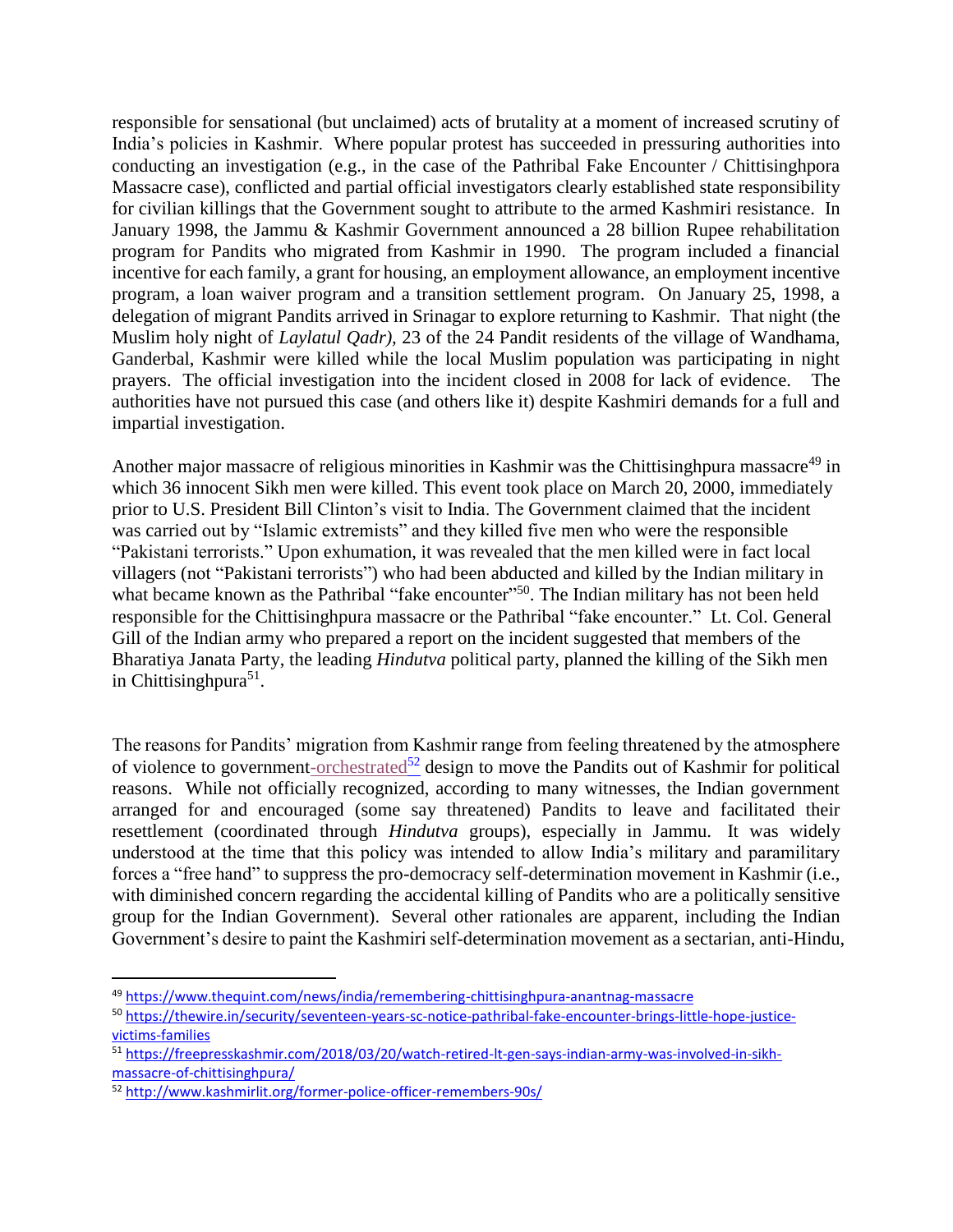Muslim movement inspired by Pakistan and thereby deny the legitimacy of the pro-democracy movement in Kashmir.

Hindutva groups' claims of forced conversions, demolition of places of worship and discrimination and claims of mass killings and gang rapes in 1990 while widely promoted in India are not substantiated by the historical record. These claims have been called into question by serious researchers including by [new research](https://www.amazon.in/Kashmir-Exposing-Myth-behind-Narrative-ebook/dp/B073CSFLFQ?_encoding=UTF8&btkr=1&portal-device-attributes=desktop&ref_=dp-kindle-redirect)<sup>53</sup>. The <u>documented</u><sup>54</sup> experiences of the thousands of Pandits who remained in  $\overline{\text{Kashmir}}$  [refute claims](https://www.aljazeera.com/indepth/spotlight/kashmirtheforgottenconflict/2011/07/201176134818984961.html)<sup>55</sup> that the Hindus of Kashmir were ethnically cleansed. While some factions of the Pandit community have advocated for a [separate homeland](https://economictimes.indiatimes.com/news/politics-and-nation/separate-homeland-would-satisfy-aspirations-of-kashmiri-pandits-panun-kashmir/articleshow/28052075.cms?from=mdr)<sup>56</sup> within Kashmir, other Pandits have [rejected](https://www.aljazeera.com/indepth/opinion/2017/07/kashmir-communalisation-political-dispute-170725082030871.html)<sup>57</sup> the [communalization](https://thewire.in/communalism/kashmiri-pandits-are-a-pawn-in-the-games-of-hindutva-forces)<sup>58</sup> of the Kashmir dispute.

The lack of fundamental civil and political freedoms in Kashmir, state obstruction, militarization, information suppression, long-standing and ongoing conflict and a total lack of transparency (including as a result of the ban on international monitors, journalists and human rights agencies) make a complete and accurate reporting of violations impossible. State obstruction and legalized impunity through statutes like the Armed Forces (Jammu and Kashmir) Special Powers Act 1990 have practically obviated any means of obtaining accountability. There has not been a single credible prosecution of a perpetrator of human rights violations in Kashmir. Despite consistent efforts by Kashmiri organizations to call for full and impartial investigations of violations, the Indian Government's institutions, including the Indian Supreme Court, have not permitted such investigations to take place.

The Kashmiri cause for democratic self-determination is and has been non-sectarian. Since before the creation of the States of India and Pakistan, that movement has always focused on the upliftment of all downtrodden communities in the territory and included representatives of different communities, including the different religious communities, of the territory. While most Pandits opposed democratic movements in Kashmir and viewed all Kashmiri attempts to uplift the downtrodden as a threat to the privileged position the Pandit community historically enjoyed, those Pandits who embraced democratic principles were pro-self-determination activists.

All major Kashmiri civic and political leaders<sup>59</sup> with a constituency have (from across the political spectrum) consistently called for all claims of human rights violations to be fully, impartially and transparently investigated and perpetrators held responsible. This, of course, includes all incidents involving Pandits (and every other religious community) in Kashmir.

Kashmiris across the political spectrum consistently requested Pandits to remain in Kashmir and, after many left, to return to Kashmir. They pledged their support, with armed pro-selfdetermination groups openly offering their protection. It is unclear how many Pandits who left

<sup>58</sup> <https://thewire.in/communalism/kashmiri-pandits-are-a-pawn-in-the-games-of-hindutva-forces>

<sup>59</sup> [http://www.uniindia.com/mehbooba-welcomes-geelani-s-statement-on-kps-return-to](http://www.uniindia.com/mehbooba-welcomes-geelani-s-statement-on-kps-return-to-kashmir/north/news/1666904.html)[kashmir/north/news/1666904.html](http://www.uniindia.com/mehbooba-welcomes-geelani-s-statement-on-kps-return-to-kashmir/north/news/1666904.html)

 $\overline{a}$ <sup>53</sup> [https://www.amazon.in/Kashmir-Exposing-Myth-behind-Narrative-ebook/dp/B073CSFLFQ?\\_encoding=UTF8&btkr=1&portal](https://www.amazon.in/Kashmir-Exposing-Myth-behind-Narrative-ebook/dp/B073CSFLFQ?_encoding=UTF8&btkr=1&portal-device-attributes=desktop&ref_=dp-kindle-redirect)[device-attributes=desktop&ref\\_=dp-kindle-redirect](https://www.amazon.in/Kashmir-Exposing-Myth-behind-Narrative-ebook/dp/B073CSFLFQ?_encoding=UTF8&btkr=1&portal-device-attributes=desktop&ref_=dp-kindle-redirect)

<sup>54</sup> [https://www.tandfonline.com/doi/abs/10.1300/J500v05n03\\_06](https://www.tandfonline.com/doi/abs/10.1300/J500v05n03_06)

<sup>55</sup> <https://www.aljazeera.com/indepth/spotlight/kashmirtheforgottenconflict/2011/07/201176134818984961.html>

<sup>56</sup> [https://economictimes.indiatimes.com/news/politics-and-nation/separate-homeland-would-satisfy-aspirations-of-kashmiri-pandits](https://economictimes.indiatimes.com/news/politics-and-nation/separate-homeland-would-satisfy-aspirations-of-kashmiri-pandits-panun-kashmir/articleshow/28052075.cms?from=mdr)[panun-kashmir/articleshow/28052075.cms?from=mdr](https://economictimes.indiatimes.com/news/politics-and-nation/separate-homeland-would-satisfy-aspirations-of-kashmiri-pandits-panun-kashmir/articleshow/28052075.cms?from=mdr)<br>57 https://www.eliseshow/28052075.cms?from=mdr

<sup>57</sup> <https://www.aljazeera.com/indepth/opinion/2017/07/kashmir-communalisation-political-dispute-170725082030871.html>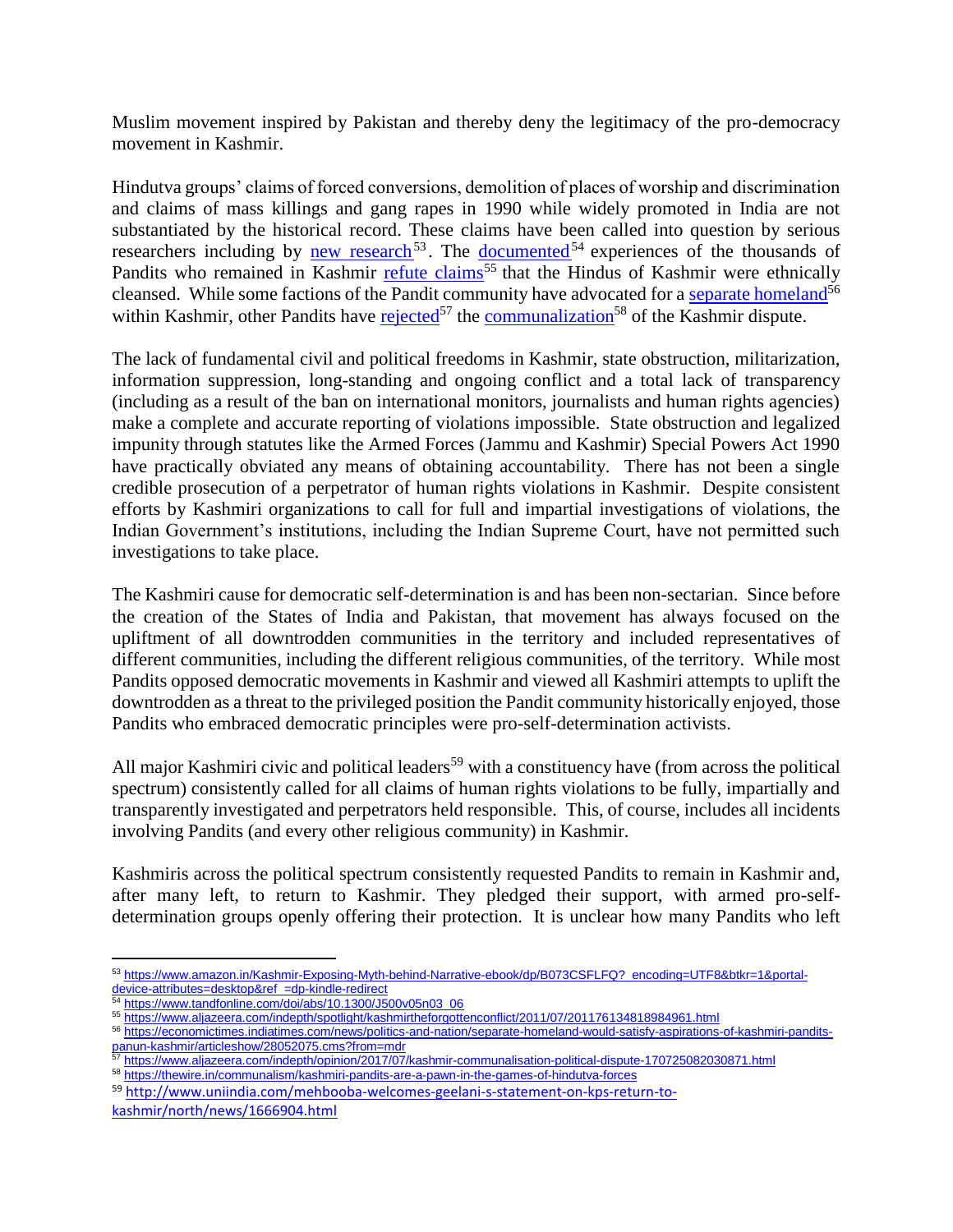Kashmir since 1989 want to return to Kashmir. Overwhelmingly, Kashmiris remain supportive of the return of Pandits who desire to return to Kashmir and their respectful, dignified re-integration into Kashmir society. Kashmiris are not supportive of Pandits (or anyone else) coming to Kashmir as colonial [settlers](https://religionunplugged.com/news/2019/7/23/indias-plan-to-resettle-hindus-in-muslim-majority-kashmir)<sup>60</sup>.

Indian governments, particularly the BJP government, has successfully [weaponized](https://www.aljazeera.com/indepth/opinion/2017/07/kashmir-communalisation-political-dispute-170725082030871.html)<sup>61</sup> the exodus of the Kashmiri Pandit, Kashmir's Hindu minority, from the valley in 1989. The Hindu departure from the Valley in 1989 is attributed to existential Islamic barbarism, and Pakistani machination. Instead of requesting judicial inquiries into violence, rapes, massacres, and losses of both Kashmiri Muslims and Kashmiri Pandits, or addressing the conflict in order to move toward a just peace that would enable Kashmiri Pandits to return to their homes and Kashmiri Muslims to find justice, they want Kashmir to be a rallying point for a Hindu nation. Kashmiri Pandits historically benefited from their high caste status as Brahmins, especially under the Dogras, where they occupied high offices unlike their Muslim counterparts who were forced into bonded labor. Neither Kashmiri Pandits nor Indians will be served by the abrogation of 370. It will only result in further uprising, violence, and deaths, hurt India's international credibility, and put another nail in the coffin of the idea of India as a secular democracy.

Any vision of return must respect the *multiple* histories, identities, and sufferings that have constituted a place and its people for over 70 years. It must also include a willingness to let go of the dominant narratives of exclusive vulnerability that have allowed Kashmiri Pandits to be used as a pawn to endorse India's slide into Hindu majoritarianism. Finally, such a vision of home must necessarily be anchored to an imagination of collective social and political justice for all in Kashmir. If Kashmiri Pandits cite the fear of engulfment by Kashmiri Muslims as a reason for a segregated security state, they might also ask why Kashmiri Muslims should be expected to assimilate into a Hindu state that has persistently killed, tortured, and imprisoned them for seeking their UN-sanctioned right of self-determination.

It is clear that the BJP government is intent on changing the local demographics and opening up Hindu places of worship to give a boost to religious tourism. For example, in a controversial statement, the Union minister G. Kishan Reddy said the government of India [will restore and](https://www.thehindu.com/news/national/karnataka/temples-shut-in-jk-will-be-reopened-kishan-reddy/article29494076.ece)  [reopen 50,000 closed temples in the Kashmir Valley](https://www.thehindu.com/news/national/karnataka/temples-shut-in-jk-will-be-reopened-kishan-reddy/article29494076.ece)<sup>62</sup> when according to Sanjay Tickoo, a prominent Kashmir Pandit leader, who has been fighting for preservation of temples in the Valley since 1989, 50,000 temples never existed in the state. The total number of temples in the state were 4000 and the exaggerated number is to reinforce the government's unfounded allegations that almost all Hindu places of worship were destroyed during Kashmir's armed movement.

Among other issues, the rhetoric of sexual violence has played a key role in sharpening divides between Pandits and Muslims. These claims of threats and widespread crimes of sexual violence against Kashmir Pandit women have been called into question by a recent ethnographic [study of](http://www.raiot.in/what-about-the-kashmiri-pandits/)  [migrants](http://www.raiot.in/what-about-the-kashmiri-pandits/) .The details and scale of sexual violence experienced by Kashmiri Pandit women remain to be extensively researched and documented, even as claims about the rapes of large numbers of

 $\overline{a}$ <sup>60</sup> <https://religionunplugged.com/news/2019/7/23/indias-plan-to-resettle-hindus-in-muslim-majority-kashmir>

<sup>61</sup> [https://www.aljazeera.com/indepth/opinion/2017/07/kashmir-communalisation-political-dispute-](https://www.aljazeera.com/indepth/opinion/2017/07/kashmir-communalisation-political-dispute-170725082030871.html)[170725082030871.html](https://www.aljazeera.com/indepth/opinion/2017/07/kashmir-communalisation-political-dispute-170725082030871.html)

<sup>62</sup> [https://www.thehindu.com/news/national/karnataka/temples-shut-in-jk-will-be-reopened-kishan](https://www.thehindu.com/news/national/karnataka/temples-shut-in-jk-will-be-reopened-kishan-reddy/article29494076.ece)[reddy/article29494076.ece](https://www.thehindu.com/news/national/karnataka/temples-shut-in-jk-will-be-reopened-kishan-reddy/article29494076.ece)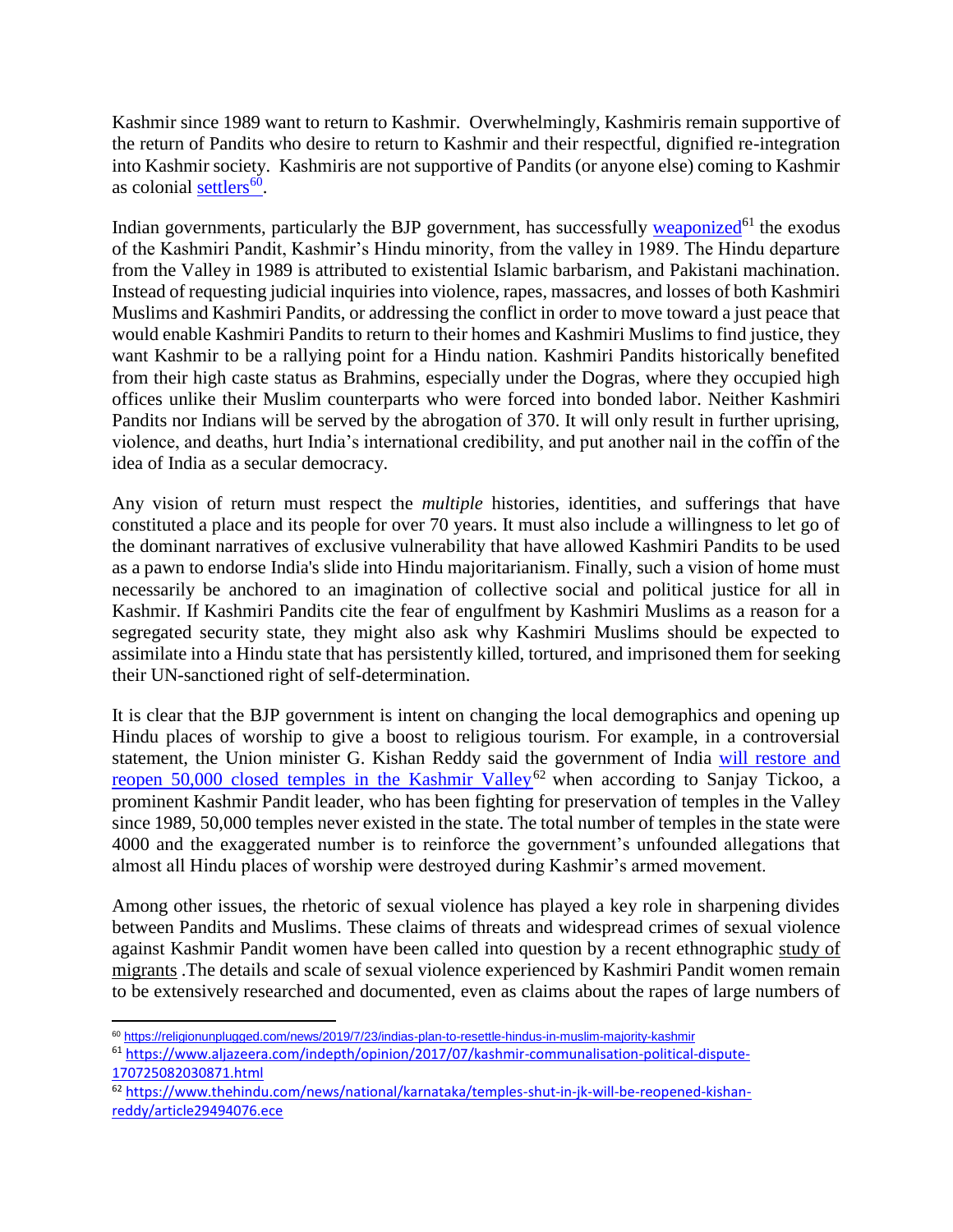Pandit women circulate freely. In the meantime, Pandit organizations such as Panun Kashmir have used exaggerated narratives of genocide and gang rape to frame Muslim sexuality as predatory.

Human rights violations and killings are unacceptable regardless of the religious or other identity of the victim. Violations committed against Kashmiris of all faiths and ethnic backgrounds must be condemned. No group or sub-population can legitimately claim exclusive suffering. Exclusivist claims only serve the purpose of ideologues who seek to use such claims as a means de-humanize and justify the oppression of others.

Regardless of varied narratives, the displacement of Kashmiri Pandits from their homeland needs resolution. This tragedy of displacement of a whole people is real, and the deplorable conditions, which some of financially less stable families have had to endure in migrant camps, has caused a great deal of anguish for many members of the Pandit community. Resettlement of these migrants in their own homeland without creating separate colonies is essential. A larger authoritative, transparent, fair and impartial process of truth and reconciliation between the Muslims and Hindus must be a priority in the resolution of the Kashmir dispute.

## **Further Sources**

Ahmad, Khalid Bashir. Kashmir: Exposing the myth behind the narrative, Los Angeles, Sage, 2017.

[Kashmir Pandits must reimagine the idea of return to Kashmir](https://www.aljazeera.com/indepth/opinion/kashmiri-pandits-imagine-idea-return-kashmir-190810183932740.html) The claims of threats and widespread crimes of sexual violence against Kashmir Pandit women have been called into question by a recent ethnographic [study of migrants](http://www.raiot.in/what-about-the-kashmiri-pandits/)

Removal [of Article 370 turns Kashmiri Pandits into settlers](http://www.raiot.in/removal-of-article-370-turns-kashmiri-pandit-natives-into-settlers/)

[The case of the Kashmiri Sikhs](https://www.thehindubusinessline.com/opinion/the-case-of-the-kashmiri-sikhs/article28984332.ece)

[Kashmiri Pandits condemn abrogation of Article 370](https://caravandaily.com/kashmiri-pandits-condemn-abrogation-of-article-370-in-petition/)

[India must stop weaponizing pain of Kashmiri Pandits](https://www.washingtonpost.com/)

[Kashmir is under the heels of Indian colonialism](https://foreignpolicy.com/2019/08/13/kashmir-is-under-the-heel-of-indias-colonialism/)

[On loving and losing Kashmir](https://www.jstor.org/stable/41804076?seq=1#page_scan_tab_contents)

[Kashmir: The communalization of a political dispute](https://www.aljazeera.com/indepth/opinion/2017/07/kashmir-communalisation-political-dispute-170725082030871.html)

[Kashmiri Hindus are a pawn in the Games of Hindutva forces](https://thewire.in/communalism/kashmiri-pandits-are-a-pawn-in-the-games-of-hindutva-forces)

[Kashmir: The Pandit question](https://www.aljazeera.com/indepth/spotlight/kashmirtheforgottenconflict/2011/07/2011724204546645823.html)

[Why we never fled Kashmir](https://www.aljazeera.com/indepth/spotlight/kashmirtheforgottenconflict/2011/07/201176134818984961.html)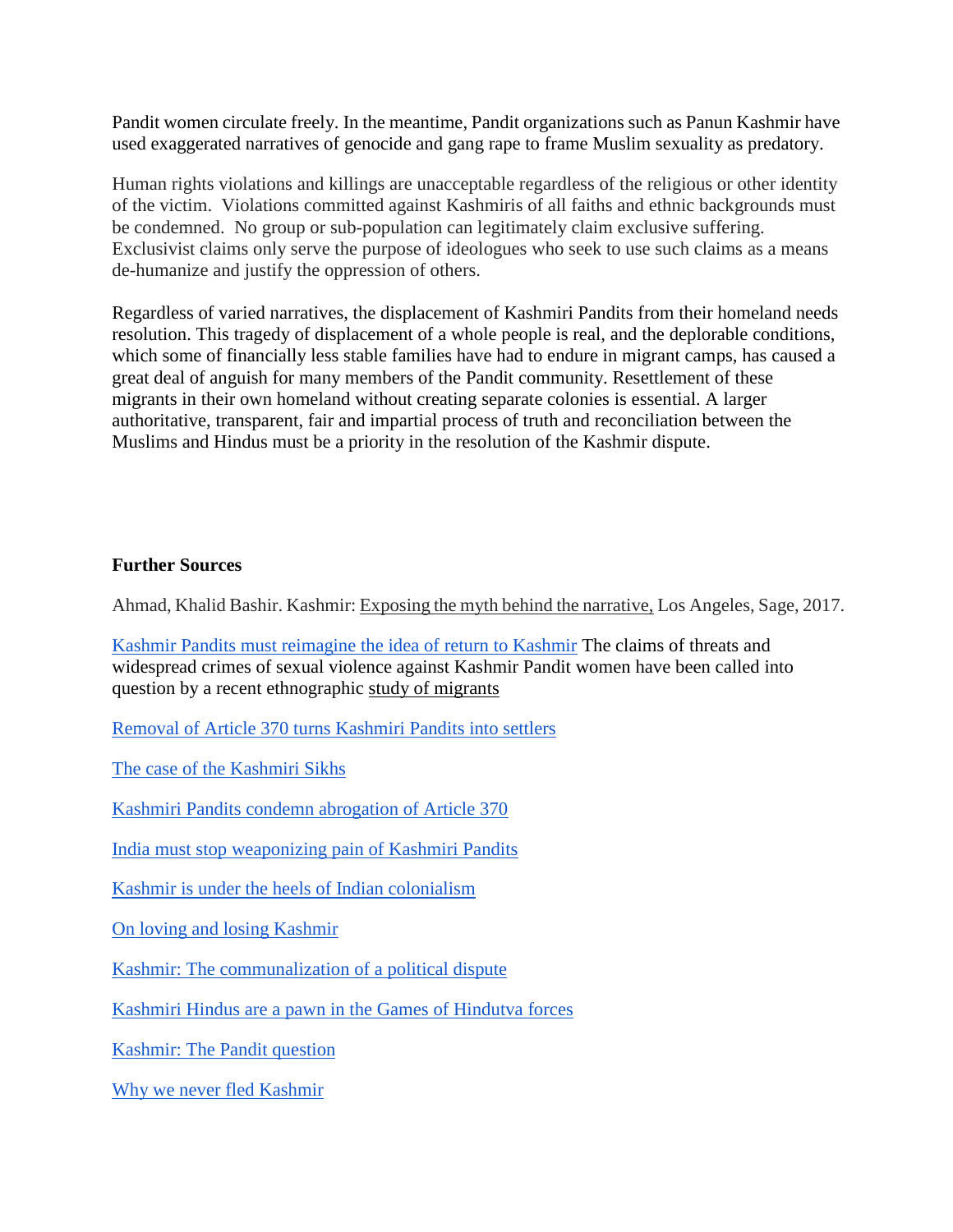[The ironic death of Art 35A will haunt Kashmiri Pandits and India](https://www.newsclick.in/ironic-death-art-35a-will-haunt-kashmiri-pandits-and-india)

[A Pandit's longing for homeland, and a Kashmiri Muslim's sense of betrayal](https://www.newsclick.in/a-pandit-longing-homeland-kashmiri-muslim-sense-betrayal)

[Kashmiri Pandit: Debate on resettlement misses crucial points](https://www.thenewsminute.com/article/kashmiri-pandits-debate-resettlement-misses-crucial-points)

[https://thewire.in/rights/how-can-centre-reopen-50000-temples-in-valley-when-there-are-only-](https://thewire.in/rights/how-can-centre-reopen-50000-temples-in-valley-when-there-are-only-4000-in-jk)[4000-in-jk](https://thewire.in/rights/how-can-centre-reopen-50000-temples-in-valley-when-there-are-only-4000-in-jk)

<http://www.kashmirlit.org/former-police-officer-remembers-90s/>

[https://theprint.in/pageturner/excerpt/right-wing-exaggerates-number-of-kashmiri-pandits-killed](https://theprint.in/pageturner/excerpt/right-wing-exaggerates-number-of-kashmiri-pandits-killed-militants-targeted-muslims-more/271666/)[militants-targeted-muslims-more/271666/](https://theprint.in/pageturner/excerpt/right-wing-exaggerates-number-of-kashmiri-pandits-killed-militants-targeted-muslims-more/271666/)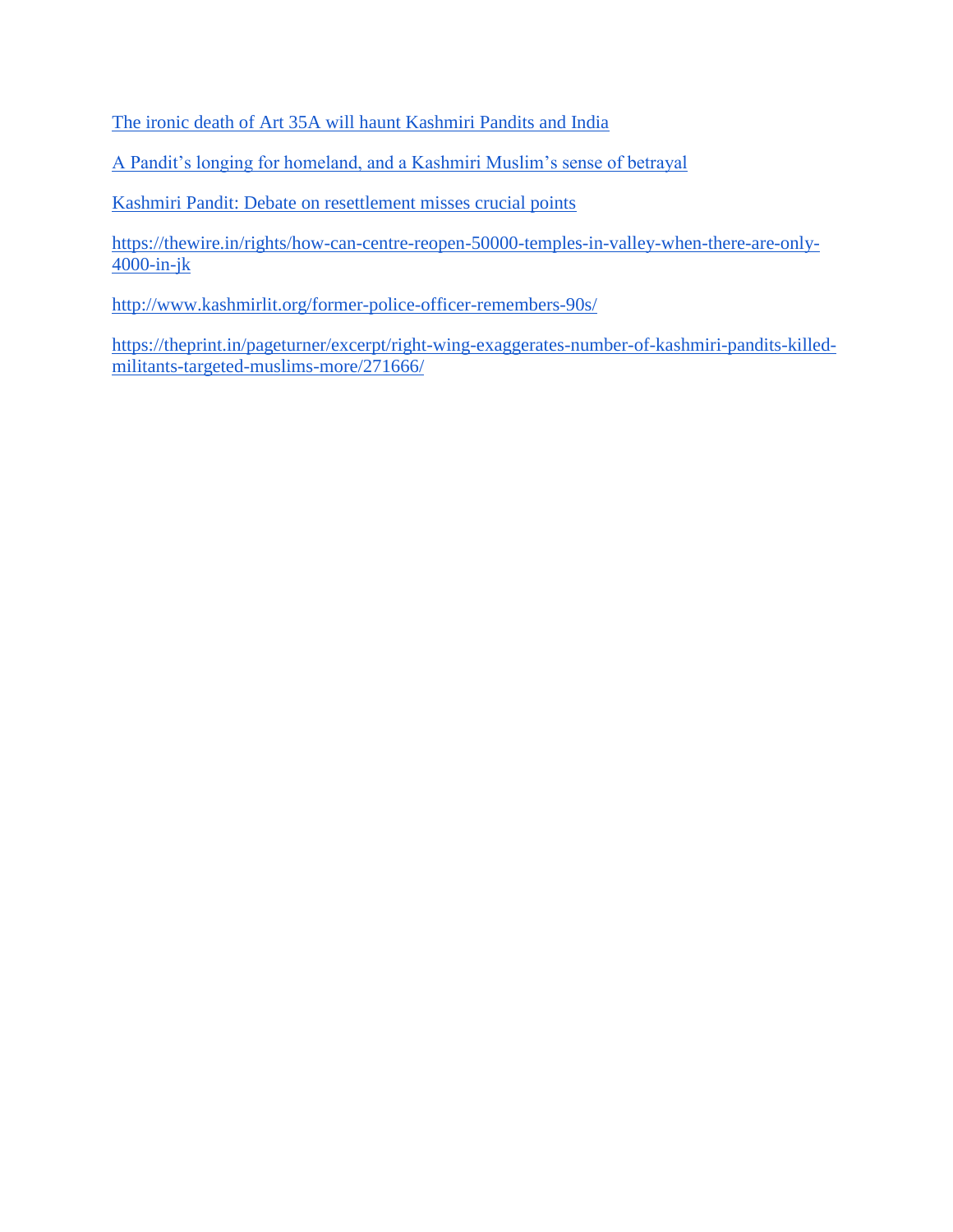## <span id="page-29-0"></span>**Normalcy in Kashmir**

The Indian state, including recently, Foreign Minister Jaishankar's statement to the Council of Foreign Relations on September 25, 2019, as well as members of the Jammu and Kashmir state government, have repeatedly stated that the situation in Jammu and Kashmir is "normal" and that there have been ["zero deaths](https://thewire.in/rights/watch-zero-deaths-in-kashmir-peoples-testimonies-belie-official-claims)<sup>63</sup>" in Kashmir. These claims are in obvious contradiction to media reports of more than [five civilians](https://www.theguardian.com/world/2019/sep/04/civilians-killed-kashmir-crackdown-army-india)<sup>64</sup> killed in the region as of September 4, 2019.

Despite state claims that the health sector has been unaffected by the extended curfew and communications blackout, news reports have shown that hospitals and health personnel have been directly targeted by security forces in contravention of international humanitarian norms to protect clinics and medical professionals. The effects of the siege on healthcare are innumerable, and yet they are deliberately invisibilized and concealed through specific practices, such as denials by state officials as to injury and casualty numbers and the refusal of hospital administrators to admit injured patients for fear of creating media attention.

As *[The New York Times](https://www.nytimes.com/2019/10/07/world/asia/kashmir-doctors-phone.html)*<sup>65</sup> reported, "cancer patients who buy medicine online have been unable to place orders. Without cell phone service, doctors can't talk to each other, find specialists or get critical information to help them in life-or-death situations. And because most Kashmiris don't have landlines in their homes, they can't call for help." At least a dozen patients have died because they could not call an ambulance or reach the hospital on time. Further, Kashmiri doctors have also been targeted and intimidated, with at least [one doctor being arrested](https://www.telegraph.co.uk/news/2019/08/27/kashmiri-doctor-arrested-warning-blackout-could-cause-deaths/) $^{66}$  for discussing the effects of the siege and shortage of medicines.

Despite the Indian state's claims of reducing civilian casualties in Kashmir and exercising "maximal restraint," since 2010, pellet guns have reportedly killed 14 people in Kashmir, [according to Amnesty International](https://amnesty.org.in/six-things-know-pellet-shotguns-kashmir/)<sup>67</sup>. "The Indian forces call it a pellet gun, but it is a pump action shotgun," says a spokesman from the Omega Research Foundation, a U.K. based charity that monitors military technologies. The only difference is the type of ammunition: a cartridge with up to 500 tiny lead pellets, which disperse in all directions when fired. They are commonly used by hunters. Since 2016, over 6,000 people were injured by pellet guns, including 782 who suffered eye injuries, according to Amnesty.

# **Ongoing Genocide of Kashmiris**

A 'Genocide Alert' has been issued for Kashmir by Genocide Watch. This is a far advancing genocide that the international community has the responsibility to prevent.

"Genocide Watch calls upon the United Nations and its members to warn India not to commit genocide in Kashmir." Given the evidence of high scale atrocities against Kashmiris by Indian

 $\overline{a}$ 63 <https://thewire.in/rights/watch-zero-deaths-in-kashmir-peoples-testimonies-belie-official-claims>

<sup>64</sup> <https://www.theguardian.com/world/2019/sep/04/civilians-killed-kashmir-crackdown-army-india>

<sup>65</sup> <https://www.nytimes.com/2019/10/07/world/asia/kashmir-doctors-phone.html>

<sup>66</sup> [https://www.telegraph.co.uk/news/2019/08/27/kashmiri-doctor-arrested-warning-blackout-could-cause](https://www.telegraph.co.uk/news/2019/08/27/kashmiri-doctor-arrested-warning-blackout-could-cause-deaths/)[deaths/](https://www.telegraph.co.uk/news/2019/08/27/kashmiri-doctor-arrested-warning-blackout-could-cause-deaths/)

<sup>67</sup> <https://amnesty.org.in/six-things-know-pellet-shotguns-kashmir/>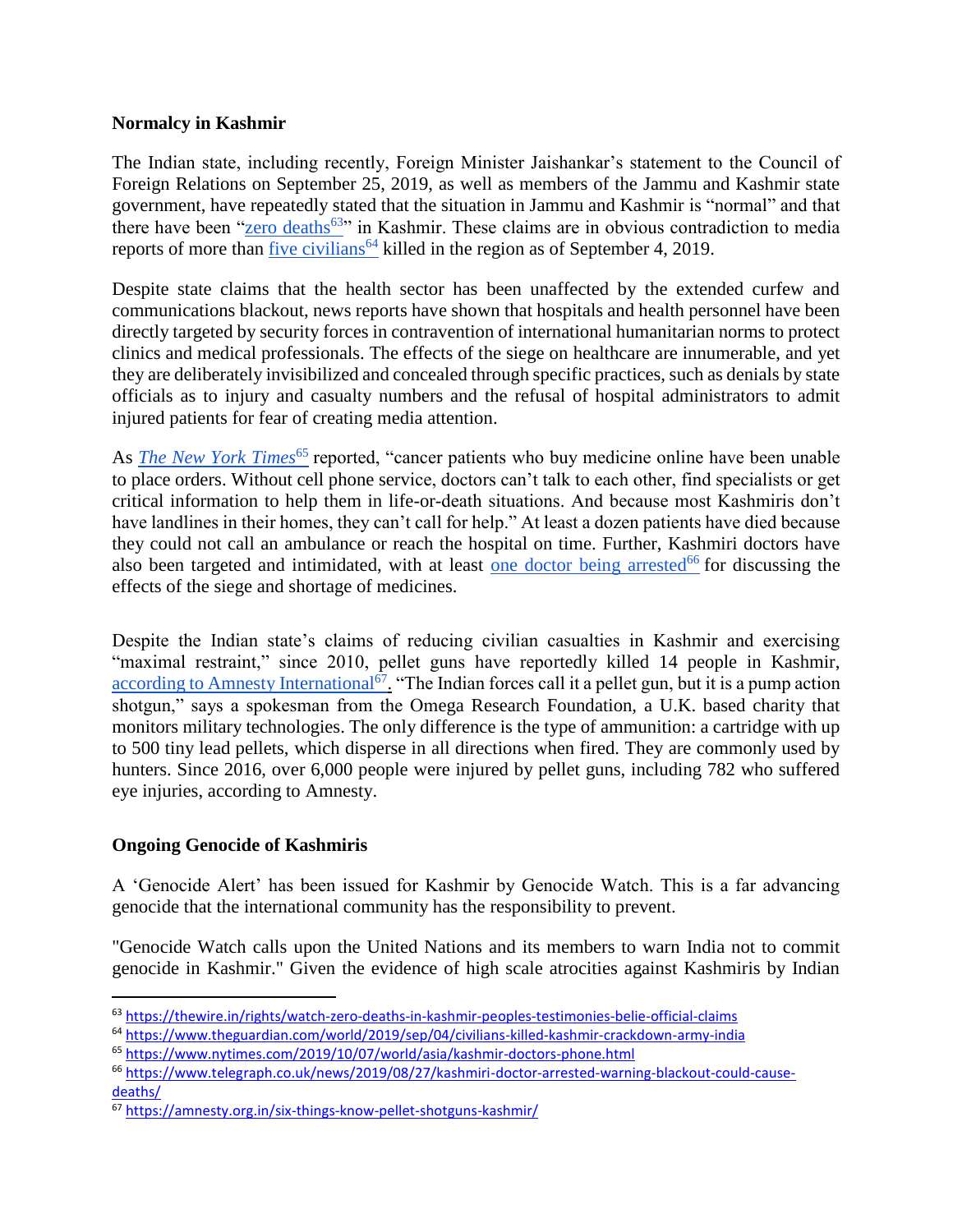armed forces, the approximately one million Indian armed troops in Kashmir are a threat to the safety and security of Kashmiri people. Kashmir needs to be demilitarized immediately.

# **Sources**

<https://theconversation.com/call-the-crime-in-kashmir-by-its-name-ongoing-genocide-120412>

<https://www.genocidewatch.com/single-post/2019/08/15/Genocide-Alert-for-Kashmir-India>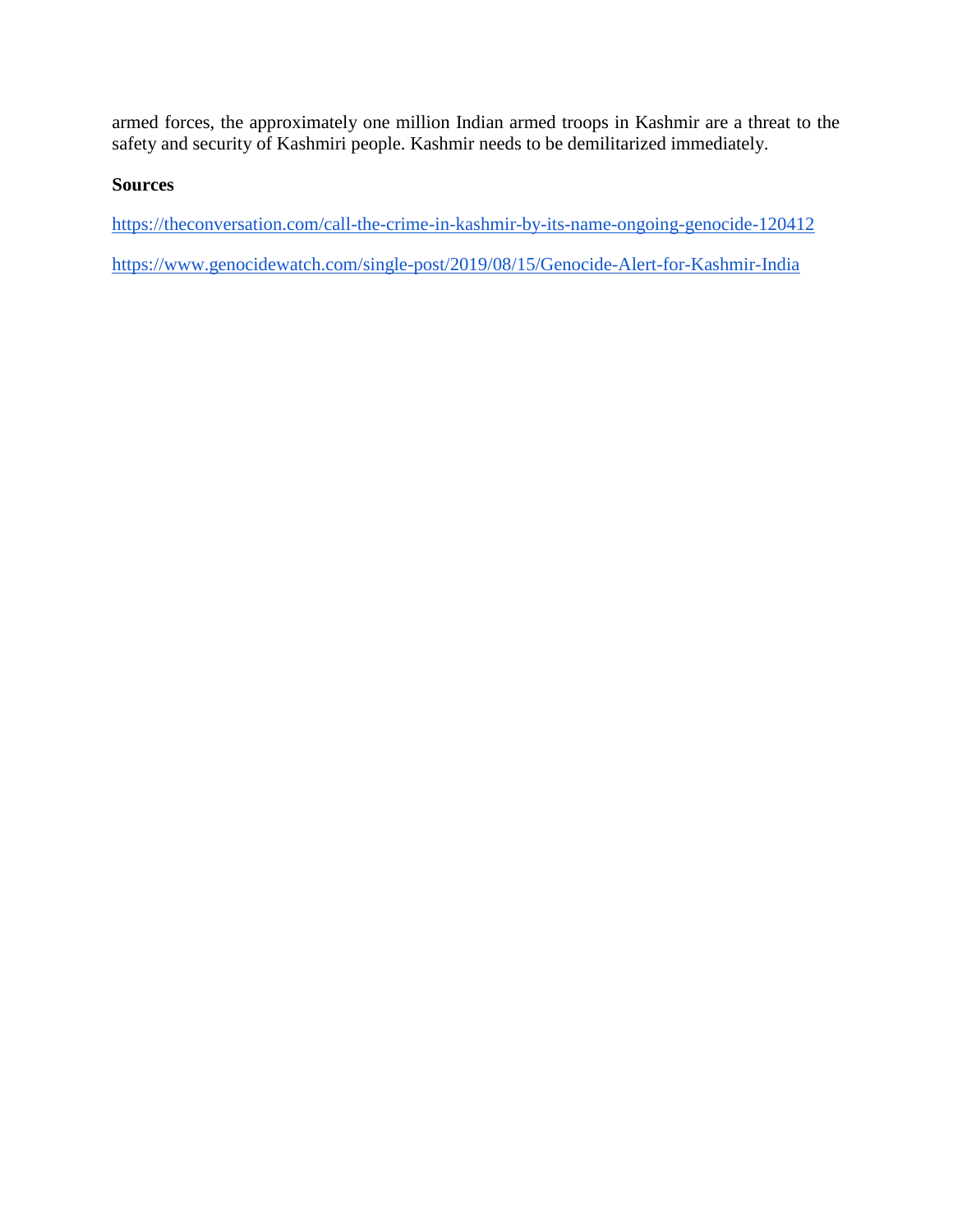### <span id="page-31-0"></span>**Article 35A and women's rights, property acquisition, etc.**

In 2015, a case was filed in the India Supreme Court by a Kashmiri-Hindu woman Charu Wali Khanna, claiming Article 35A disenfranchises women, especially if they marry a non-resident man. The petitioner Khanna was a lawyer and former member of the National Commission for Women, who reports described as a "Kashmiri Pandit woman by ancestry" who "desires to build a home in Jammu and Kashmir…in order to rediscover her roots" complained that she was not able to purchase property due to the "peculiar discriminatory laws" (Article 370) which rendered her non-permanent resident. Khanna's petition refers to a 2002 judgment by the Jammu and Kashmir High Court, which noted that the state legislature had not enacted any law defining permanent residents. Her petition argues "under the guise of Article 370 and Article 35A, the men and women state subjects are subjected to different treatments." Her petition does not mention that 2002 Kashmir High Court judgment that ruled women who married outside the state would not lose their status as permanent residents under any condition.

In the old monarchial law or the new state subject law of 1929, there has never been any gender discrimination. But these facts were sidelined in a politically motivated case for the removal of article 35A. However, in the 1960s, Kashmir's Revenue Ministry began issuing residency certificates to women that were valid only until marriage. The ministry refused to renew the residency status of Kashmiri women who had married non-residents. But legal experts say this unjust proclamation had no basis in the Constitution and should not have been upheld. As mentioned above the 2002 High court verdict made Kashmiri women's residency rights clear. The only lacunae in the High Court judgment was concerning the rights of children born to Kashmiri women who are married to non-resident men and these rights were being adjudicated case by case basis.

The Jammu and Kashmir High Court struck down this provision in *State and others versus Dr Susheela Sawhney and others*. Kashmiri women married to non-Kashmiri men retained full equality under the law since this decision. Subsequent attempts to reinstate this provision in J&K's legislative assembly were summarily defeated. The only challenge remains whether this property could be passed on to the children of such unions; again, this issue could have been adjudicated through the JK court system. The state did not have to place the entire region under a communication clampdown and torture children as young as 11, for this to take place. Furthermore, if there was no occupation, and once Kashmiris are given their right to self-determination, they can, on their own accord, and not under the auspices of a colonial state, put forth progressive legislation.

In 2012, the Jammu and Kashmir High Court in the case of *Mohammed Naseem Bhat vs. Bilquees Akhter* ruled that a husband does not have "absolute and unqualified power to pronounce divorce" on his wife. While there has been some question as to whether the High Court's decision in 2014 of *Masrat Begum vs. Abdul Rashid Khan* may have reinstated that right, there is no indication that instant divorce even occurs in Kashmir, or that if it does that it is even mildly prevalent. Additionally, revoking Article 370 to address marital issues in the state stands in direct contrast to the will of Kashmiri women. No Kashmiri women were consulted prior to this action, and Kashmiri women, alongside men, have repeatedly been protesting in favor of the rights of Kashmiris to have self-determination, and an end to the Indian army's abuses in Kashmir.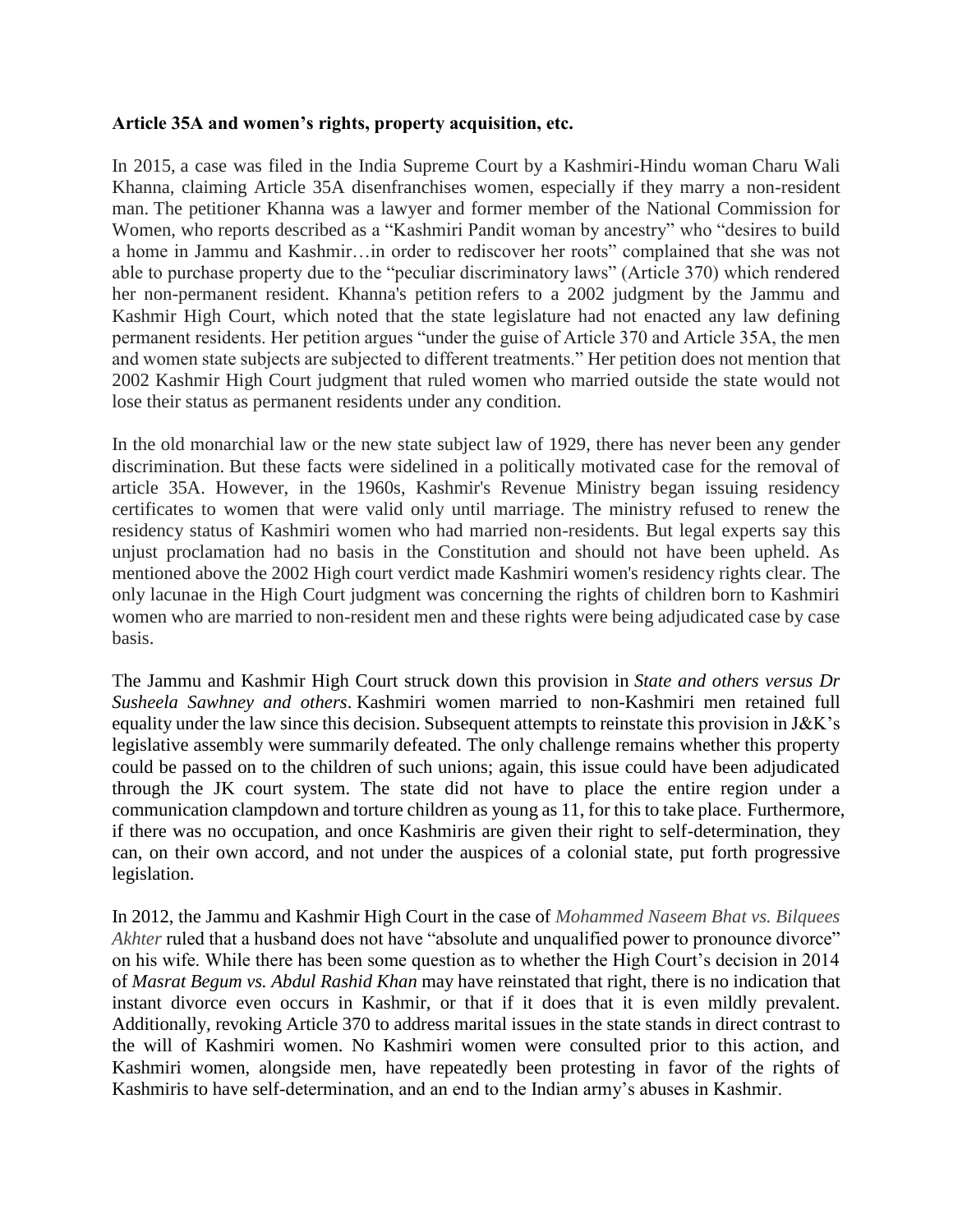The socioeconomic roles of men and women in Kashmir were predetermined by the working-class. Within the trader and artisan classes, a complementary economic relationship between men and women existed while plying their family trade. It can be safely said that in the last 70 years of the modern era Kashmir's patriarchal structures became flexible enough to allow women's education and their entry into mainstream professions. However in the environment of increasing militarization, Kashmiri masculinity itself has become coerced and repressed. Women in public protests or acting as chaperones of men become telling of the onslaught that Kashmiri patriarchy has faced under the militaristic governance of the Indian state. As far as statistics are concerned, according to a 2011 census, the literacy in J&K was 68.74 per cent; literacy among women was 58.01 per cent. Drop out rates amongst women are also high.

## **Source**s

[https://www.firstpost.com/india/jammu-and-kashmir-women-marrying-non-natives-dont-lose](https://nam02.safelinks.protection.outlook.com/?url=https%3A%2F%2Fwww.firstpost.com%2Findia%2Fjammu-and-kashmir-women-marrying-non-natives-dont-lose-residency-rights-says-ex-state-advocate-general-ishaq-qadri-5943421.html&data=02%7C01%7CAther.Zia%40unco.edu%7C2b9a76550f5843fb775308d754db8fa8%7Cb4dce27cd088445499652b59a23ea171%7C0%7C0%7C637071174315775776&sdata=dxmxjkbPHycOGaK8Ov9LFU%2Fif%2B3PP4%2BJ7Y7UH6U0nPw%3D&reserved=0)[residency-rights-says-ex-state-advocate-general-ishaq-qadri-5943421.html](https://nam02.safelinks.protection.outlook.com/?url=https%3A%2F%2Fwww.firstpost.com%2Findia%2Fjammu-and-kashmir-women-marrying-non-natives-dont-lose-residency-rights-says-ex-state-advocate-general-ishaq-qadri-5943421.html&data=02%7C01%7CAther.Zia%40unco.edu%7C2b9a76550f5843fb775308d754db8fa8%7Cb4dce27cd088445499652b59a23ea171%7C0%7C0%7C637071174315775776&sdata=dxmxjkbPHycOGaK8Ov9LFU%2Fif%2B3PP4%2BJ7Y7UH6U0nPw%3D&reserved=0)

[https://www.aljazeera.com/indepth/opinion/2017/08/erasing-kashmir-autonomous-status-](https://www.aljazeera.com/indepth/opinion/2017/08/erasing-kashmir-autonomous-status-170813093425950.html)[170813093425950.html](https://www.aljazeera.com/indepth/opinion/2017/08/erasing-kashmir-autonomous-status-170813093425950.html)

[https://theasiadialogue.com/2019/09/27/the-long-read-straw-man-arguments-and-the-removal-of](https://theasiadialogue.com/2019/09/27/the-long-read-straw-man-arguments-and-the-removal-of-article-370/)[article-370/](https://theasiadialogue.com/2019/09/27/the-long-read-straw-man-arguments-and-the-removal-of-article-370/)

[https://scroll.in/article/848147/anecdotal-evidence-three-cases-make-a-bouquet-of-arguments](https://scroll.in/article/848147/anecdotal-evidence-three-cases-make-a-bouquet-of-arguments-against-article-35a-in-kashmir)[against-article-35a-in-kashmir](https://scroll.in/article/848147/anecdotal-evidence-three-cases-make-a-bouquet-of-arguments-against-article-35a-in-kashmir)

Faizan Mustafa Indian jurist on women's rights and Article 370 (watch 24 minutes onwards): <https://www.youtube.com/watch?v=YiKuTsnR4VM>

Malik, Inshah. 2019 *Muslim Women, Resistance and Agency: The Case of Kashmir*, London: Palgrave Macmillan.

<span id="page-32-0"></span>Zia A. 2019. Resisting Disappearance: Women's Activism and Military Occupation in Kashmir. Seattle: Washington University Press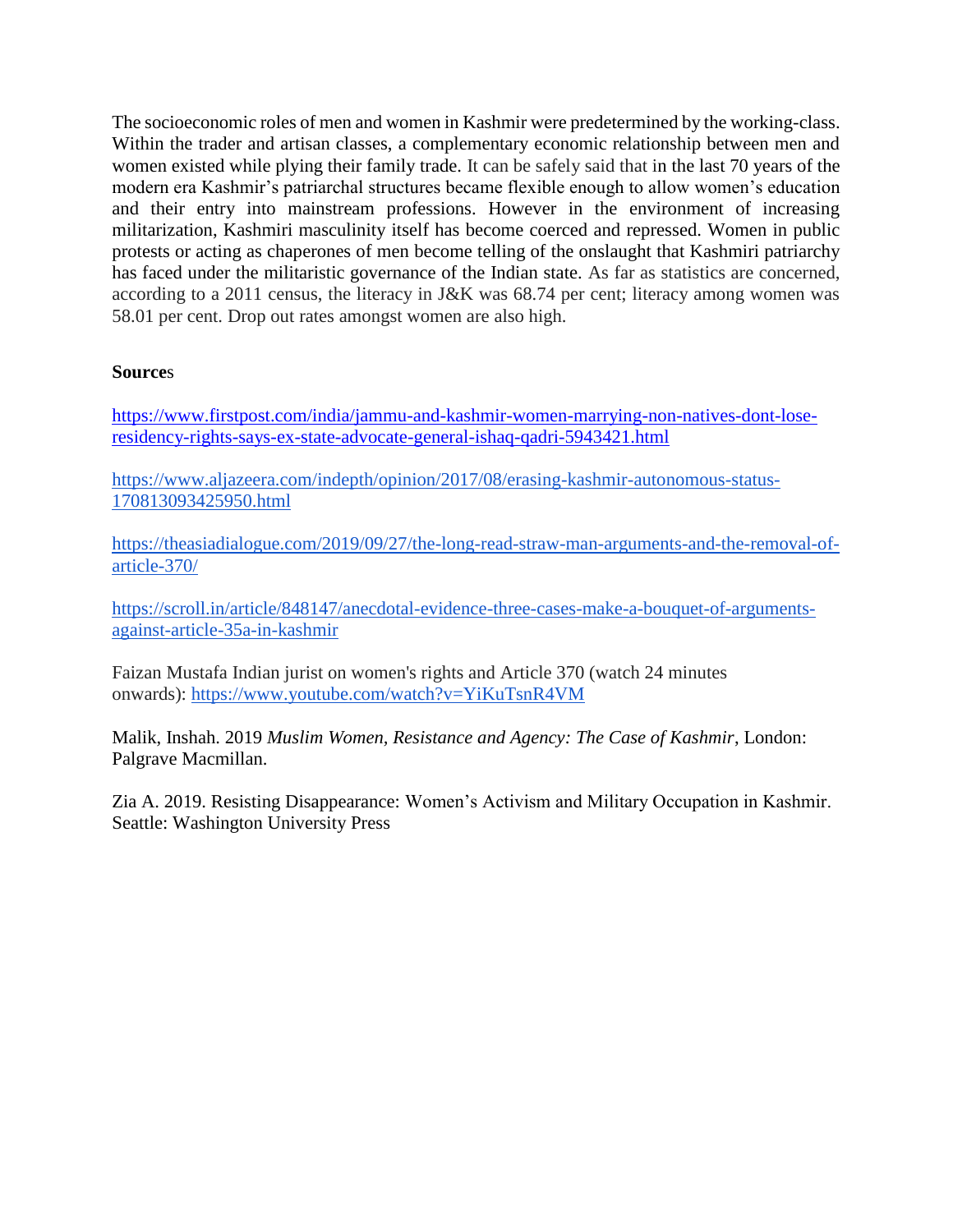### <span id="page-33-0"></span>**Dalits in Jammu and Kashmir**

Righteously silent about its own dismal anti-minority report card the Indian government claims that Kashmir's autonomy has been discriminatory to its minorities. It exemplifies the Valmikis who are Hindus belonging to the repressed Dalit caste. In the 1950s when the municipality workers had gone on a strike, the Kashmiri government had imported 200 Valmiki families from Punjab to work as safai karamcharis (sweepers). After relaxing the rules the Valmikis were employed by the government and given residential land. Twenty percent of all the people from Jammu and Kashmir who received land in 1950s in the land to tillers program included Dalits from Jammu. While retaining their rights as Indian citizens, they did get the status of permanent residents of Kashmir. As a result the younger generation of Valmikis who are educated lack access to local political or professional opportunities. Kashmir had passed the manual scavenging prohibition act in 2010 but its implementation has been slow. Other laws safeguarding the scheduled castes and scheduled tribes have been passed but the historical contentions around demography have put the hapless Valmikis at a disadvantage. Another minority that the BJP exemplifies as being suppressed in Kashmir is the 4,000 families, which migrated from West Pakistan in 1947. They established communities in the frontiers of Jammu province and received Indian citizenship and franchise for the Parliamentary elections. Even though the successive Kashmiri governments tried to ameliorate their situation in various ways, but they are not considered permanent residents of Kashmir.

By appropriating it as an assault upon minority rights generated solely by the policies of Kashmir's autonomous constitution, the BJP has weaponized the genuinely dire situation of the Valmikis and West Pakistan refugees. On the other hand, the BJP government did not think twice about repealing a minority act that enabled the transfer of ownership rights of state land to its occupants against a set remuneration. These occupants were often from the indigenous community of Gujjars and Bakerwal a pastoral nomadic people who are dominantly Muslim and live between the provinces of Kashmir and Jammu seeking warmer climes. The last one-decade had seen increasing strife between the Muslim Gujjar and Bakerwals and the local Hindus in Jammu. This came to a head when in 2018 an 8-year-old Gujjar and Bakerwal girl was gang-raped and murdered. All those accused are from the Hindu community and who came out in favor of the perpetrators with the BJP openly supporting them. The brutal murder-gang rape of a young child brought the war of demography into open adding to the fears of Muslims in the region bringing back memories of the massacre of Muslims of Jammu in 1947. The Hindu right-wing extremists did not even allow the dead child's body to be buried in the village. The pastoralist community now fears to return to the grazing grounds.

### **Sources**

[https://www.financialexpress.com/opinion/a-win-for-democracy-the-jammu-and-kashmir](https://www.financialexpress.com/opinion/a-win-for-democracy-the-jammu-and-kashmir-reorganisation-bill-2019-portends-a-future-hope/1669470/)[reorganisation-bill-2019-portends-a-future-hope/1669470/](https://www.financialexpress.com/opinion/a-win-for-democracy-the-jammu-and-kashmir-reorganisation-bill-2019-portends-a-future-hope/1669470/) https:/[/economictimes.indiatimes.com/articleshow/50285758.cms?from=mdr&utm\\_source=conte](http://economictimes.indiatimes.com/articleshow/50285758.cms?from=mdr&utm_source=contentofinterest&utm_medium=text&utm_campaign=cppst) [ntofinterest&utm\\_medium=text&utm\\_campaign=cppst](http://economictimes.indiatimes.com/articleshow/50285758.cms?from=mdr&utm_source=contentofinterest&utm_medium=text&utm_campaign=cppst) https:/[/economictimes.indiatimes.com/articleshow/50285758.cms?from=mdr&utm\\_source=conte](http://economictimes.indiatimes.com/articleshow/50285758.cms?from=mdr&utm_source=contentofinterest&utm_medium=text&utm_campaign=cppst) [ntofinterest&utm\\_medium=text&utm\\_campaign=cppst](http://economictimes.indiatimes.com/articleshow/50285758.cms?from=mdr&utm_source=contentofinterest&utm_medium=text&utm_campaign=cppst)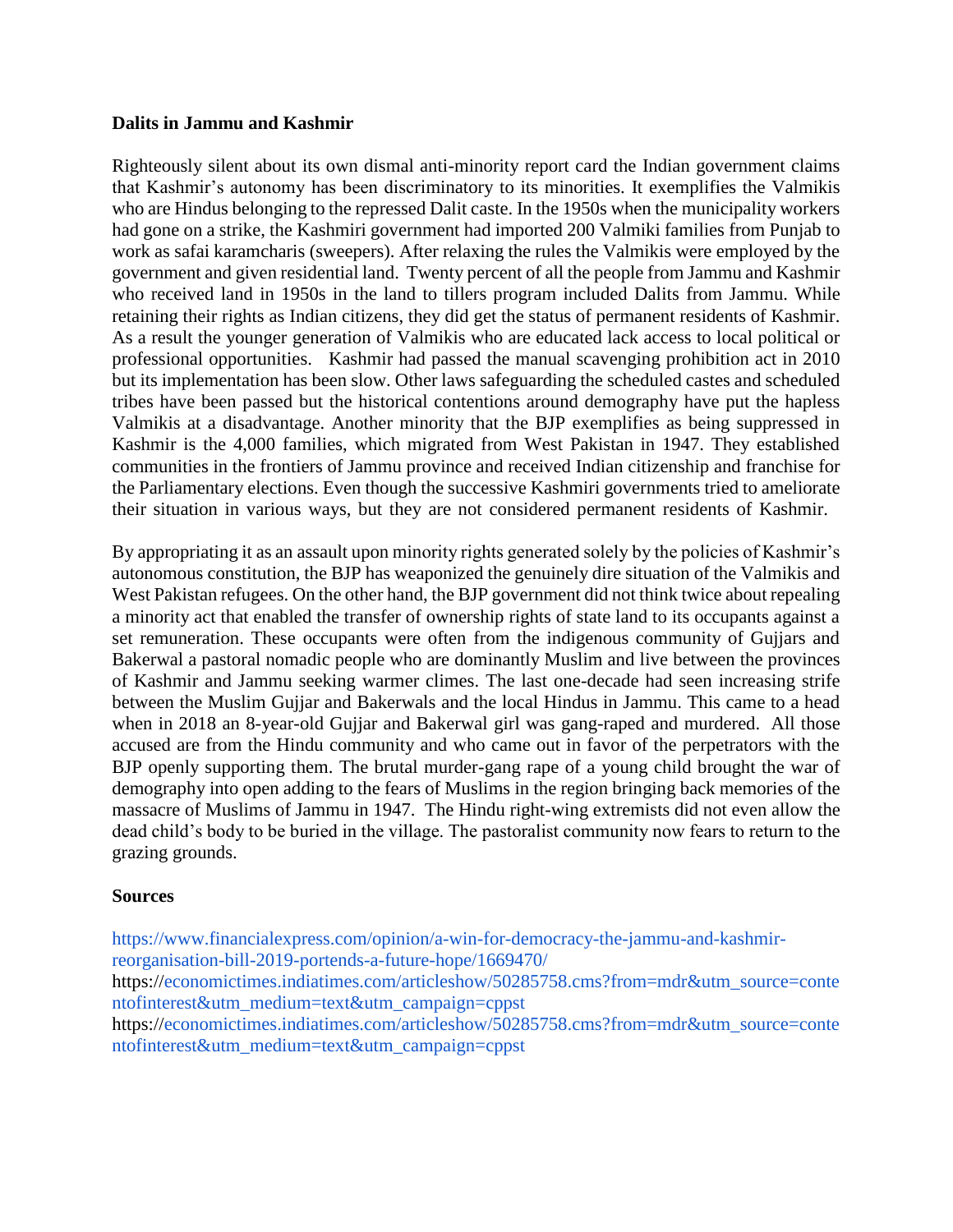## **LGBTQ Rights**

 $\overline{a}$ 

Linking government of India's move of revocation of Article 370 as a progressive action for LGBTQ rights has been called [pinkwashing](https://thewire.in/lgbtqia/all-you-need-to-know-about-the-false-link-between-article-370-and-queer-rights)  $68$  by gay rights activists. The phenomenon of associating nationalist ideology and rights of the LGBTQ community follows the pattern of homonationalisms and Islamophobic narratives around the world

As in rest of India, homosexuality was decriminalized in Kashmir after section 377 of Indian Penal Code was decriminalized since Ranbir Penal Code 377 is in *pari materia* with IPC 37. As with all Kashmiris, LGBTQ community also wants an end to the military occupation of Kashmir.

As countless [legal scholars](https://www.dnaindia.com/india/report-top-court-order-on-section-377-applicable-in-jk-too-state-2660965)<sup>69</sup> have explained, the Court's decision in 2018 to legalize homosexuality extends to all state High Courts, including the High Court of Jammu and Kashmir. There is no special law under Jammu and Kashmir's Constitution which otherwise criminalizes homosexuality. As a result, Article 370's revocation does absolutely nothing legally to benefit LGBTQ+ Kashmiris.

Until August 5, 2019, before amending Article 370, laws made by Parliament of India did not directly apply to J & K. However, even before this amendment was passed, an order of the Supreme Court of India would be binding on courts in J & K. Article 141 of the Constitution of India envisages that the law declared by the Supreme Court of India shall be binding on all courts within the territory of India, including  $J \& K$ . Legal experts have already opined that the Supreme Court Judgment applies to J & K also. Former chief justice of J & K High Court Bashir Ahmad Khan is on record stating that the Supreme Court judgment on section 377 will have deemed application in Jammu and Kashmir. Former J & K high court judge Justice Hasnain Masoodi is also on record stating that the Supreme Court judgment on section 377 is implementable in J & K. Even Advocate Saurav Kirpal, who was part of the legal team that fought for legal rights of the LGBT community in the Supreme Court of India accepted this position and referred to the 1995 J&K High Court judgment in the case of Jankar Singh vs State And Ors. In this case, the question before Justice Rizvi was whether Section 303 of Ranbir Penal Code was unconstitutional, since Section 303 of the Indian Penal Code had already been held violative of Articles 14 and 21 of the Constitution of India by the Supreme Court of India. Section 303 of India Penal Code was in pari-materia with Section 303 of the Ranbir Penal Code. Commenting on the retrospective effect of the judgement of the Supreme Court, the Justice Rizvi observed that- "When the highest court in the land gives an exposition of law, it has to be taken as if that was always the position of law. All pending matters whether at trial stage or in appeals have to be disposed of accordingly." Similarly, section 377 Ranbir Penal Code is also in pari material with section 377 Indian Penal Code. The Supreme Court of India has already struck down 377 IPC, naturally this law is now binding on all courts.

<sup>68</sup> <https://thewire.in/lgbtqia/all-you-need-to-know-about-the-false-link-between-article-370-and-queer-rights>

<sup>69</sup> <https://www.dnaindia.com/india/report-top-court-order-on-section-377-applicable-in-jk-too-state-2660965>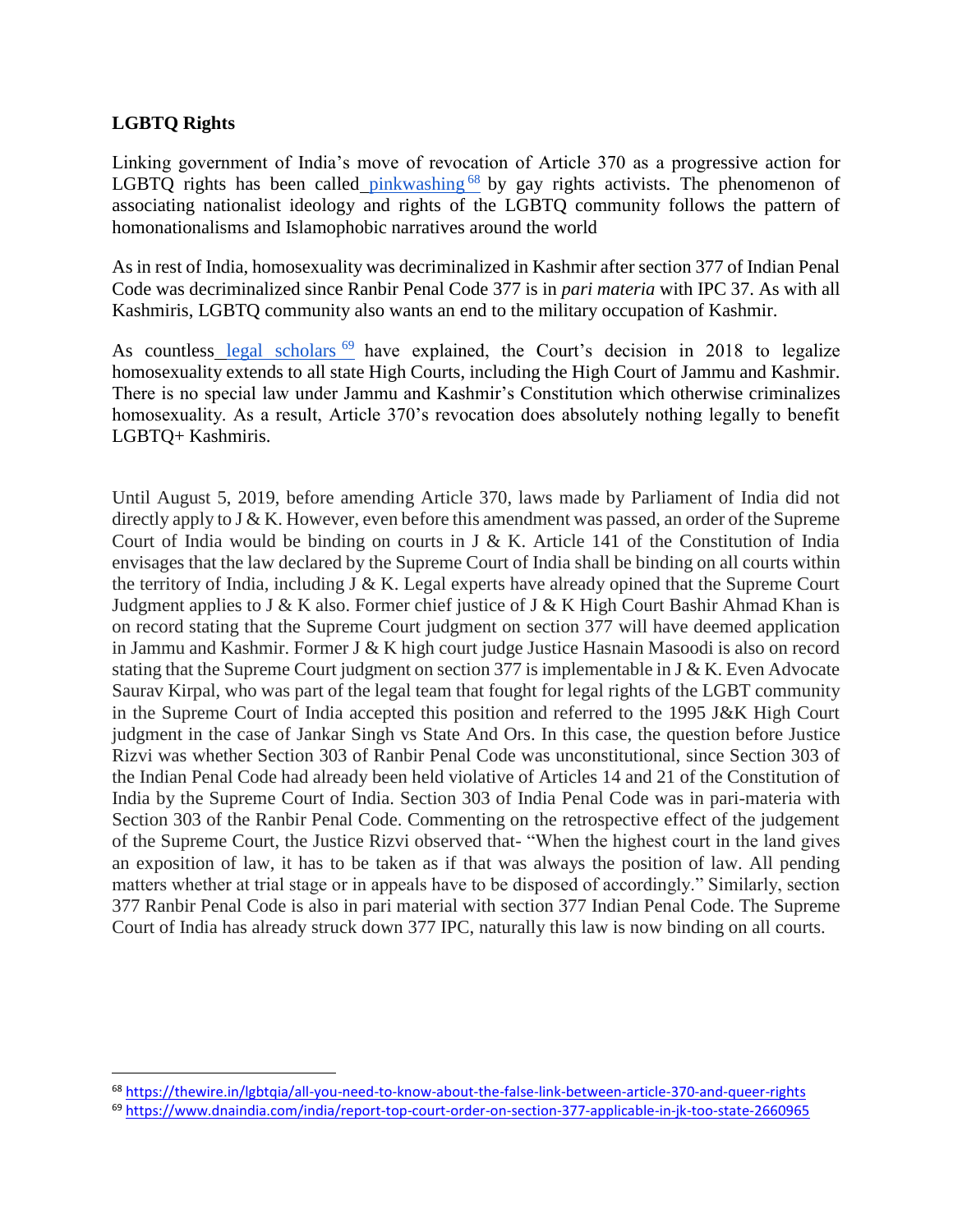On the other hand, members of the LGBTQ community have complained about how the siege has  $\frac{1}{2}$  [impacted](https://timesofindia.indiatimes.com/home/sunday-times/all-that-matters/377-anniversary-this-week-but-for-queers-in-kashmir-there-is-no-gay-liberation/articleshow/70927730.cms)<sup>70</sup> their [inter-communal ties](https://www.scmp.com/week-asia/article/3030655/india-kashmirs-transgender-community-struggles-survive-under-shadow)<sup>71</sup> (they are not able to get in touch with or support each other) and their livelihood.

 $\overline{a}$ 

<sup>&</sup>lt;sup>70</sup> [https://timesofindia.indiatimes.com/home/sunday-times/all-that-matters/377-anniversary-this-week-but-for](https://timesofindia.indiatimes.com/home/sunday-times/all-that-matters/377-anniversary-this-week-but-for-queers-in-kashmir-there-is-no-gay-liberation/articleshow/70927730.cms)[queers-in-kashmir-there-is-no-gay-liberation/articleshow/70927730.cms](https://timesofindia.indiatimes.com/home/sunday-times/all-that-matters/377-anniversary-this-week-but-for-queers-in-kashmir-there-is-no-gay-liberation/articleshow/70927730.cms)

<sup>71</sup> [https://www.scmp.com/week-asia/article/3030655/india-kashmirs-transgender-community-struggles-survive](https://www.scmp.com/week-asia/article/3030655/india-kashmirs-transgender-community-struggles-survive-under-shadow)[under-shadow](https://www.scmp.com/week-asia/article/3030655/india-kashmirs-transgender-community-struggles-survive-under-shadow)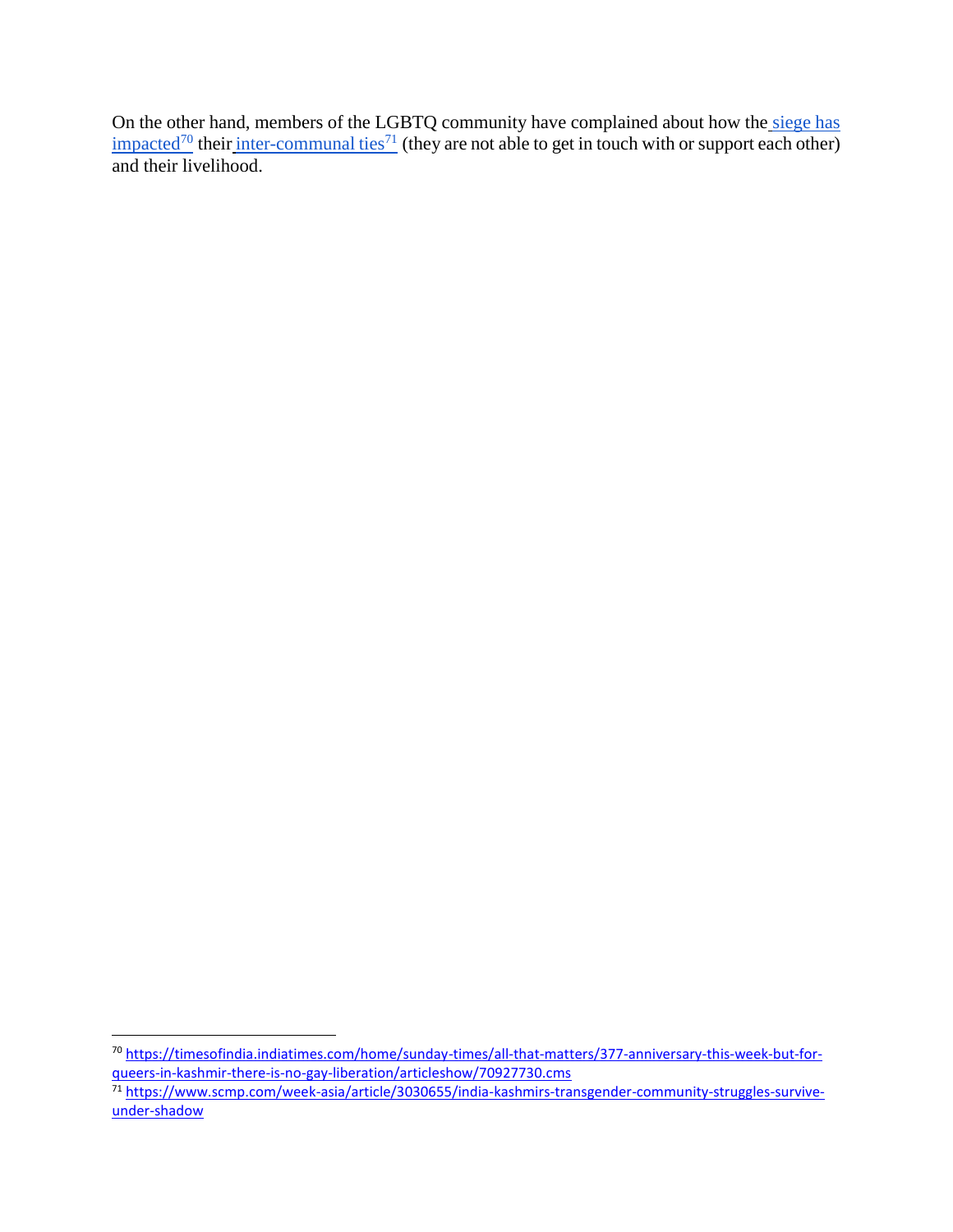## <span id="page-36-0"></span>**Terrorism and Islamophobia**

When the Indian government uses the singular lens of terrorism--expansively defined as everything from armed conflict to stone pelting to civil disobedience--to conceal the reality of Indian occupation, erase more than 100 years of struggle for sovereignty led by the people of Kashmir, and delegitimize and depoliticize demands for political self-determination. Terrorism, as a discursive, analytical and policy lens, must be contextualized within broader conversations on settler-colonialism, Islamophobia, racism and majoritarian nationalism sweeping India and the world.

Kashmiri indigenous struggle for self-determination predates 1947. In 1846 the British signed into force the 'Treaty of Amritsar' - an entirely unlawful agreement, with the non-Kashmiri Dogra family. In lieu of services rendered to the British Crown, the Dogras were gifted Kashmir – the land, people and livestock for a paltry sum and annual tribute. Since then, the indigenous struggle for Kashmiri self-determination emerges. As a response to the Kashmiri civil disobedience, the Dogra rulers enacted a two-pronged vicious strategy: 1). Mischaracterize resistance to them as fundamentalist; 2). Erase Kashmiri Muslim identity through falsification of Kashmiri history, culture and monuments; 3) Violently suppress dissent. Up until now, Kashmiri society has been existing through various structures of violence. This struggle has been a nonviolent resistance, except for a short period of armed resistance in the early nineties. The state response to Kashmiri resistance though, has always been [violent](https://jkccs.files.wordpress.com/2017/05/structures-of-violence-e28093-main-report.pdf)<sup>72</sup>.

Indian government's spurious excuse of "fighting terrorism" and ushering an era of gender equity in property rights, provides cover for the ongoing [human rights violations](https://indianculturalforum.in/2019/08/14/kashmir-caged-a-fact-finding-report/)<sup>73</sup> which include illegal detentions, torture, sexual violence, expropriation of land, murder, collective punishment, censorship, closure of educational institutions, and preventing access to essential services. Amidst the current lockdown and suspension of all means of protest, the Kashmiri populace has once again resorted to [nonviolent civil disobedience](https://thewire.in/rights/kashmiris-practicing-peaceful-civil-disobedience-says-new-fact-finding-report)<sup>74</sup>.

While framing Kashmir as a national security threat, the Indian government has succeeded in deflecting the scrutiny of its internal and external policies, and mobilize public opinion in favour of policies which under normal circumstances would seem very undemocratic, or plain repressive. While India used "terrorism" as a cover for the current siege, based on its own [claims](https://economictimes.indiatimes.com/news/defence/200-militants-active-in-kashmir-1/3-are-foreigners-crpf/articleshow/50141107.cms?from=mdr)<sup>75</sup>, there were estimated 200 militants in Kashmir days before the current siege. In spite of this fact, militarization of the world's highest militarized zone, continues.

"Terrorism" is a term that has acquired a life of its own in today's geopolitics as well as in everyday public discourse. Terrorism, as commonly represented by various nation states, and then promoted by the state friendly uncritical media, is always associated with the other, especially, the Muslim Other. The issue of terrorism is closely linked with the false representation of the Kashmir issue as a' Muslim threat' that fits in with the Islamophobic pattern of emphasizing a civilizational divide of the civilized vs. the uncivilized. Since the rise of the Bharatiya Janta Party (BJP), there have

- <sup>73</sup> <https://indianculturalforum.in/2019/08/14/kashmir-caged-a-fact-finding-report/>
- <sup>74</sup> <https://thewire.in/rights/kashmiris-practicing-peaceful-civil-disobedience-says-new-fact-finding-report>
- <sup>75</sup> [https://economictimes.indiatimes.com/news/defence/200-militants-active-in-kashmir-1/3-are-foreigners-](https://economictimes.indiatimes.com/news/defence/200-militants-active-in-kashmir-1/3-are-foreigners-crpf/articleshow/50141107.cms?from=mdr)
- [crpf/articleshow/50141107.cms?from=mdr](https://economictimes.indiatimes.com/news/defence/200-militants-active-in-kashmir-1/3-are-foreigners-crpf/articleshow/50141107.cms?from=mdr)

 $\overline{a}$ <sup>72</sup> <https://jkccs.files.wordpress.com/2017/05/structures-of-violence-e28093-main-report.pdf>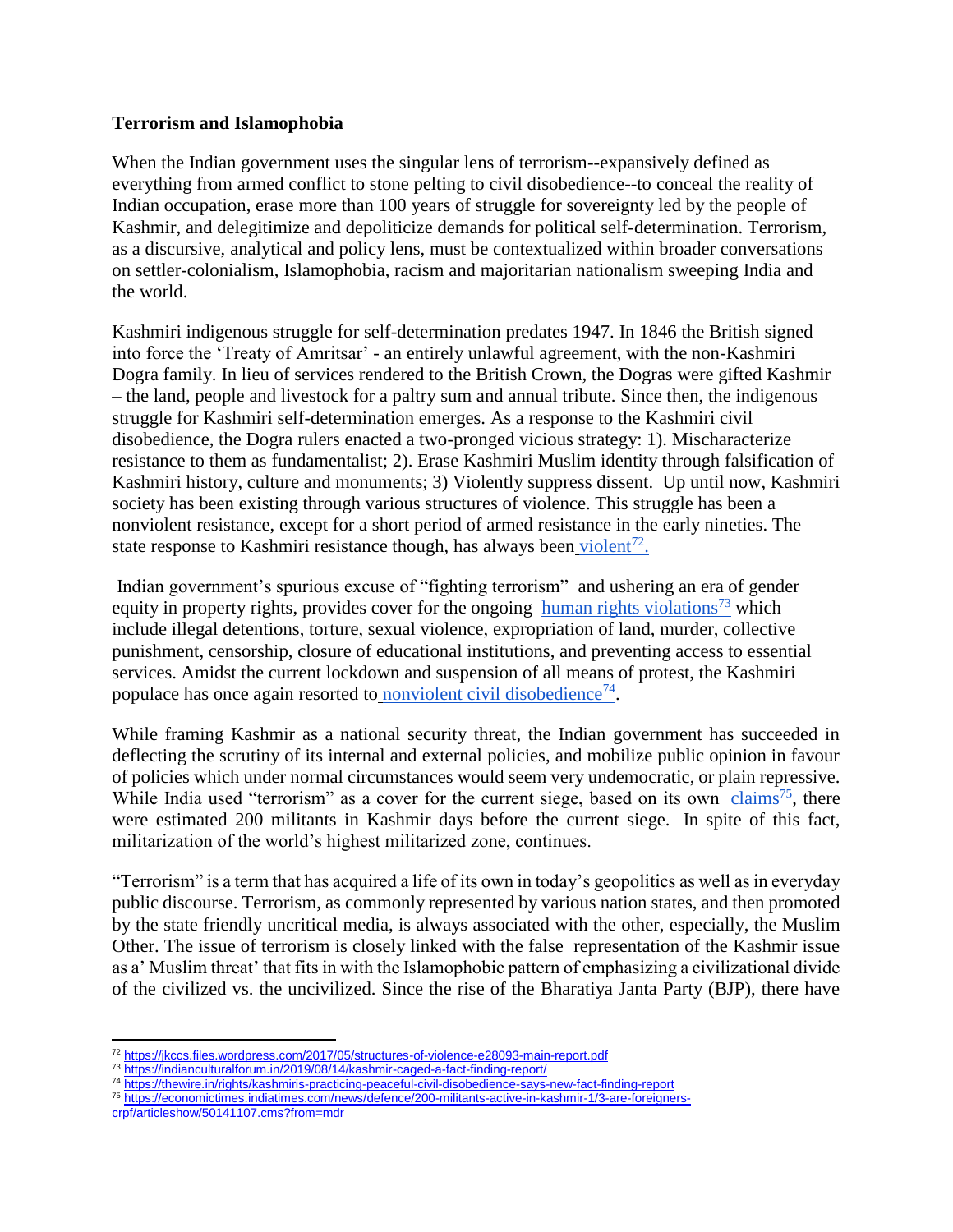been numerous media reports of the [violent toll of Hindu nationalism](https://www.newyorker.com/news/on-religion/the-violent-toll-of-hindu-nationalism-in-india)<sup>76</sup>, home to one hundred eighty million Muslims. For the first time we also have depth [scholarly](http://www.cerisnet.org/resource/islamophobia-in-india-stoking-bigotry)<sup>77</sup> research from the Berkeley Islamophobia Studies Center on the status of Islamophobia in India. Other studies of th[e](https://www.mdpi.com/2077-1444/9/9/283) [Indian media](https://www.mdpi.com/2077-1444/9/9/283)<sup>78</sup> expose and deconstruct the work of stereotypical media representation of Indian Muslims.

Violence against the minorities in India is being normalized and any voice [of dissent](https://www.theguardian.com/commentisfree/2019/oct/08/narendra-modi-bjp-india?CMP=share_btn_tw)<sup>79</sup> against the policies of the ruling BJP is silenced, and labelled seditious.

In addition, the Indian media's portrayal, characterization, and instant and dramatic analysis devoid of facts, is a classic in ensuring the status of Muslims as the "other", and Islam as the enemy. These are tired, misleading tropes intended to obfuscate from the reality of military occupation. Kashmiris, even with all the violence directed against them, have not resorted to violence. That, is testament to their humane, tolerant and compassionate way of life.

 $\overline{a}$ 

<sup>76</sup> <https://www.newyorker.com/news/on-religion/the-violent-toll-of-hindu-nationalism-in-india>

<sup>77</sup> <http://www.cerisnet.org/resource/islamophobia-in-india-stoking-bigotry>

<sup>78</sup> <https://www.mdpi.com/2077-1444/9/9/283>

<sup>79</sup> [https://www.theguardian.com/commentisfree/2019/oct/08/narendra-modi-bjp-india?CMP=share\\_btn\\_tw](https://www.theguardian.com/commentisfree/2019/oct/08/narendra-modi-bjp-india?CMP=share_btn_tw)